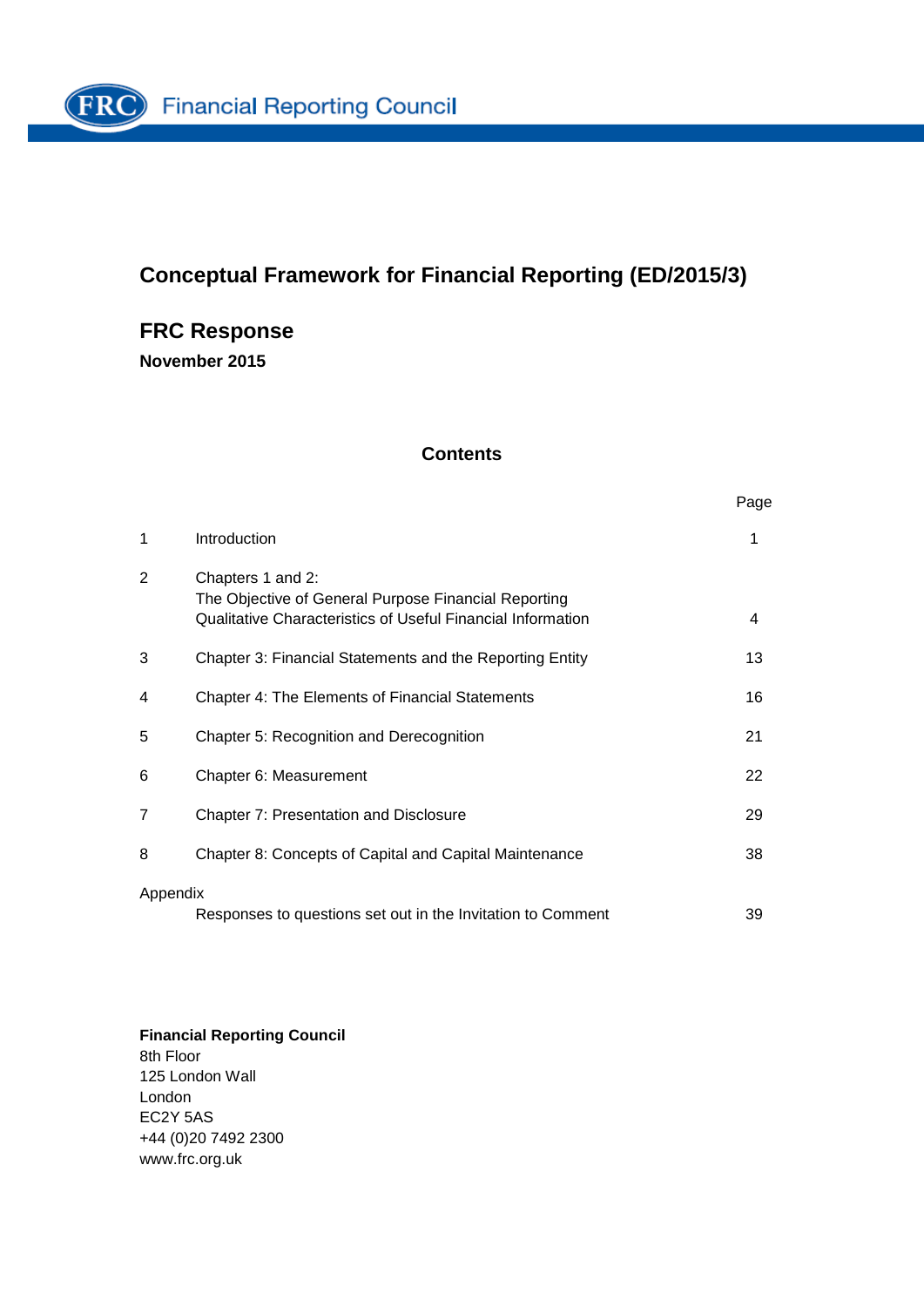## **1 Introduction**

1.1 In responding to the Discussion Paper 'A Review of the Conceptual Framework for Financial Reporting' (hereafter 'the Discussion Paper'), we noted that it provided a detailed and thoughtful overview of many complex issues, and contained a number of proposals with which we agreed. Many of these have been retained in the Exposure Draft, and others have been amended in a direction that is consistent with the comments we made. We recognise that the Exposure Draft represents a significant achievement although, as discussed below, we have substantial concerns with many aspects of its proposals.

### **The nature and purpose of the Conceptual Framework**

1.2 We share the IASB's view that the Conceptual Framework is fundamental to the IASB's mission to develop high-quality accounting standards that will foster confidence in financial reporting. It should not only provide a basis for the IASB's deliberations in the development of accounting standards, but also shape the dialogue between the IASB and its constituents. To be effective in this, the Conceptual Framework should clarify the meaning of words. However, confusion rather than clarity results if the Conceptual Framework defines words in a way that conflicts with their usual sense.

1.3 We believe that the Conceptual Framework should discuss concepts that should be considered in the development of accounting standards, but not that the Framework can set out prescriptions that must be rigidly adhered to in all cases, or identify the unique solution to all accounting issues. Accounting standard-setting inevitably involves the exercise of judgement to balance the advantages and disadvantages of alternative approaches, and the Conceptual Framework will not supplant that. Ideas and concepts should therefore be included in the Conceptual Framework if they are likely to be useful in a number of cases, even if there are other circumstances where they are less useful, and greater weight will be given to other considerations.

1.4 We would urge the IASB to ensure that the revised Conceptual Framework is as concise as possible, so that its principles stand out clearly and are not obscured by detail that is more appropriately dealt with in accounting standards (for example, the discussion of internally constructed assets). It should also be self-contained: it should not be necessary to refer to the Basis for Conclusions to understand the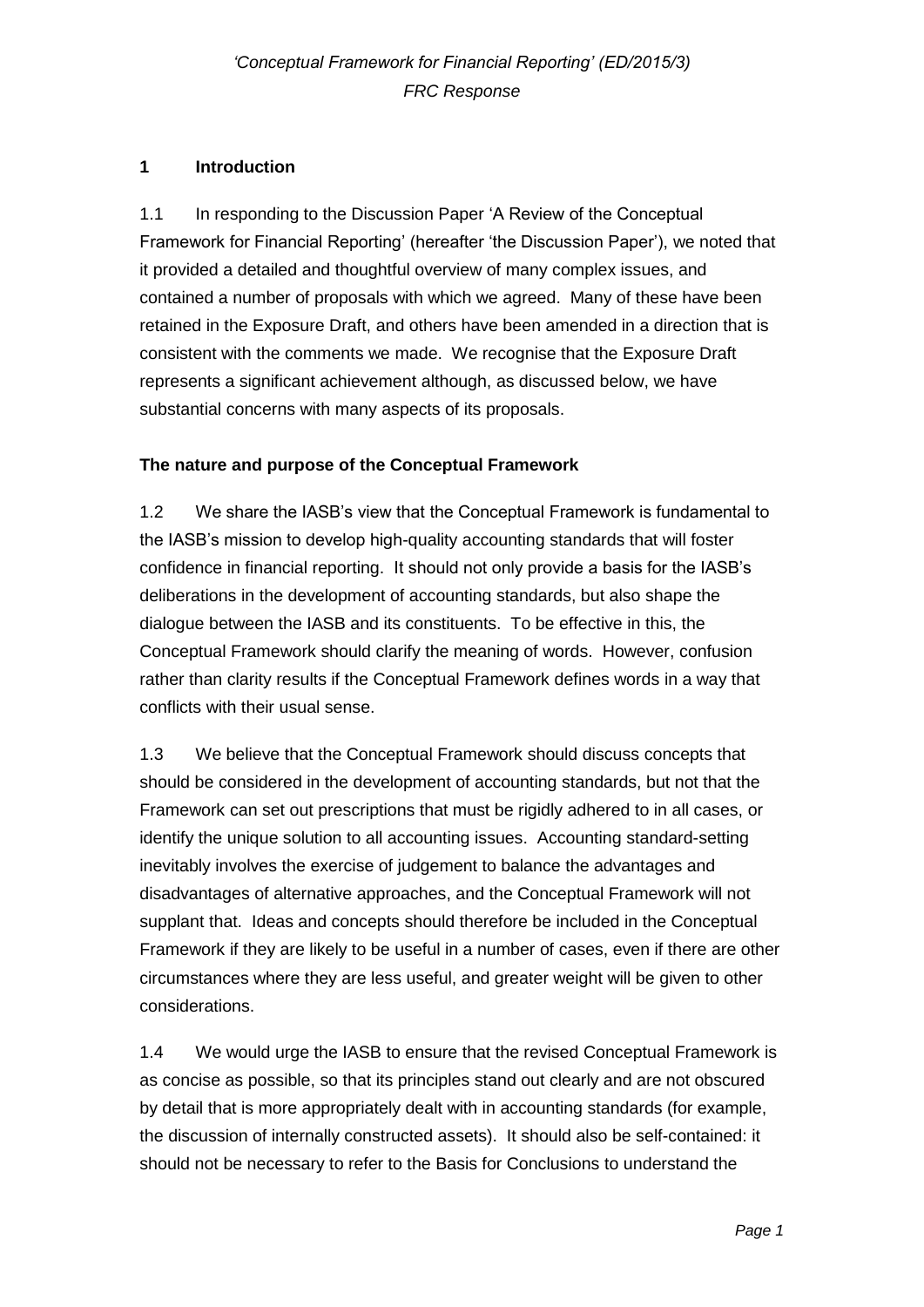implications of the principles, and principles that are important for the development of standards (such as asymmetric prudence) should be in the Framework, not merely in the Basis for Conclusions. However, a thorough Basis for Conclusions is important for those who critically appraise the Conceptual Framework, and also is an important part of the IASB's due process.

1.5 When the IASB originally undertook its work on the Conceptual Framework (jointly with the FASB) it decided that it should address not only financial statements but financial reporting. It is now proposed to add new Chapters that deal almost exclusively with financial statements, thus necessitating a noticeable change of direction at the start of Chapter 3. This detracts from the overall coherence of the Conceptual Framework and may create confusion and misunderstanding. In any event, we expect that the first two Chapters will often be read as applying only to financial statements. We therefore suggest that the Conceptual Framework should focus on financial statements rather than financial reporting as a whole. It may be helpful to note that some of its contents may also apply to other kinds of financial reporting, but if this is to be considered in detail, it should be a separate project.

### **Our major concerns**

#### *Cornerstone topics*

1.6 As we explain in some detail in Section 2 below, we are strongly of the view that:

- (a) The Exposure Draft's treatment of stewardship fails to acknowledge that investors need information to hold management to account. In order to reflect the importance of stewardship adequately it should not (as in the Exposure Draft) be treated as an ancillary part of an objective of making buy/hold/sell decisions, but either:
	- (i) stewardship should be identified as a separate objective, equal in prominence to that of providing information that is useful for making decisions about the allocation of resources; or
	- (ii) the notion of decision-usefulness could be broadened so that it specifically includes decisions about holding management to account.
- (b) The Conceptual Framework should embrace asymmetric prudence and not only 'prudence as caution'.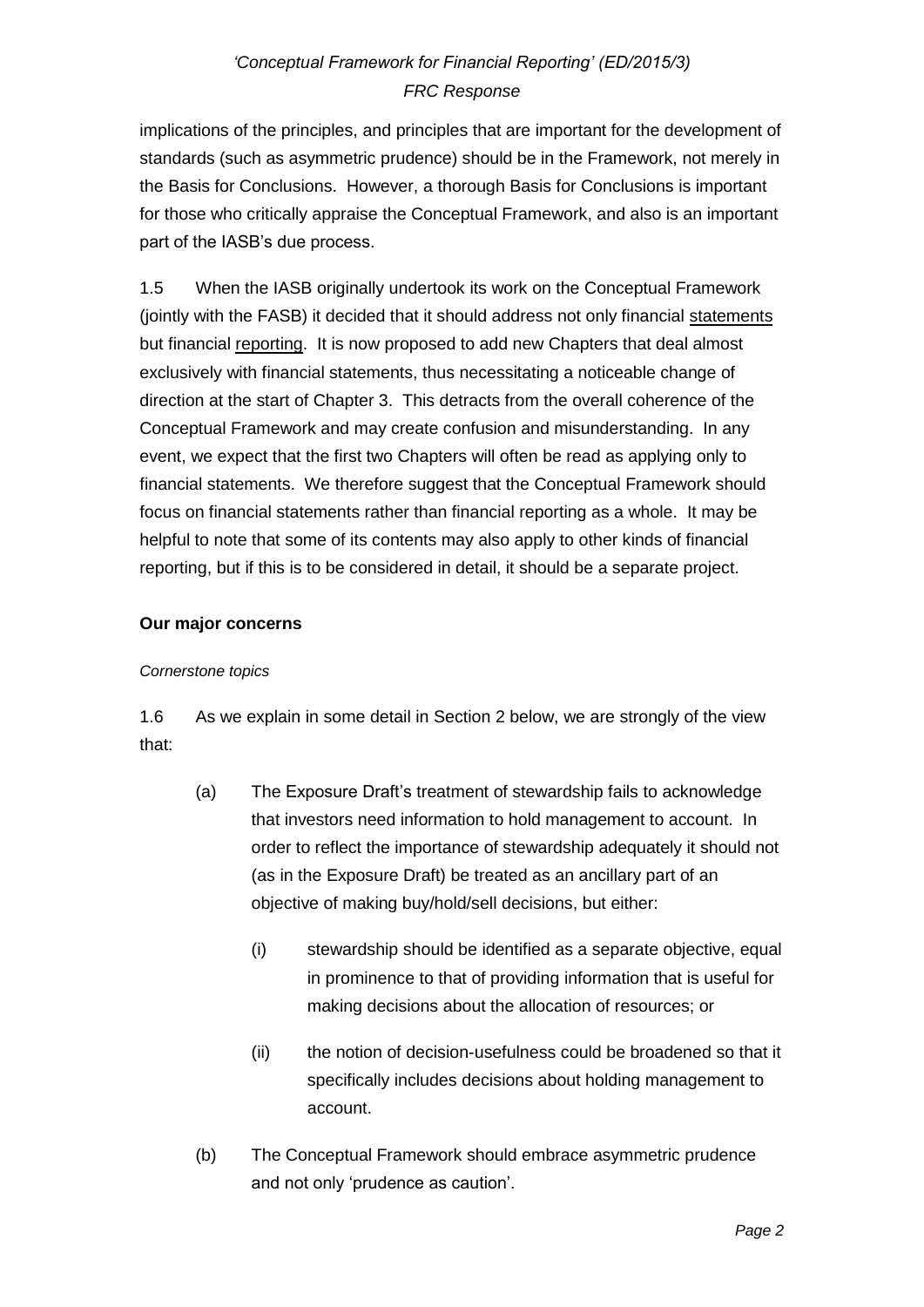(c) Reliability should be identified as a qualitative characteristic, with equal status to that of relevance.

1.7 In our view, these topics are cornerstones of the Framework. A revised Conceptual Framework should not be issued until the IASB's reconsideration of these is complete.

### *Other major topics*

1.8 The Exposure Draft does not provide a sufficiently coherent, conceptual approach to the development of accounting standards on the important topics of measurement (Chapter 6) and financial performance (including the distinction between profit or loss and other comprehensive income) (Chapter 7, paragraphs 7.19–7.27). Considerable further work is necessary on both these topics before sufficient coherence is achieved.

1.9 The IASB may be unwilling to delay the issue of a revised Conceptual Framework until that work can be completed. In that event we have considered whether to advise that the Conceptual Framework be issued without these parts. However, it may be concluded that standard setting does need some framework in the interim and so we think that in those circumstances it would be necessary for the IASB to:

- restrict the discussion of these topics to what is essential and likely to be consistent with future developments; and
- make an unambiguous commitment that the material on these topics will be revised in the light of further, urgent work.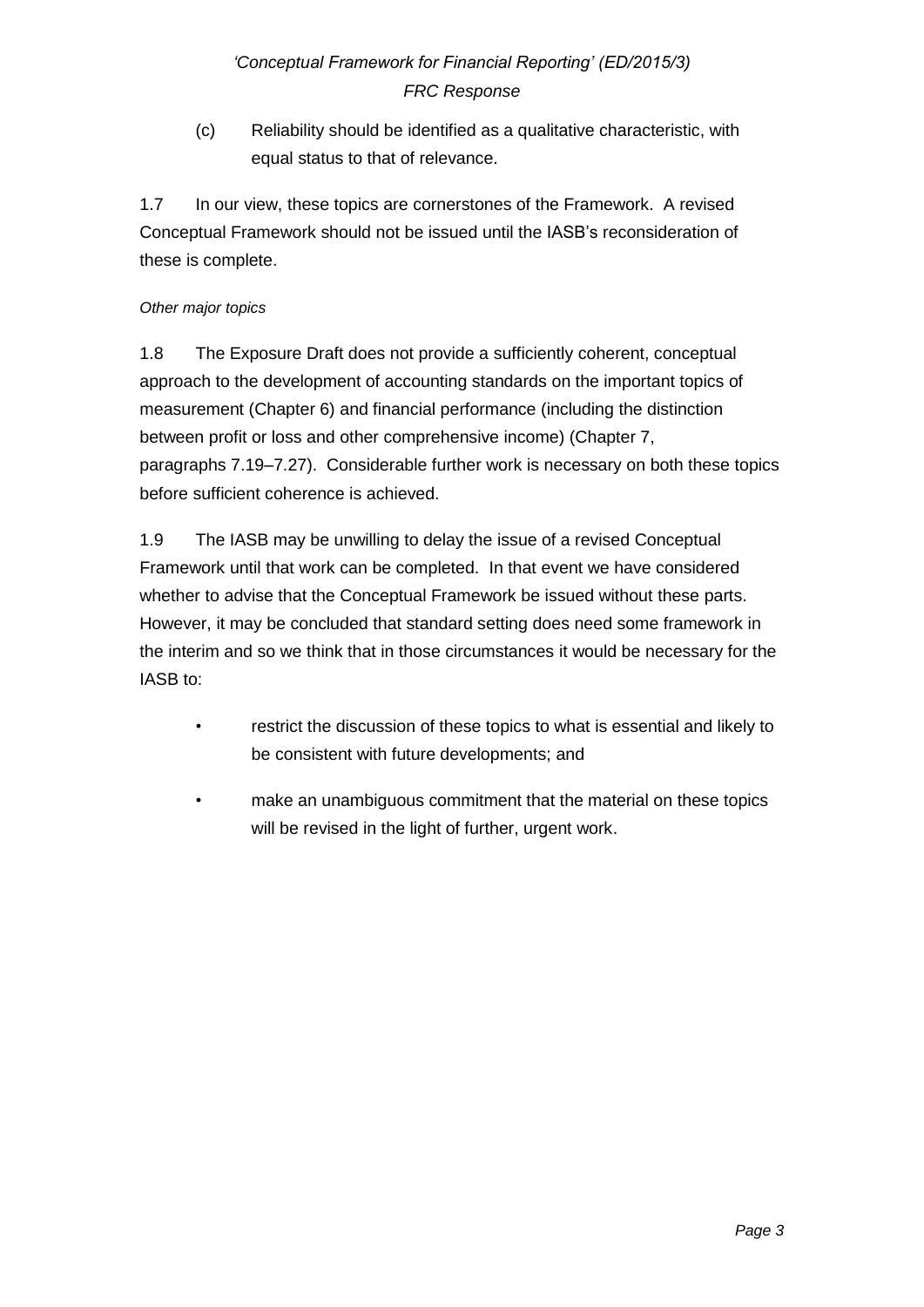# **2 Chapters 1 and 2: The Objective of General Purpose Financial Reporting Qualitative Characteristics of Useful Financial Information**

### **Overview**

2.1 We welcome the IASB's decision to make substantive changes to these Chapters, in particular the greater emphasis given to stewardship and the specific acknowledgement of the concept of prudence. However, further development of these ideas is essential if the Conceptual Framework is to provide a useful basis for the development of high quality accounting standards. In particular:

- The objective of providing information for an assessment of stewardship should not be presented as merely ancillary to that of providing information that is useful to decisions about providing resources, which involve buying, selling or holding equity and debt instruments and providing credit.
- The discussion of prudence needs to embrace asymmetric prudence as well as prudence as caution. Misunderstandings about the relationship between prudence and neutrality are widespread: to avoid these, the term 'unbiased' should be used in place of 'neutrality'.

2.2 It would also be helpful to acknowledge that providing information on the performance of the business model assists financial reporting in achieving its objective.

2.3 We continue to believe that it is necessary for reliability to be identified as a qualitative characteristic. Whilst the increased discussion given to measurement uncertainty is helpful, we do not consider that it should be identified as an aspect of relevance.

2.4 We have suggested in paragraph 1.5 above that the Conceptual Framework should focus on financial statements rather than financial reporting. In discussing Chapters 1 and 2 we continue to refer to 'financial reporting' as that reflects the drafting of the Exposure Draft. However, the points made below are equally applicable if the narrower focus that we urge is adopted.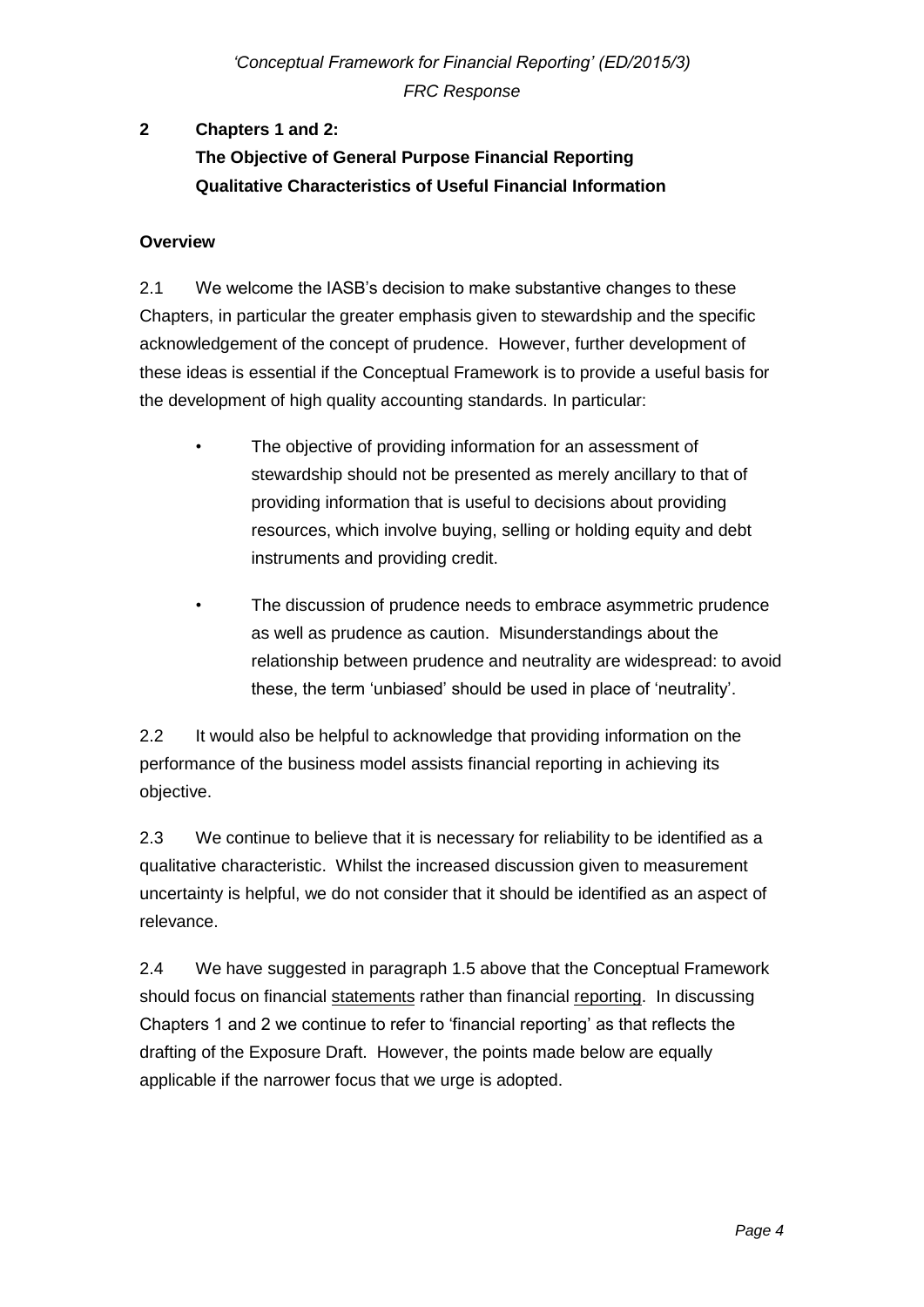## **Stewardship**

2.5 An interesting review of the development of the current Conceptual Framework highlights that adoption of the sole objective of decision-usefulness, and the rejection of stewardship, was heavily influenced by FASB members and, more generally, by US thinking.**<sup>1</sup>** As the IASB is no longer pursuing the objective of developing its Framework jointly with the FASB, the IASB should reconsider whether the objective is fully reflective of the needs of its global stakeholders.

2.6 The Exposure Draft states that the objective of financial reporting is to provide financial information that is useful in making decisions about providing resources, which involve buying, selling or holding equity and debt instruments and providing credit. It goes on to explain that this involves an assessment of the future cash flows to the entity. To this existing discussion, it is proposed to add 'and their assessment of management's stewardship of the entity's resources'.

2.7 It is clear that the Exposure Draft retains the view that stewardship information is merely part of the information for decisions about providing resources. It does not reflect the reality that investors who invest for the long-term are vitally dependent on financial reporting to provide information that enables them to hold management to account. This requires an appraisal of all aspects of a company's performance and position, so that investors can engage in meaningful dialogue about the company's strategy and direction: it is much more comprehensive than merely monitoring risk management and compliance with laws and regulation—which is the implication of paragraphs 1.22 and 1.23 of the Exposure Draft—and therefore requires the provision of a much more complete set of information than that which would fulfil the Exposure Draft's relatively limited objective. Specifically, the stewardship perspective provides equity shareholders with information that enables them to make an assessment on the delivery of the business model and the creation of long-term shareholder value. This requires a complete account of the transactions and events of the period, which contrasts with the predictive, forward-looking perspective, which is required by a focus on decision-usefulness.

2.8 We are encouraged that the IFRS Foundation's recently-adopted Mission Statement says:

 $\overline{1}$ **<sup>1</sup>** Christoph Pelger, Practices of standard-setting—An analysis of the IASB's and FASB's process of identifying the objective of financial reporting. Accounting, Organisations and Society (2015),<http://dx.doi.org/10.1016/j.aos.2015.10.001>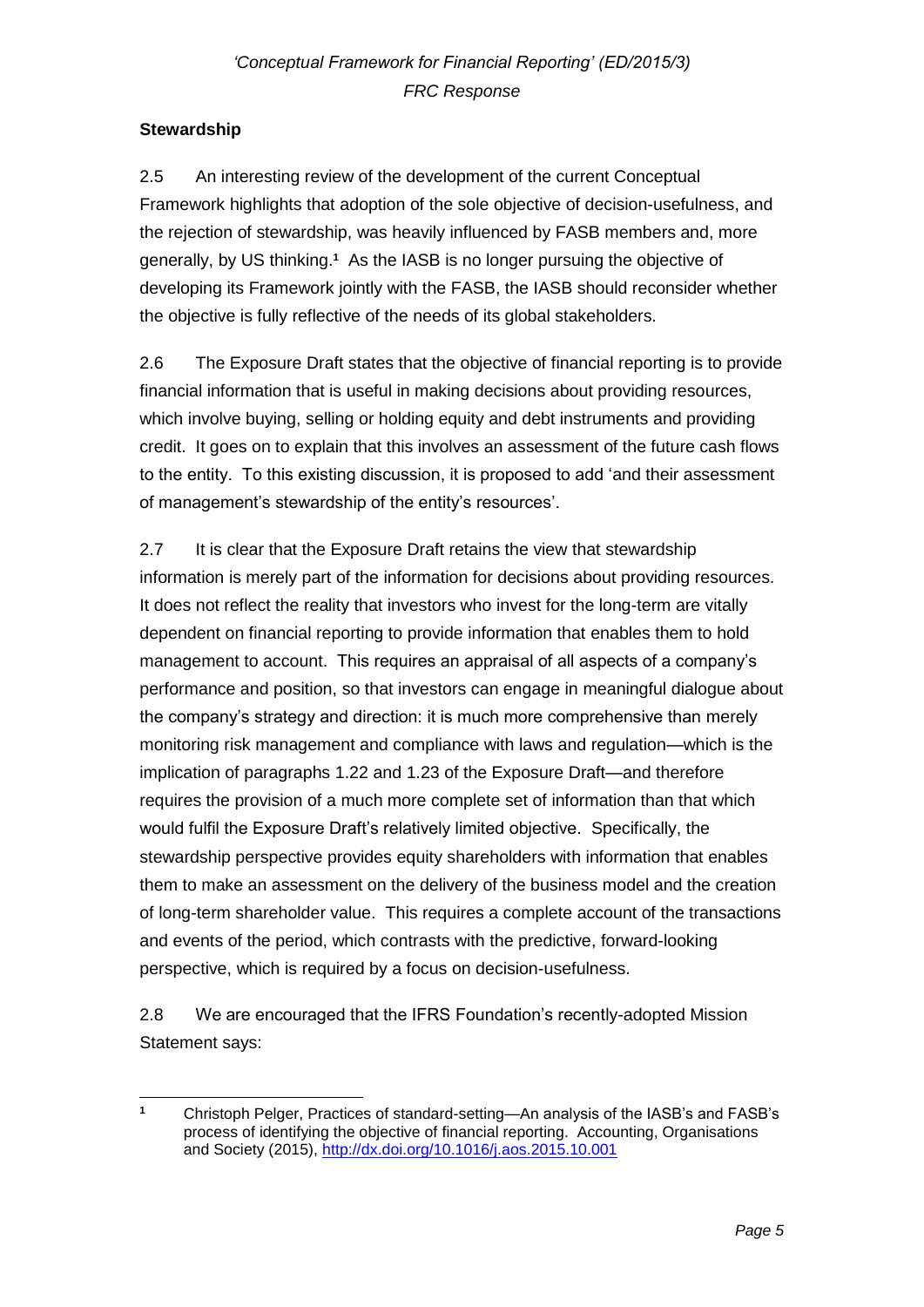*IFRS strengthens accountability by reducing the information gap between the providers of capital and the people to whom they have entrusted their money. Our standards provide information that is needed to hold management to account.*

We note that these words are repeated in the Introduction to the draft Conceptual Framework, but the status of this is unclear. Including them within Chapter 1 would be helpful, although in itself it would not meet our concerns.

2.9 The importance of stewardship might be reflected in the Conceptual Framework by identifying stewardship as a separate objective, equal in prominence to that of providing information that is useful for making decisions about the allocation of resources. Alternatively, the objective of providing information that is useful for making decisions could be broadened so that it specifically includes decisions about holding management to account as well as decisions about the allocation of resources.

## **The business model**

2.10 As noted above, an emphasis on stewardship requires information on the performance of the business model (or business activities) of the entity. The Exposure Draft discusses the role played in financial reporting of how an entity conducts its business activities in the context of specific issues (unit of account; measurement; and presentation and disclosure), but omits a general reference to the importance of this perspective in the discussion of the objectives of financial reporting. An acknowledgment that information on the performance of the business model assists financial reporting in achieving its objective would both make the discussion of the objectives more complete, and enhance the cohesiveness of the Conceptual Framework, by providing the premise for the relevance of business activities to the specific issues discussed in later chapters.

## **Prudence**

2.11 The reintroduction to the Conceptual Framework of a specific reference to prudence is very welcome. However, the treatment of it in the Exposure Draft—as support for the idea of neutrality—is wholly inadequate. The essence of prudence is the idea referred to in the Basis for Conclusions as 'asymmetric prudence'—a lower threshold for the recognition of liabilities and losses than for assets and gains which is absent from the text of the draft Conceptual Framework itself.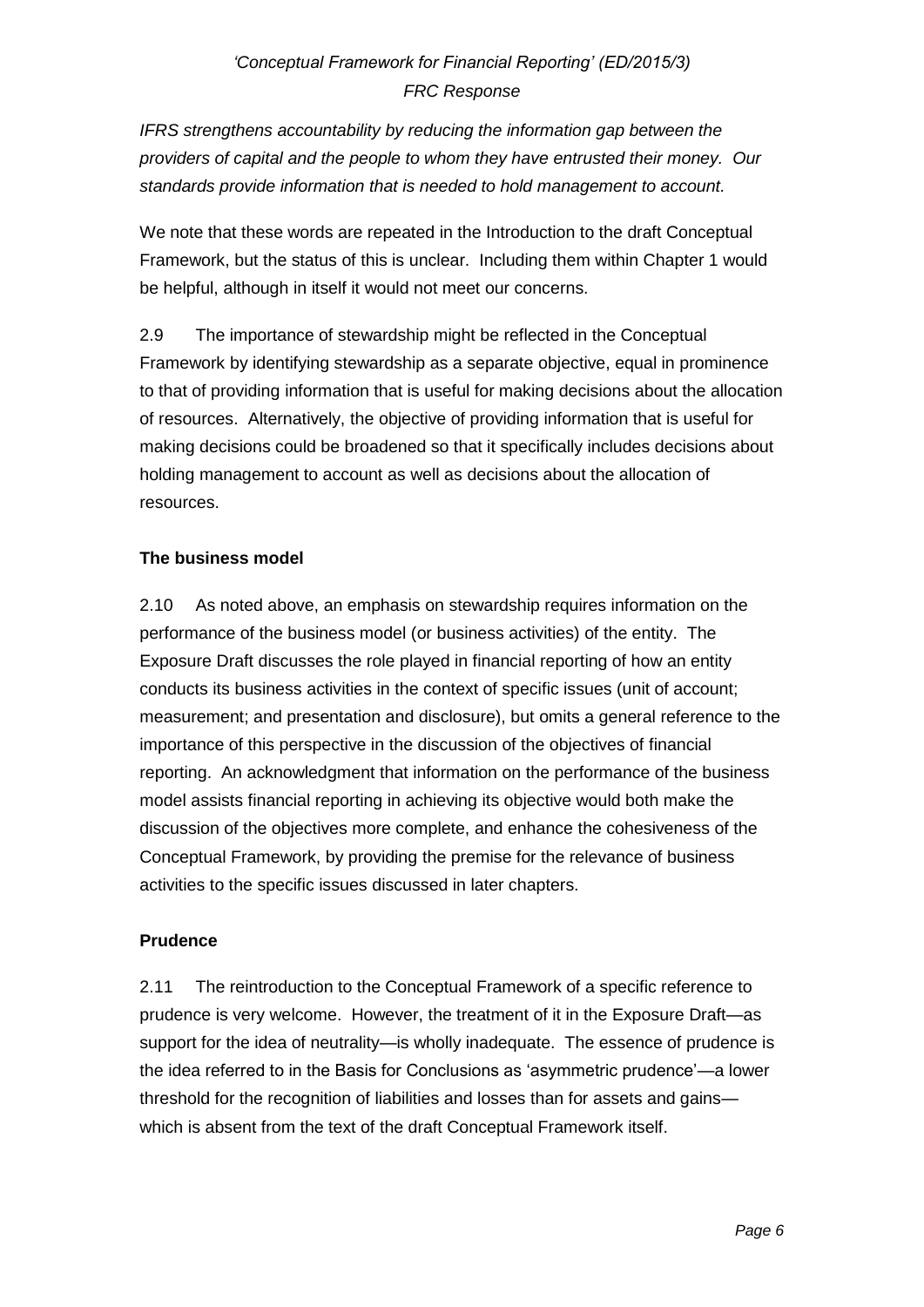2.12 The text of paragraph 2.18 is clearly based on that in the original 1989 Framework. Like that text, it explains that the exercise of prudence means that assets and income are not overstated and liabilities and expenses are not understated. The 1989 text continued: *'However, the exercise of prudence does not allow…the deliberate understatement of assets or income, or the deliberate overstatement of liabilities or expenses.'* The Exposure Draft proposes to change this text by replacing 'however' with 'equally' and deleting the word 'deliberate' (twice).

2.13 The effect of these changes is significant. In the 1989 text, the avoidance of understatement of assets etc. was a check on the exercise of prudence—which naturally we would support. But in the text proposed in the Exposure Draft, it is placed as part of prudence itself. The result is that the idea of prudence loses any sense of direction, and is indistinguishable from the idea of neutrality.

## *Asymmetric prudence*

2.14 In our response to the Discussion Paper we noted the following reasons for our advocacy of asymmetric prudence:

- 'Good news' that is reported before it is reasonably assured may be disregarded and, if it is not confirmed by subsequent events, undermines the credibility of financial reporting.
- In contrast, the market needs reassurance that all 'bad news' is reflected in financial statements. Even if bad news is already public, a prudent account of it provides confirmatory value.

2.15 We also noted that asymmetric prudence was required by some standards. A recent example is provided by the constraints on recognition of variable consideration in IFRS 15 'Revenue from Contracts with Customers', which are justified in the Basis for Conclusions to that standard on the grounds that they ensure 'estimates are robust and provide useful information'.**<sup>2</sup>**

2.16 The Exposure Draft's Basis for Conclusions acknowledges that its proposals are consistent with asymmetric prudence (paragraphs BC2.14, BC5.45 and BC6.57), and accepts that it is a feature of current accounting standards. However, it is perverse to accept that a concept plays a role in accounting standards while omitting

 **2** IFRS 15, paragraph BC204.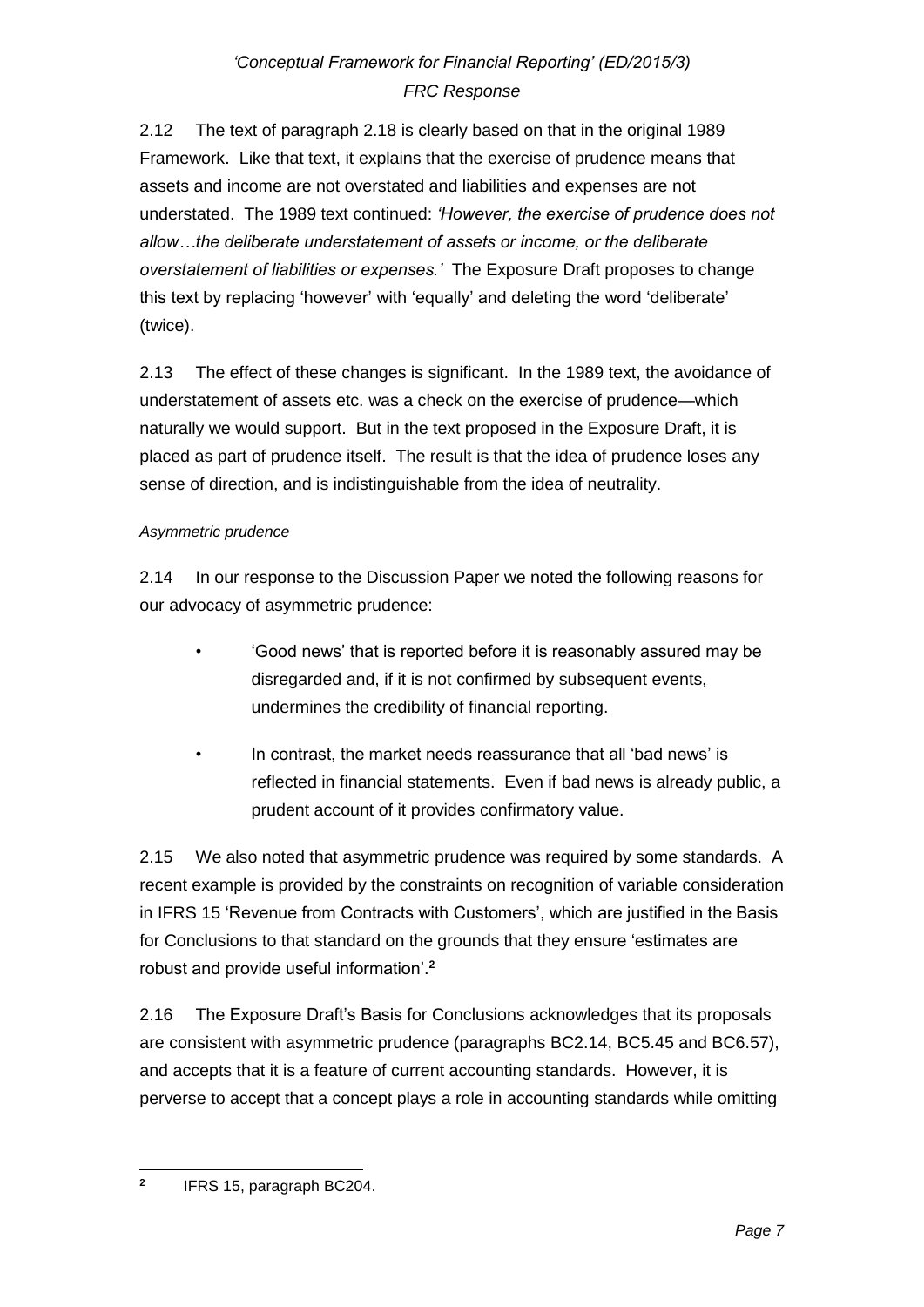a discussion of it from the Conceptual Framework. To do so is to accept that the Conceptual Framework is incomplete and that the IASB will have recourse to undefined and unspecified ideas in the future development of accounting standards.

2.17 The Basis for Conclusions justifies the approach taken by observing that the Conceptual Framework 'should not identify asymmetric prudence as a necessary condition of useful financial information' (paragraph BC2.14) and that 'if [the IASB] were to introduce asymmetric prudence it would need to consider how much bias is appropriate' (paragraph BC2.15). (As we discuss below, we do not accept the equation of asymmetric prudence with bias.) The substance of both these points is met by our view, explained in paragraph 1.3 above, that the Conceptual Framework cannot set out prescriptions that must be rigidly adhered to in all cases. Rather it should embrace ideas and concepts that should be considered in the development of accounting standards, even if there are circumstances where it is concluded that greater weight should be given to other considerations. Thus, in urging the inclusion of a discussion of asymmetric prudence we accept that there are issues in which it would not play a part.

2.18 Specifically, we agree that asymmetric prudence should not have the consequences identified in paragraph BC2.14—prohibiting the recognition of all unrealised gains; all gains not supported by observable market prices; and permitting measurement of an asset that is less than an unbiased estimate using the appropriate measurement basis.

### *Prudence and neutrality*

2.19 As set out in our response to the Discussion Paper, in our view prudence is consistent with neutrality, as that term is used in the Conceptual Framework, which is:

*A neutral depiction is without bias in the selection or presentation of financial information. A neutral depiction is not slanted, weighted, emphasised, deemphasised or otherwise manipulated to increase the probability that financial information will be received favourably or unfavourably by users.*

Accounting policies that are based on sound and generally accepted accounting principles may reflect prudence, but this does not make them lack neutrality in this sense: they are not slanted or manipulated to affect the reception of the information by users.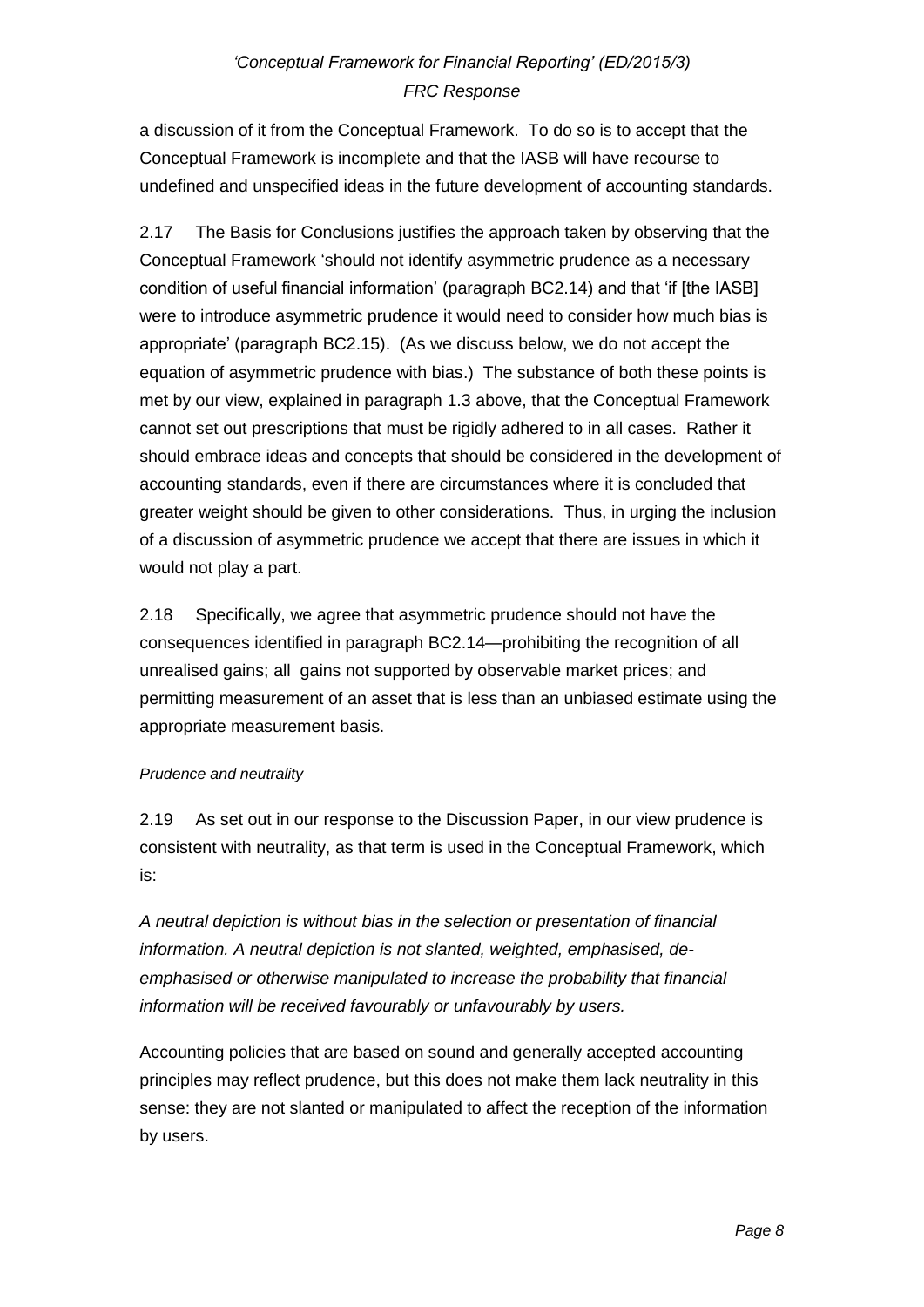2.20 However, it is clear that a different sense of neutrality is used to contrast neutrality and prudence, in which, information is neutral if it reflects economic reality. This would require, for example, that many assets that are not recognised to be reported at their economic value. Clearly this is not the sense in which the Conceptual Framework uses the term (although it may be closer to the everyday meaning of the word than the sense in which it is intended). Alfred Wagonhofer has recently noted a number of respects in which established accounting is not neutral in this sense:

*…recognition of an impairment loss but not a possible gain due to an increase in the economic resource above cost is not neutral, neither as a standard nor as an outcome. In some cases, only downside risks are recognized or disclosed (consider contingent liabilities, onerous contracts, and the like).***<sup>3</sup>**

2.21 These practices, like the treatment of variable consideration in IFRS 15 are not 'slanted, weighted, emphasised, de-emphasised or otherwise manipulated to increase the probability that financial information will be received favourably or unfavourably by users'. Thus they are neutral as that term is explained in the Conceptual Framework. There is clearly the risk of significant confusion about the meaning of 'neutrality'. In our view, the Conceptual Framework should dispel this by discarding the term 'neutrality' and replacing it with 'unbiased'.

## **Reliability**

2.22 We are very concerned that the Exposure Draft does not propose to identify reliability as a qualitative characteristic, and that measurement uncertainty is discussed as an aspect of relevance.

2.23 In our consideration of these issues, we have profited greatly from the historical review of the replacement of reliability by faithful representation given by Carsten Erb and Christoph Pelger (2015).<sup>4</sup> As summarised in the Abstract to that paper:

 $\overline{\mathbf{3}}$ **<sup>3</sup>** Alfred Wagenhofer, The Never Ending Story of Prudence and IFRS. [http://www.ifac.org/global-knowledge-gateway/business-reporting/discussion/never](http://www.ifac.org/global-knowledge-gateway/business-reporting/discussion/never-ending-story-prudence-and-ifrs)[ending-story-prudence-and-ifrs](http://www.ifac.org/global-knowledge-gateway/business-reporting/discussion/never-ending-story-prudence-and-ifrs)

**<sup>4</sup>** "Twisting words"? A study of the construction and reconstruction of reliability in financial reporting standard-setting. Accounting, Organizations and Society 40 (2015) 13–40.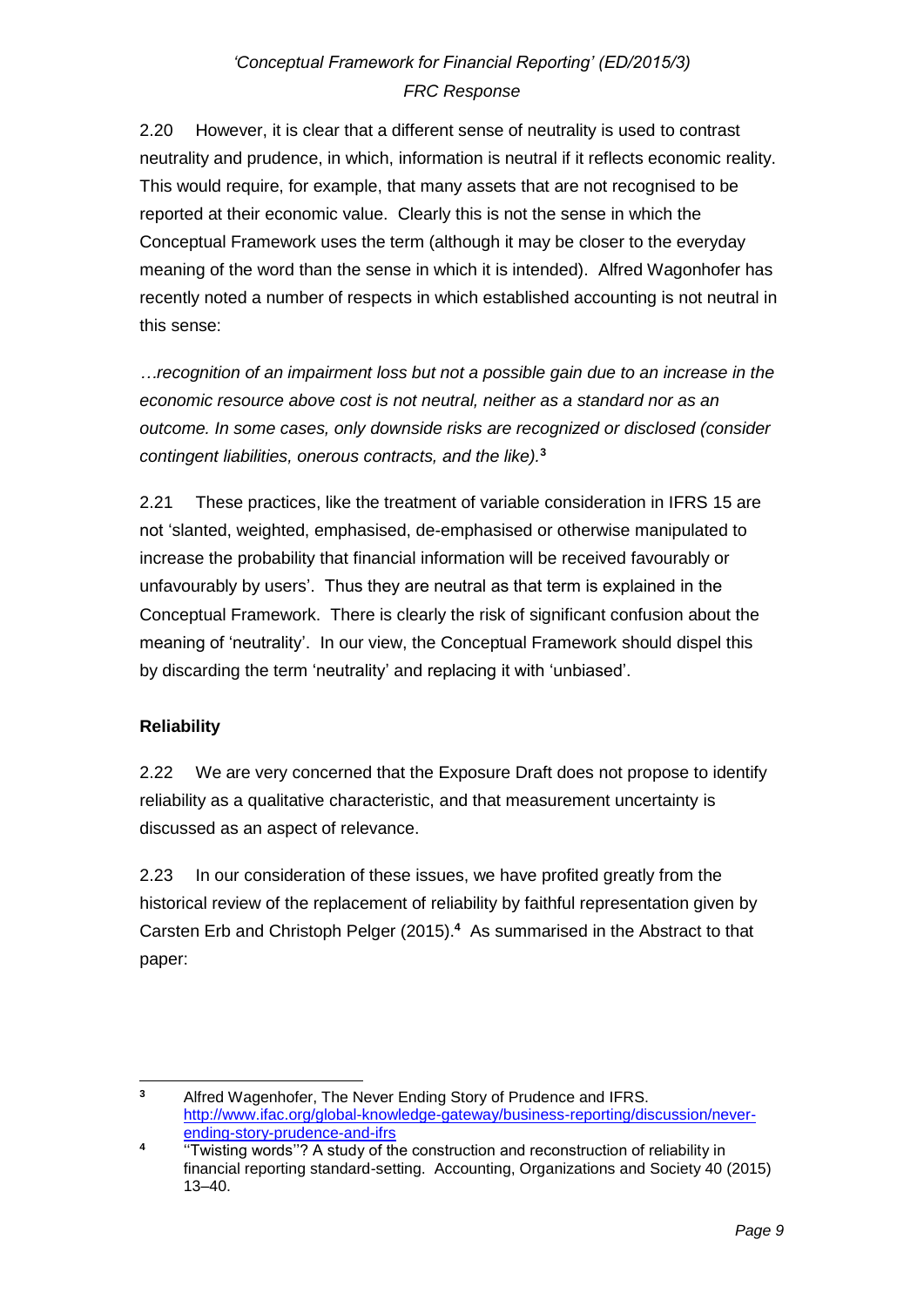*Our study reveals that the standard-setters' construction and reconstruction of reliability attempted to undermine traditional practitioner understandings along the lines of objectivity/verifiability in order to extend the boundaries of appropriate financial reporting in the direction of current/fair values.*

2.24 The Basis for Conclusions provides an admirable summary of the arguments for the inclusion of reliability in paragraph BC 2.23. They are much more convincing than the reasons given to support the Exposure Draft's proposals.

2.25 As stated in our response to the Discussion Paper, we doubt whether the term 'reliability' is more ambiguous than many of the other terms used in the Conceptual Framework.

2.26 The Basis for Conclusions juxtaposes the pre-2010 discussion of reliability with that of faithful representation in the table at paragraph BC2.25. As that table shows, the pre-2010 Framework included the idea that reliable information 'can be depended on by users'. That critical idea is not captured by the discussion of faithful representation in the Exposure Draft: to restore it requires the identification of reliability as a qualitative characteristic.

2.27 We appreciate the greater emphasis given to measurement uncertainty proposed by the Exposure Draft. We agree that measurement uncertainty is one of the main implications of reliability (although it is not the only one). However, we do not agree that it should be regarded as an aspect of relevance.

2.28 In ordinary language, information may be highly relevant even if it is unreliable. If the prisoner in the dock claims that he was at home when the crime was committed, his assertion may well be unreliable, but it is clearly relevant (and, if he was in fact at home, may well be 'representationally faithful'**<sup>5</sup>** ). Similarly, information that is subject to a high degree of measurement uncertainty may, in ordinary language, be regarded as highly relevant. Of course, such information may not be very useful: but usefulness and relevance are distinct concepts and clear thinking is hindered if distinct ideas are conflated.

2.29 One of the implications of what is proposed in the Exposure Draft is that the tension between relevance and reliability is replaced by one between measurement uncertainty and other aspects of relevance. This would require advocates of an

 **5** In the sense in which it was described in the FASB's SFAC 2: ''correspondence or agreement between a measure or description and the phenomenon that it purports to represent''.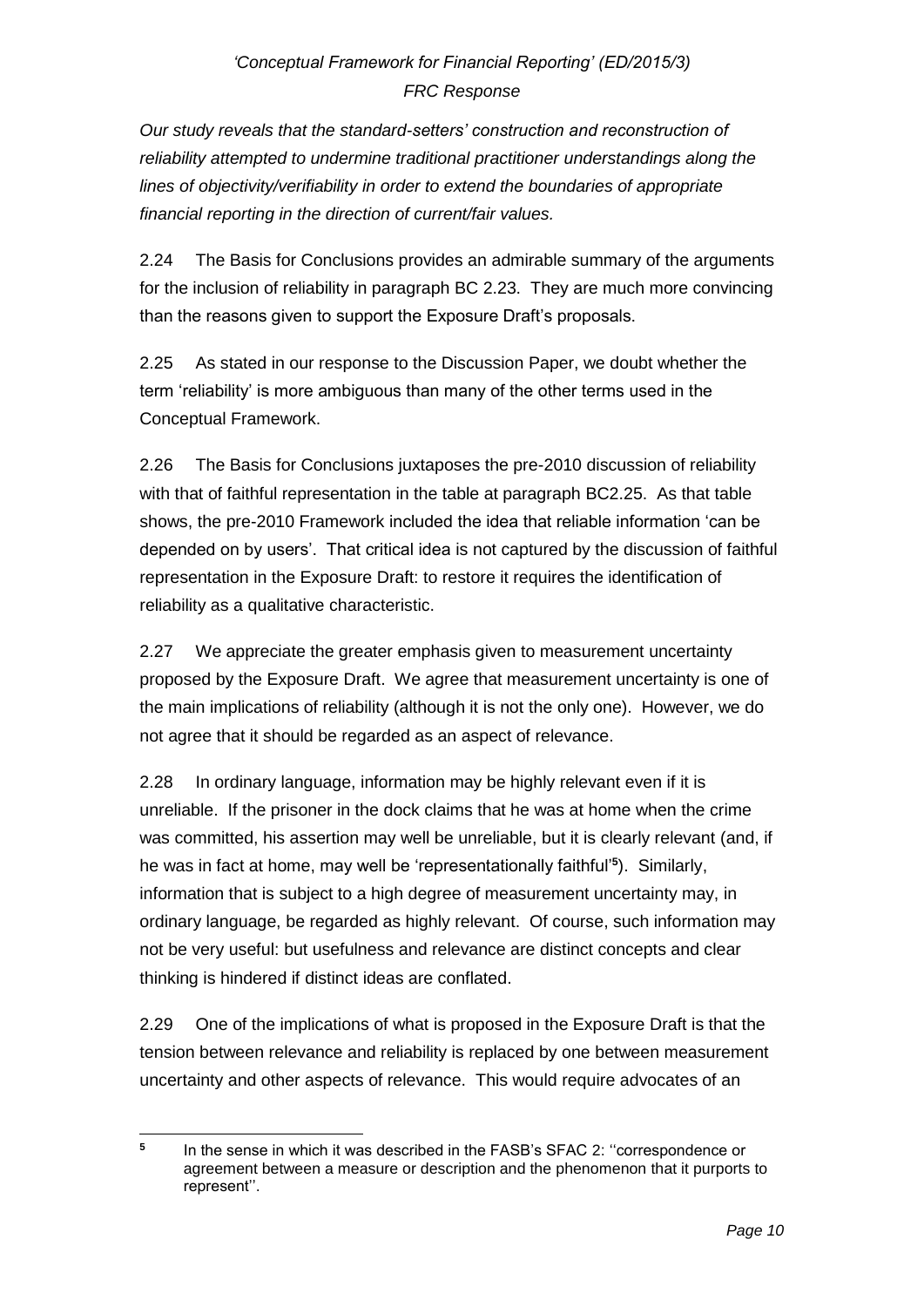approach that minimises measurement uncertainty to argue that it is more relevant than an alternative that is highly subjective: to make their view plausible, they will have to include reminders that they are using the term relevance to include measurement uncertainty, as set out in the Conceptual Framework, rather than its usual sense. As we observe in paragraph 1.2 above, while the Conceptual Framework can clarify discussions by bringing greater precisions to words, it will cause confusion if it provides definitions of terms that conflict with their usual sense.

2.30 In our view, one of the primary tensions in standard-setting is that between relevance and reliability. This requires that reliability is identified as a qualitative characteristic with equal status to that of relevance. Measurement uncertainty should be discussed as an aspect of reliability.

## **Verifiability**

2.31 Reliability is supported by the concept of verifiability. The Framework says that verifiability means that different observers could reach consensus that a particular depiction is a faithful representation. However, the idea of the possibility of 'consensus' is weaker than that 'based on objective evidence'. It is also removed from reality, as many accounting amounts are derived from evidence, but it is rare to consult a number of 'knowledgeable and independent observers' to test whether a consensus can be reached. We therefore suggest that verifiability is explained in terms of 'based on objective evidence' rather than 'consensus'. **6**

### **Faithful representation**

2.32 In our response to the Discussion Paper, we noted that the description of faithful representation was too general. As a result it failed to identify the kind of information that should be presented in financial statements. We welcome the addition to the discussion of faithful representation the point that it requires the depiction of the economic substance and not merely legal form, and the deletion of the paragraph formerly numbered QC16.

2.33 The implications of faithful representation are helpfully developed in paragraph 5.23 which emphasises the need to consider not just an individual item, but also related assets, liabilities, income and expenses and disclosures. This is

 $\bf 6$ **<sup>6</sup>** Erb & Pelger (op cit) trace the evolution of the idea of 'verifiability'.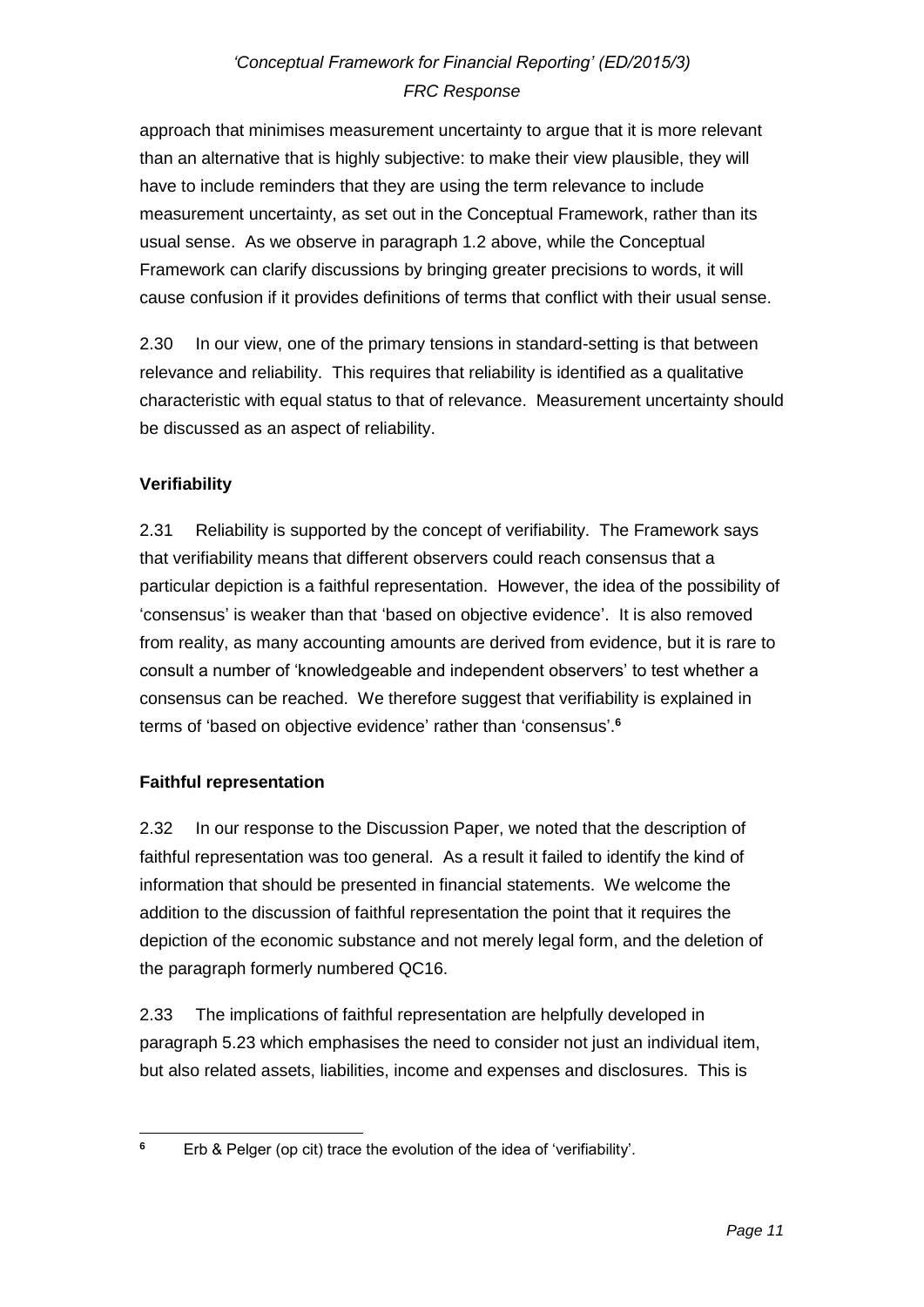helpful because, for example, it counters the impression that faithful representation is all about the selection of a measurement basis for an asset or liability. We would recommend that this is relocated to Chapter 2, which would meet our previous concerns. However, even with these changes, the concept of faithful representation would still require the separate identification of reliability as a qualitative characteristic in its own right: faithful representation cannot include the idea of reliability as a proposition—like the prisoner's assertion referred to in paragraph 2.28 above—may be completely representationally faithful—but still unreliable.

### **The users of general purpose financial reporting**

2.34 The Exposure Draft proposes to retain the current Framework's identification of users of financial reports, that is: existing and potential investors, lenders and other creditors. We support this approach.

2.35 We would emphasise the importance of the variety of the needs of users as described by the Exposure Draft in paragraph 1.8, and the undertaking that *'The IASB, in developing financial reporting standards will seek to provide the information set that will meet the needs of the maximum number of primary users.'* For example, the information needed by equity investors (existing and potential) differs in some respects from that required by lenders, and even within equity investors there may be different information needs. Thus financial statements need to report a wide range of information that will meet all their needs: this is further emphasised by a proper emphasis on stewardship, as urged above.

2.36 In our view it would be a mistake to expand the set of users. There are good reasons why entities may elect or be required to report information that is of benefit to other parties. However, the inclusion of information that is provided to meet the needs of users other than existing and potential investors may result in financial reports that lack a clear focus, and in which the information that is relevant to investors is obscured.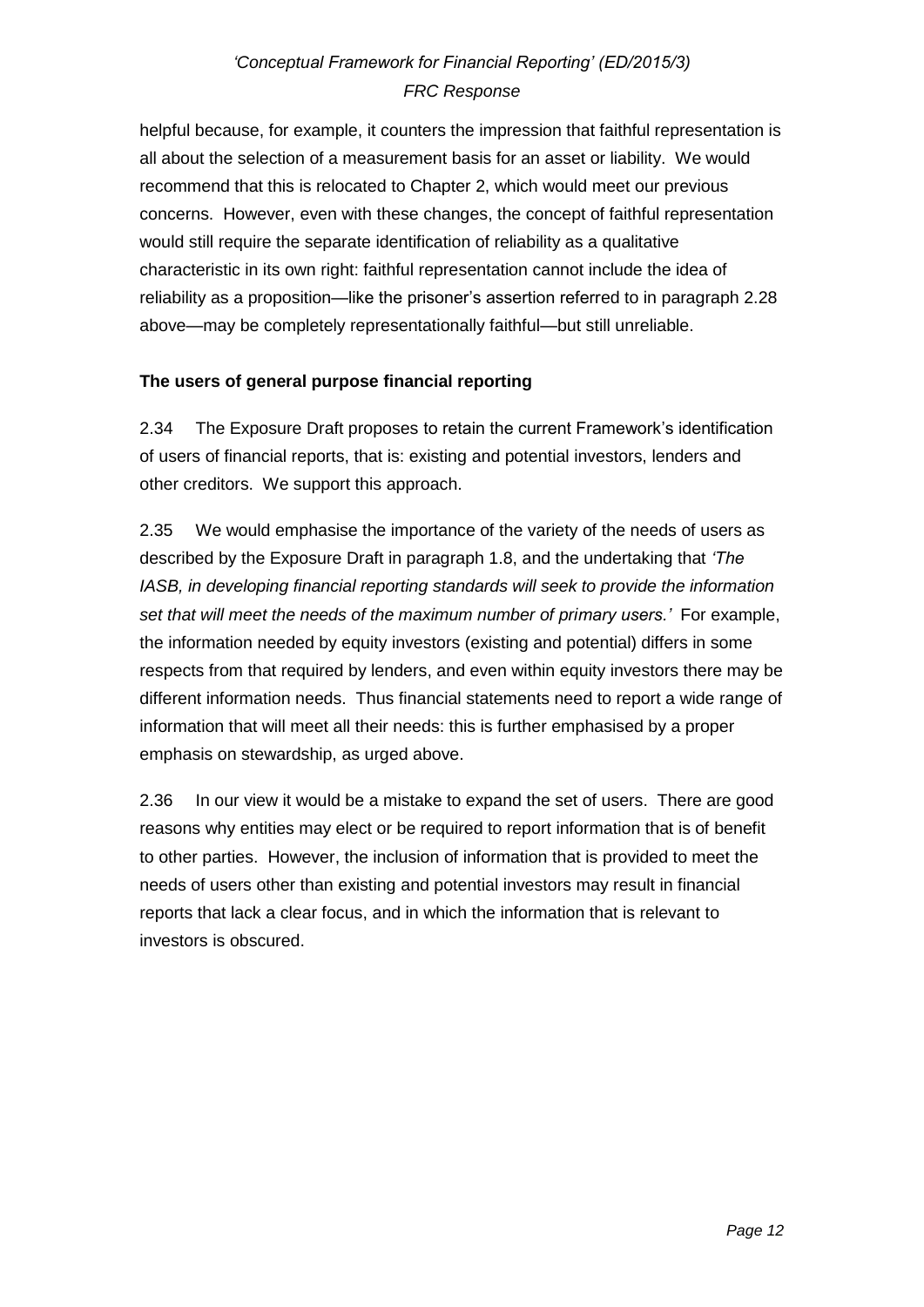## **3 Chapter 3: Financial Statements and the Reporting Entity**

### **The role of financial statements**

3.1 The main purpose of this section of the Exposure Draft (paragraphs 3.2–3.10) is to make a transition between Chapters 1 and 2, which deal with financial reporting and the subsequent Chapters, which deal with financial statements. We suggest in paragraph 1.5 above that the Conceptual Framework should focus on financial statements: if this recommendation were adopted, this material could be relocated to Chapter 1.

3.2 We suggest that the Conceptual Framework acknowledge the respects in which financial statements differ from other financial reports. As we pointed out in our response to the Discussion Paper, they comply with accounting standards and other regulations, are published regularly and are audited.**<sup>7</sup>**

## **Going concern**

3.3 The going concern concept is one of the core principles on which financial statements are based. This was reflected in the original (1989) edition of the Framework, which described it as an 'underlying assumption' and accorded it the same prominence as the accrual basis of accounting. The Basis for Conclusions suggests that only editorial changes have been made, but we disagree, and are concerned that the Exposure Draft is much weaker than the existing wording.

3.4 The existing Conceptual Framework states (in the same terms as the 1989 edition) *'The financial statements are normally prepared on the assumption that the entity is a going concern and will continue in operation for the foreseeable future'*. The clear implication of this is that the going concern assumption normally results in the most relevant information. In contrast, the Exposure Draft proposes: *'This [draft] Conceptual Framework is based on the assumption that the reporting entity is a going concern and will continue in operation for the foreseeable future.'* This suggests that the assumption is arbitrary, and loses the implication of the relevance of going concern information.

 $\overline{7}$ **<sup>7</sup>** The 'competitive advantage' of financial statements is well articulated by Stefano Cascino, Mark Clatworthy, Beatriz García Osma, Joachim Gassen, Shahed Imam and Thomas Jeanjean (2013) 'The use of information by capital providers'. ICAS and EFRAG.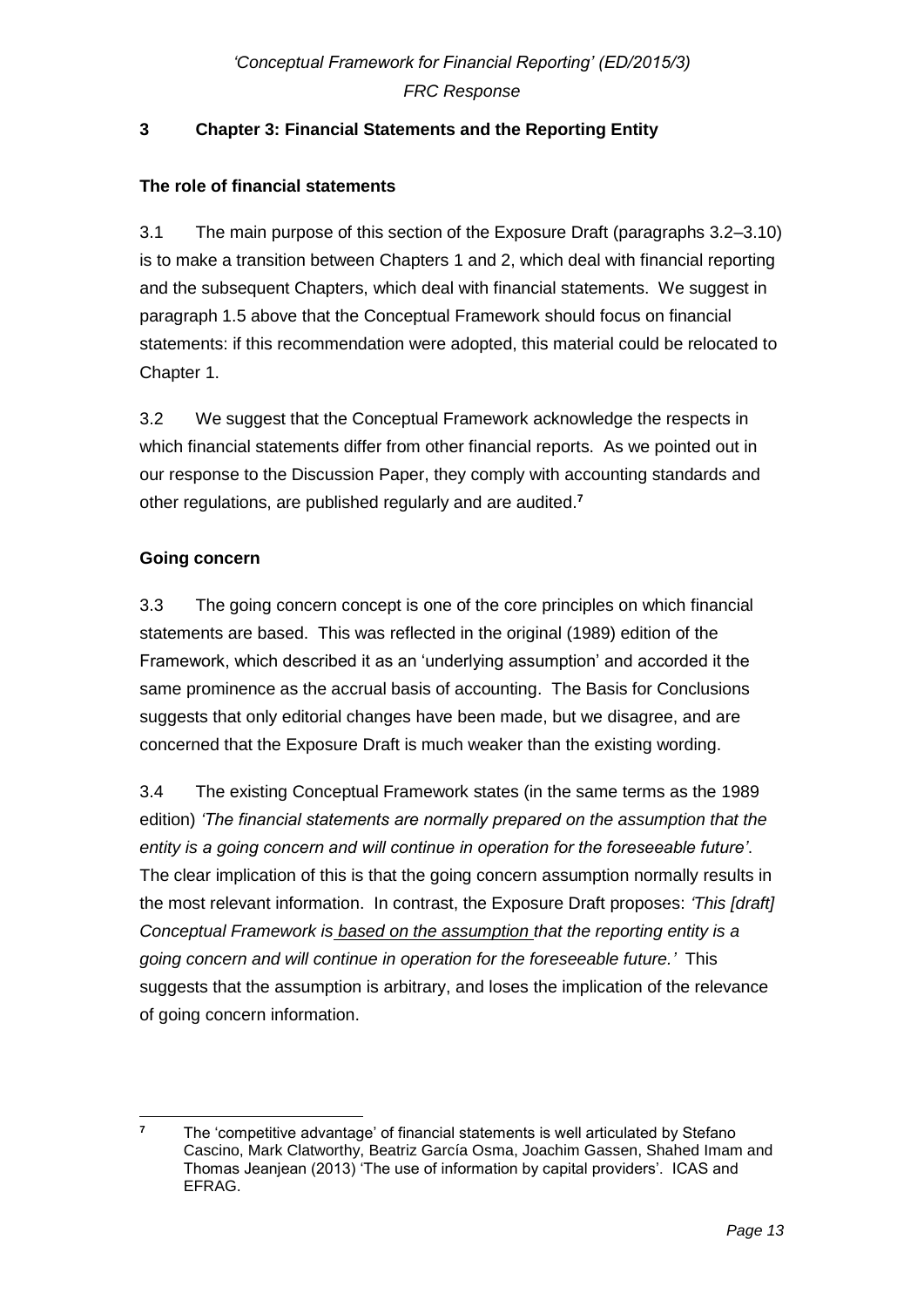3.5 Underlining that the going concern basis is appropriate, in all but the most extreme circumstances, highlights the need to distinguish:

- (i) whether it is appropriate for the financial statements to be prepared on the going concern basis; and
- (ii) whether there are uncertainties relating to the entity's ability to continue in operation that need to be disclosed.

3.6 This distinction was highlighted in the report of The Sharman Inquiry.**8** We continue to believe that it is not adequately set out in IFRSs, and hence there is a risk that disclosures about material uncertainties relating to going concern are inadequate.

## **The reporting entity**

-

3.7 The Exposure Draft effectively proposes no limit on what may be a reporting entity—it need not be a legal entity, and may be a portion of an entity, or two or more entities. The Basis for Conclusions notes that the 2010 Reporting Entity Exposure Draft stated *inter alia* that a reporting entity should be *'a circumscribed area of economic activity'* and that its *'economic activities can be objectively distinguished from those of other entities and from the economic environment in which the entity exists'.* It would be helpful to include these points as it would imply that, where these conditions are not met, the financial statements may not be reliable or representationally faithful. We therefore believe that the IASB should reconsider the exclusion of these paragraphs of the Reporting Entity Exposure Draft.

3.8 The Exposure Draft explains that *'Financial statements are prepared from the perspective of the entity as a whole, instead of from the perspective of any particular group of investors, lenders or other creditors.'* The perspective to be adopted is a pervasive and highly significant issue, and we urged further analysis in our response to the Discussion Paper. Our view remains that further analysis of this issue is required. It may be appropriate for this to be considered in the IASB's research project on 'Financial Instruments with Characteristics of Equity'.

**<sup>8</sup>** The Sharman Inquiry may be accessed at: [https://www.frc.org.uk/Our-Work/Headline](https://www.frc.org.uk/Our-Work/Headline-projects/The-Sharman-Inquiry.aspx)[projects/The-Sharman-Inquiry.aspx](https://www.frc.org.uk/Our-Work/Headline-projects/The-Sharman-Inquiry.aspx)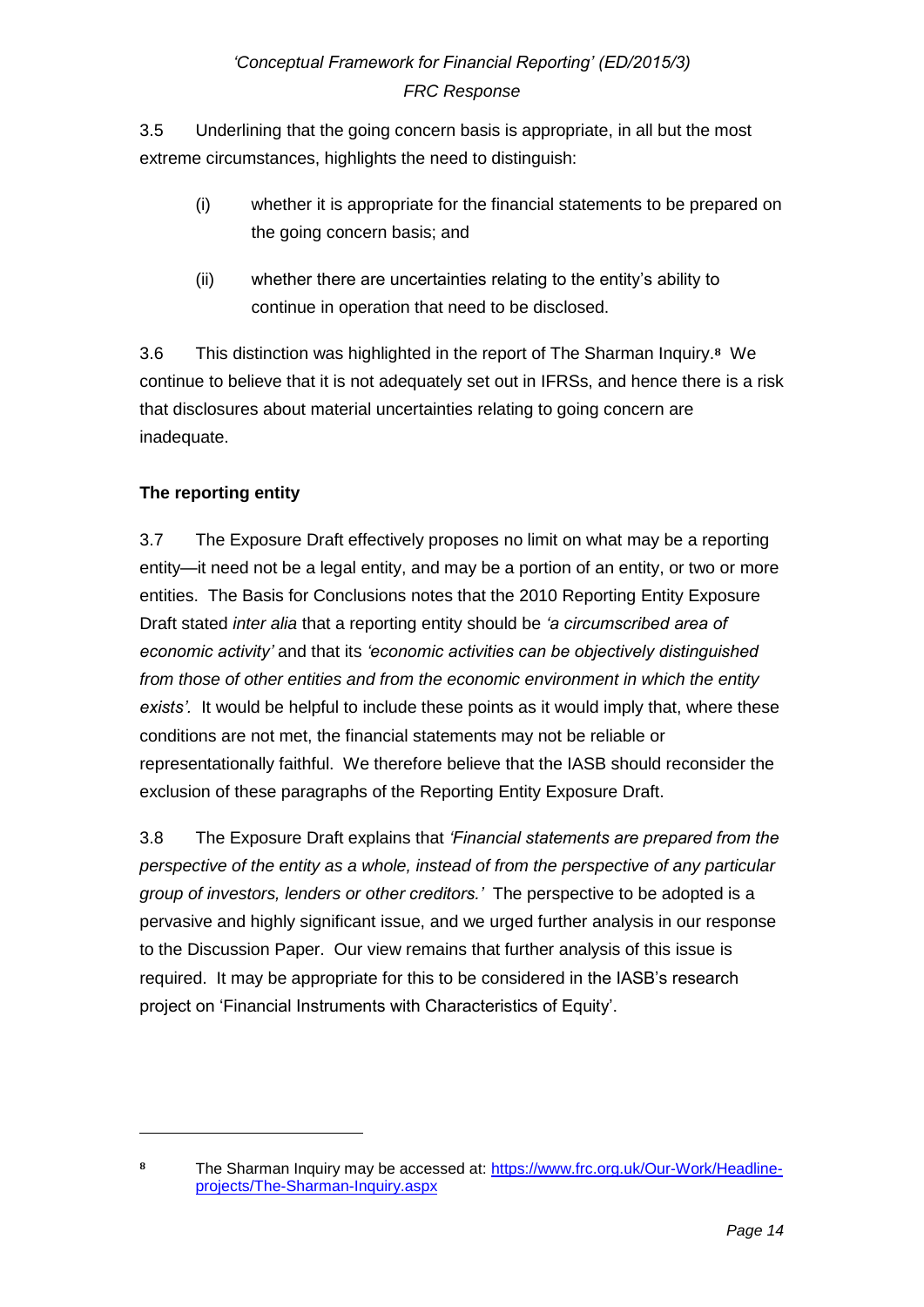## **Consolidated and unconsolidated financial statements**

3.9 The observation in paragraph 3.23 of the Exposure Draft to the effect that consolidated financial statements are more likely to provide useful information than unconsolidated financial statements is, in our view, inappropriate. As is acknowledged in paragraph 3.20, there are investors whose needs are better met by unconsolidated financial statements. In our view, the Conceptual Framework should not make generalisations of this nature.

3.10 We also consider that the Conceptual Framework should not set out specific disclosure requirements. The comment that it is necessary for unconsolidated financial statements to disclose how the consolidated financial statements may be obtained (paragraph 3.25) should therefore not be included.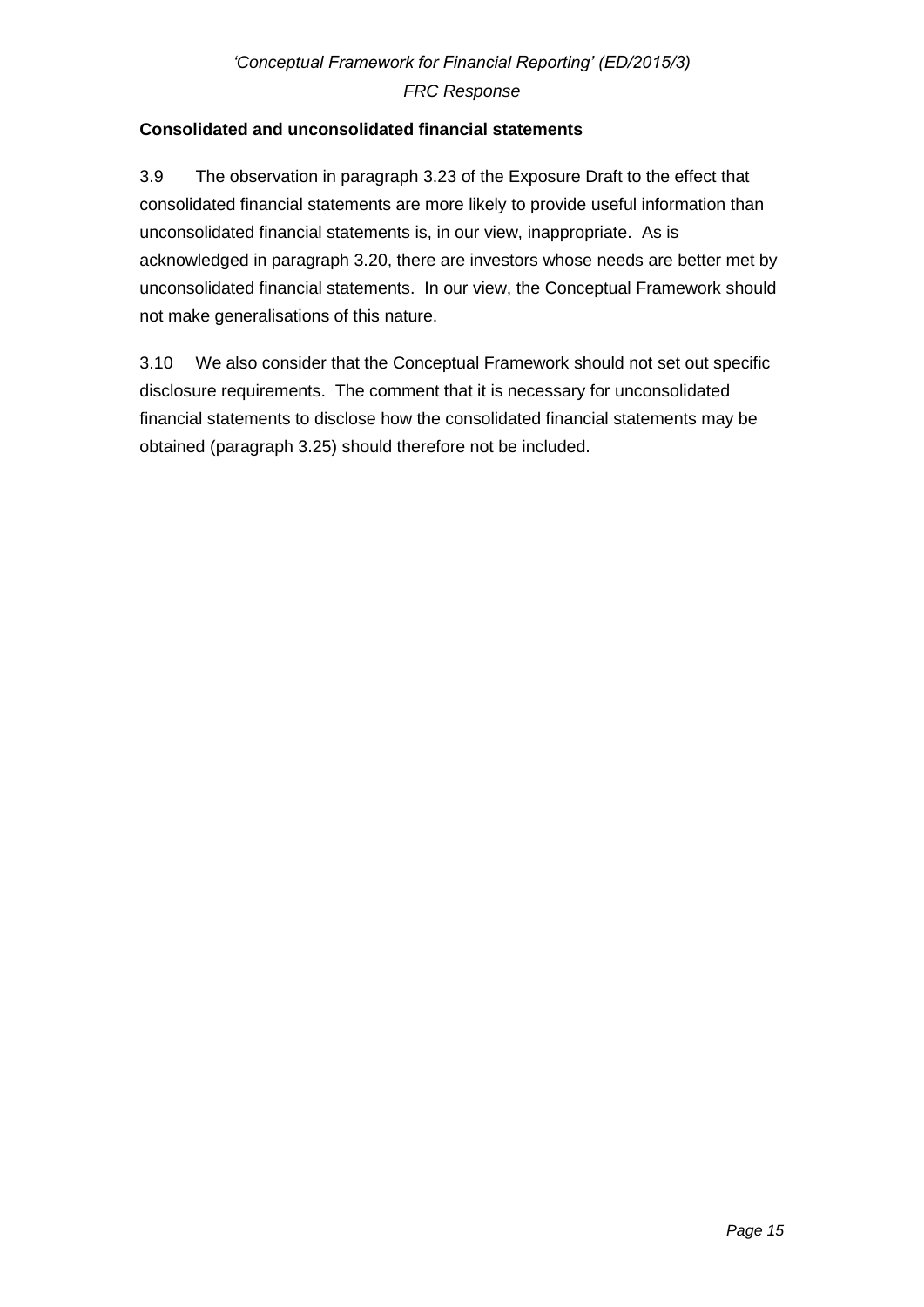## **4 Chapter 4: The Elements of Financial Statements**

### **Income and expenses**

4.1 As stated in our response to the Discussion Paper, it is in our view regrettable that the Conceptual Framework uses the terms 'income' and 'expenses' to refer to the elements that correspond to non-owner changes in assets and liabilities. These terms have established meanings and connotations that are not always appropriate. In particular, they strongly imply that all non-owner changes in assets and liabilities form part of financial performance—for how can financial performance be anything other than income less expenses? It would therefore be more helpful and reduce misunderstanding to use more general terms, such as 'gains' and 'losses' for the elements that correspond to non-owner changes in assets and liabilities. 'Gains' and 'losses' clearly include all income and expenses but also other items that may not be thought of as 'income' and 'expenses'. Adopting such an approach would enable the terms 'income' and 'expenses' to be used for more specific purposes, for example to refer to those gains and losses that are reported in the statement of profit or loss.

4.2 The Exposure Draft does not propose to retain the discussion in the existing Conceptual Framework that distinguishes revenue from other gains and expenses that arise in the course of ordinary activities from other losses. The idea of 'ordinary activities'—or, perhaps better 'operating activities'—is important and should be addressed in the Conceptual Framework, although we agree that this need not be in the elements chapter but might more logically discussed in the chapter on presentation and disclosure.

4.3 The Exposure Draft states that income and expenses include changes in the carrying amount of assets and liabilities. It would be helpful to clarify that changes that do not reflect changes in an attribute of an asset or liability—for example those relating to a change of accounting policy or the correction of errors—are not income or expenses.

### **Completeness of the elements**

4.4 One of the most important contributions of the Conceptual Framework is to require that only items that meet the definition of an element are recognised in financial statements. But the Exposure Draft does not secure this.

4.5 The Exposure Draft does not propose defining contributions of equity and distributions of equity as elements. This gives the odd result that these are not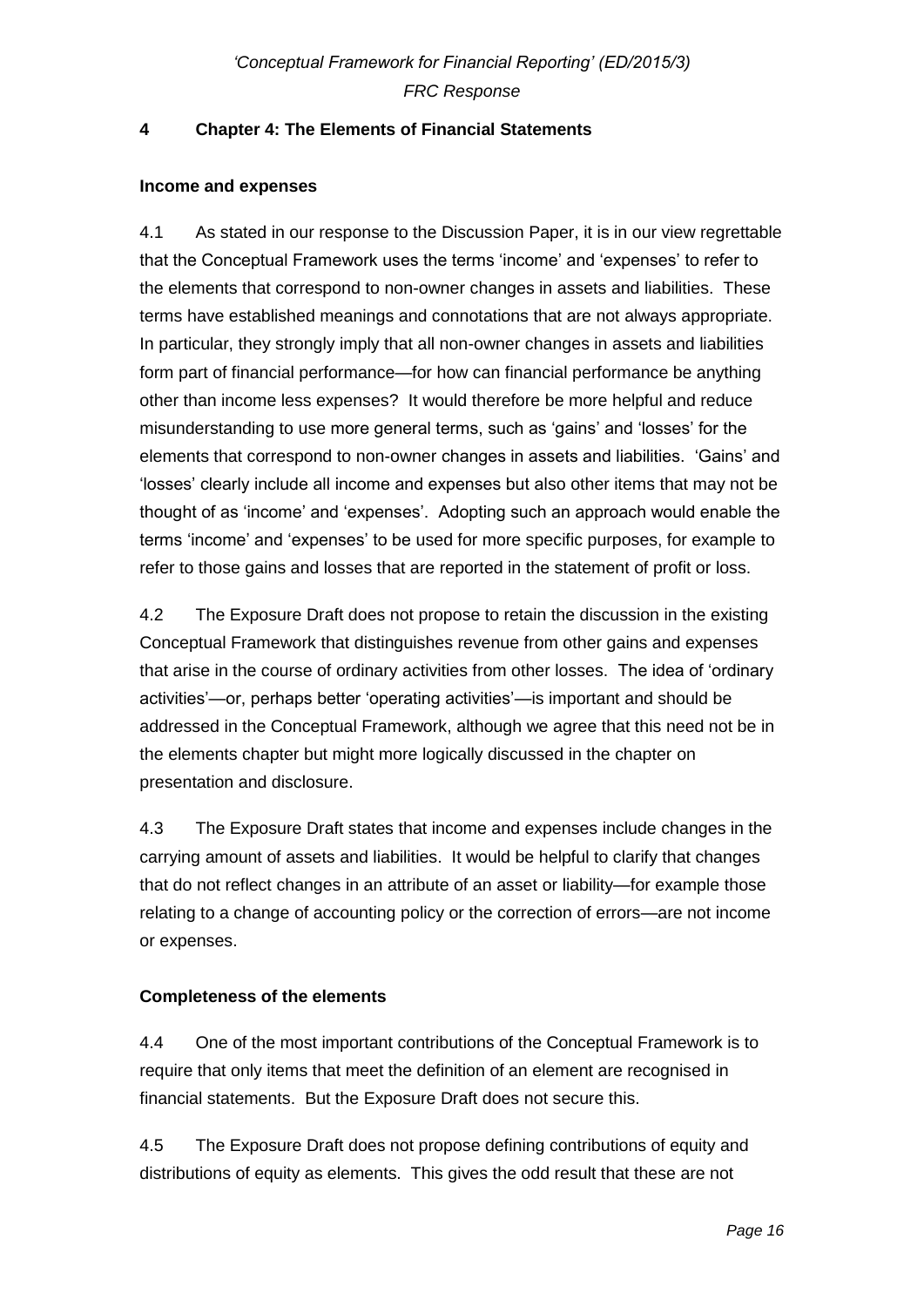recognised in financial statements. The Exposure Draft attempts to get around this awkwardness by defining recognition in terms of inclusion in the statement of financial position or statement(s) of financial performance, but this breaks down in the helpful explanation of how the financial statements articulate. It therefore seems necessary to define elements corresponding to changes in equity.

4.6 It is also necessary, if the reclassification of income and expenses is to be permitted or required, to define reclassification adjustments as elements.

4.7 The Exposure Draft does not propose defining elements for the cash flow statement. We would hope that this will be considered within the research project 'Primary Financial Statements' and that the IASB will be prepared to amend the Conceptual Framework if that work shows that it is necessary. We also note that the research project on 'Financial Instruments with Characteristics of Equity' may lead to proposals to amend the definition of equity.

## **Definition of a liability and supporting guidance**

4.8 We do not consider the observation in paragraph 4.25 that if one party has an obligation another party must have a corresponding asset to be necessary: it may be that it confuses rather than clarifies, for example where the 'party' that has the asset is as vague as society at large. We welcome, however, the statement in paragraph 4.26 that the recognition and measurement of the liability by one party may differ from that of the asset by the other, which is consistent with asymmetric prudence.

4.9 The supporting guidance on liabilities and the idea of a present obligation seems helpful and may provide a basis for further work that will lead to sound accounting solutions to issues such as levies. However, further development of these ideas seems to be necessary. In particular:

(i) It would seem that, despite the words 'for example', paragraph 4.32 is intended to constrain the interpretation of 'no practical ability to avoid a transfer' to extreme cases—significant business disruption or economic consequences significantly more adverse than the transfer itself. While such a restriction might be appropriate in an accounting standard, it does not seem to be conceptually correct: the obligation would exist where any action that is practicably available to the entity is more adverse, even by a small amount, than the transfer itself, rather than 'significantly' more adverse.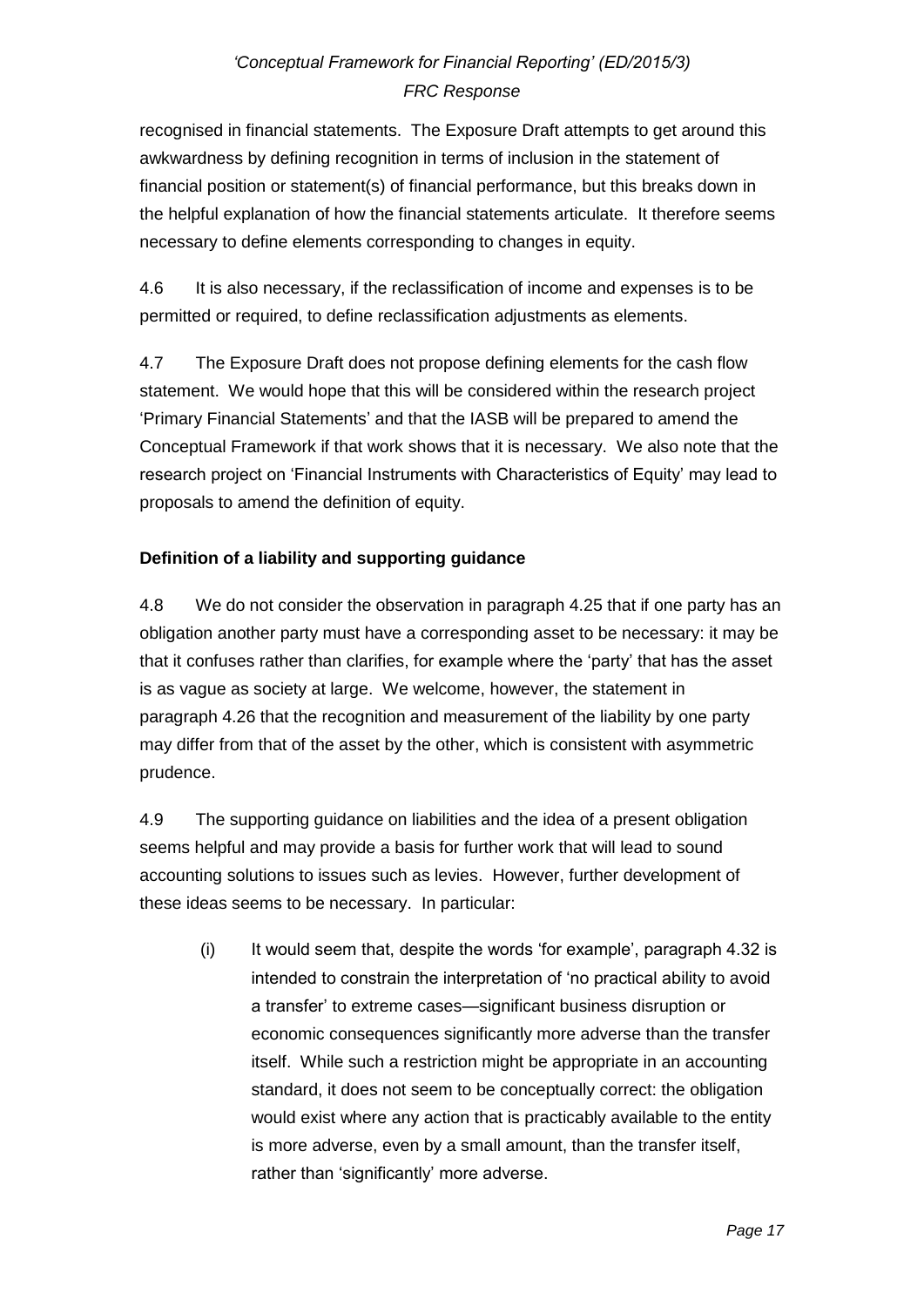- (ii) It would also be useful to make the point that where action to avoid the obligation would involve a transfer of economic benefits, an obligation (and hence a liability) for that smaller transfer exists.
- (iii) It is arguable that the approach confuses the existence of a liability with its measurement. An obligation that an entity has the practical ability to avoid through its future actions is a present obligation until that action is taken: however, where the entity has the practical ability to avoid it the obligation is less onerous and, if it is recognised, this should, perhaps, be reflected in its measurement.

Suppose, for example, an entity is subject to a levy if its revenues exceed a threshold. As it earns revenue it incurs a liability, as its future ability to earn profits is constrained. However, if it can (or even will) take action to avoid paying the levy, then this should be reflected in the measurement of the liability. Where the future action involves no transfer of economic benefit, the liability would be measured at nil.

Whether the issue is one of definition or measurement is, perhaps, a conceptual nicety. It would seem that either approach would lead to the same answer in the majority of cases, and that excluding obligations that the entity has the practical ability to avoid from the definition has the practical advantage of limiting the number of possible obligations that need to be considered.

(iv) The idea of 'the extent of the obligation' seems rather vague. Whatever it means precisely, it is clear from the Basis for Conclusions (paragraph BC4.63) that it does not determine the measurement basis, and hence is not necessarily equivalent to the amount that will be included in financial statements. However, it may be appropriate for clarification of this to be made in accounting standards rather than the Framework.

4.10 These thoughts are intended to assist in clarifying the conceptual issues. Of course, other issues would need to be considered in the development of an accounting standard.

### *Executory contracts*

4.11 We agree with the discussion of executory contracts.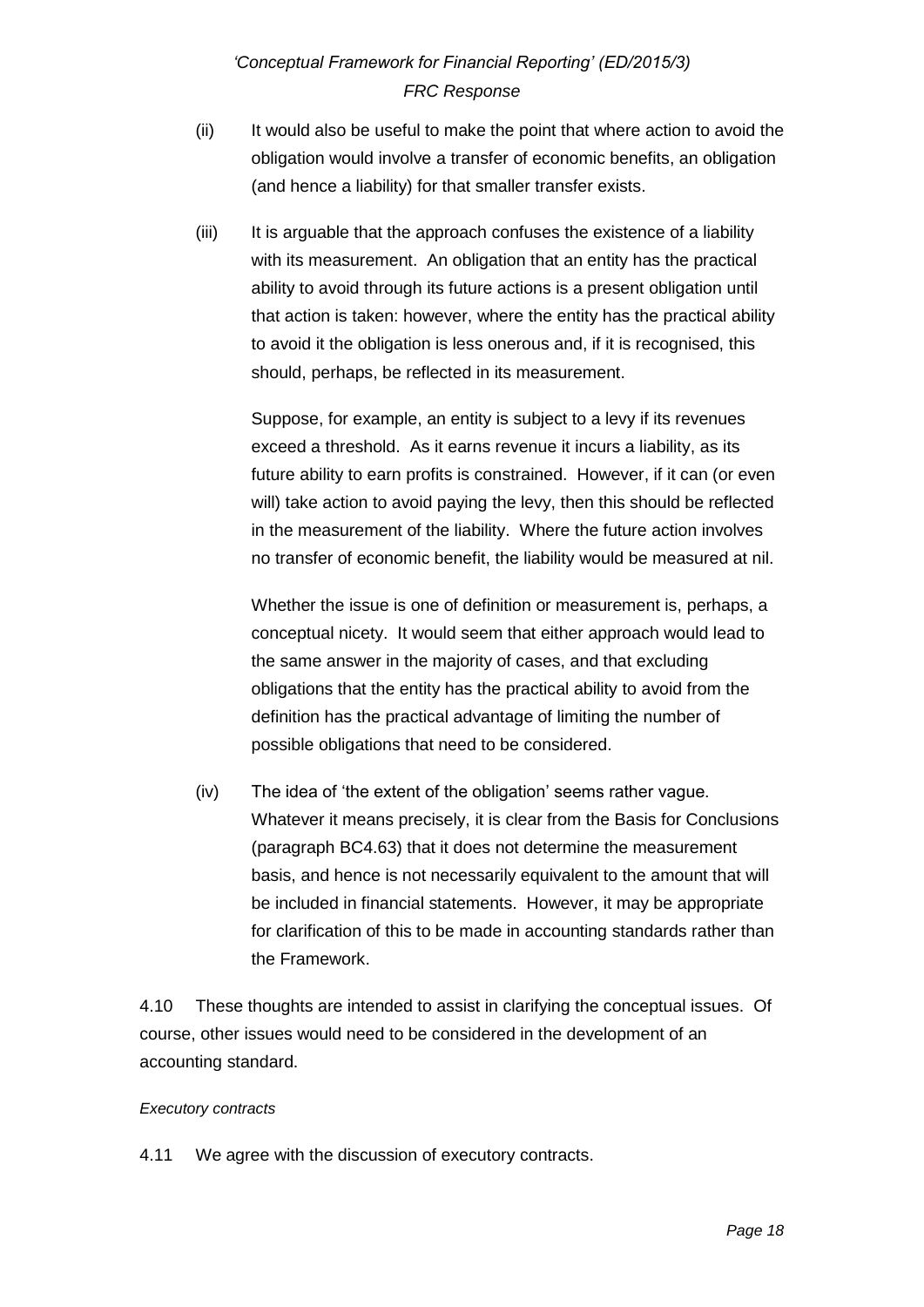## **Unit of account**

4.12 Identifying the unit of account is a matter of some practical importance. We therefore welcome the inclusion of guidance regarding the determination of the unit of account and support the IASB's current approach of providing examples of possible units of account and factors that standard setters should consider when selecting the unit of account.

4.13 We do believe, however, that the Conceptual Framework should require accounting standards to identify the unit of account and the reasons for its selection. Providing such information in each accounting standard is consistent with the IASB's belief that selecting the unit of account should be a standards-level decision.

4.14 The examples and factors set out in the Exposure Draft represent useful guidance and we broadly support the text as it is currently drafted. There are, however, two areas that we suggest the IASB consider amplifying when finalising the Conceptual Framework.

4.15 First, although the Exposure Draft acknowledges that the unit of account can, in some circumstances, be different for recognition and measurement purposes, it would be helpful if the Conceptual Framework clarified the starting position. Our reading of the current text indicates that, from the IASB's perspective, the starting point should be the same for both recognition and measurement. If that is the IASB's view, a statement to that effect and a justification of that view would be appropriate.

4.16 We also note that it is quite common for there to be more than one unit of account for measurement depending on the lens through which the asset or liability is viewed. For example, an asset might be componentised for the purposes of depreciation but valued together with other assets for the purposes of determining fair value or value-in-use. The Conceptual Framework should, therefore, acknowledge the inter-relationship between the unit of account and the selection of a measurement basis.

4.17 Secondly, we believe that whilst the cost constraint may ultimately require the unit of account to be modified, we do not believe that this factor should be taken account of in the first instance, that is, when determining the unit of account on a theoretical level. The analysis of the unit of account logically precedes the determination of the point of recognition and measurement basis, and standard setters should be required to determine and describe the unit of account at that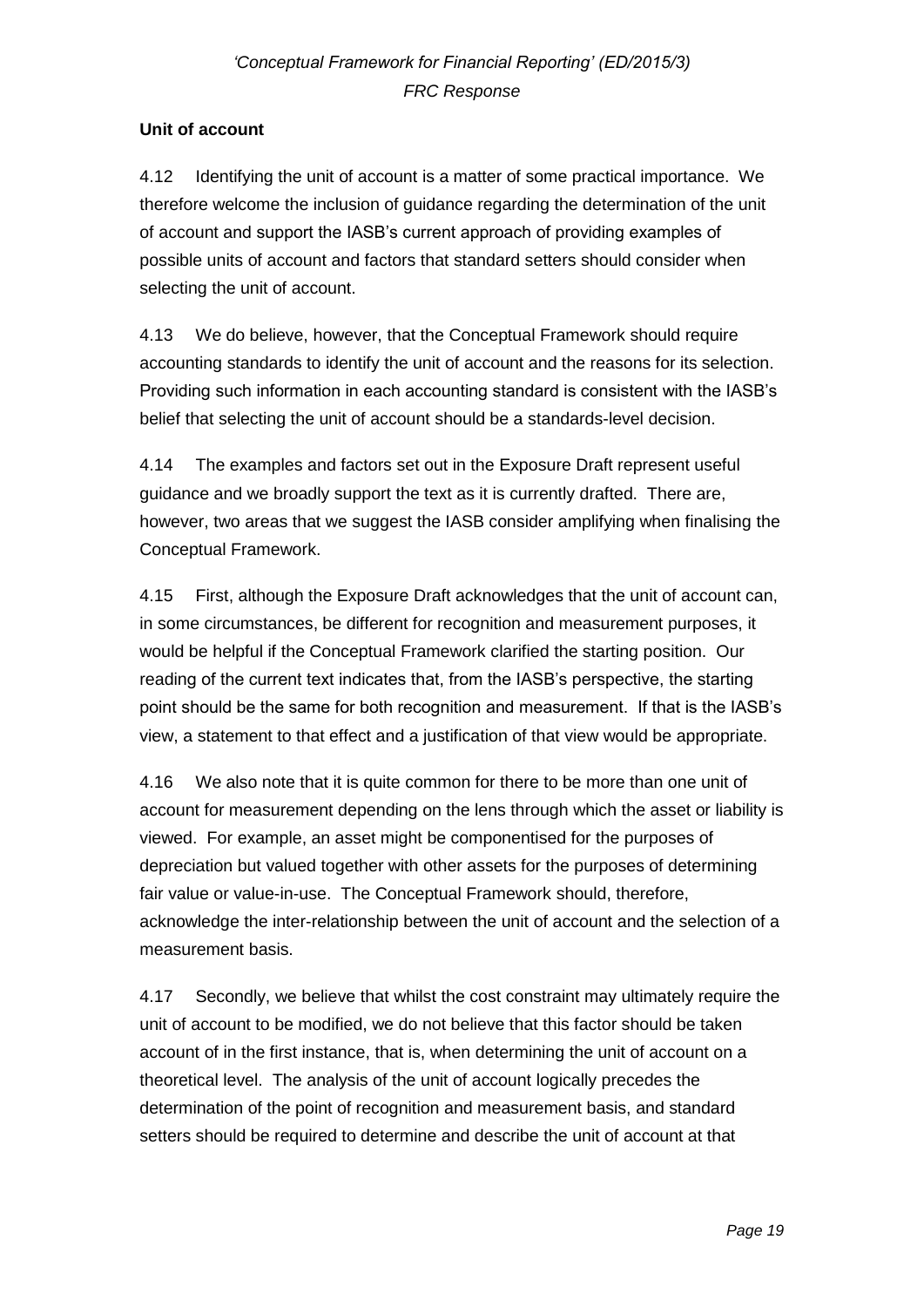theoretical level. If another unit of account is ultimately chosen for pragmatic reasons, this should be explained and justified in the relevant standard.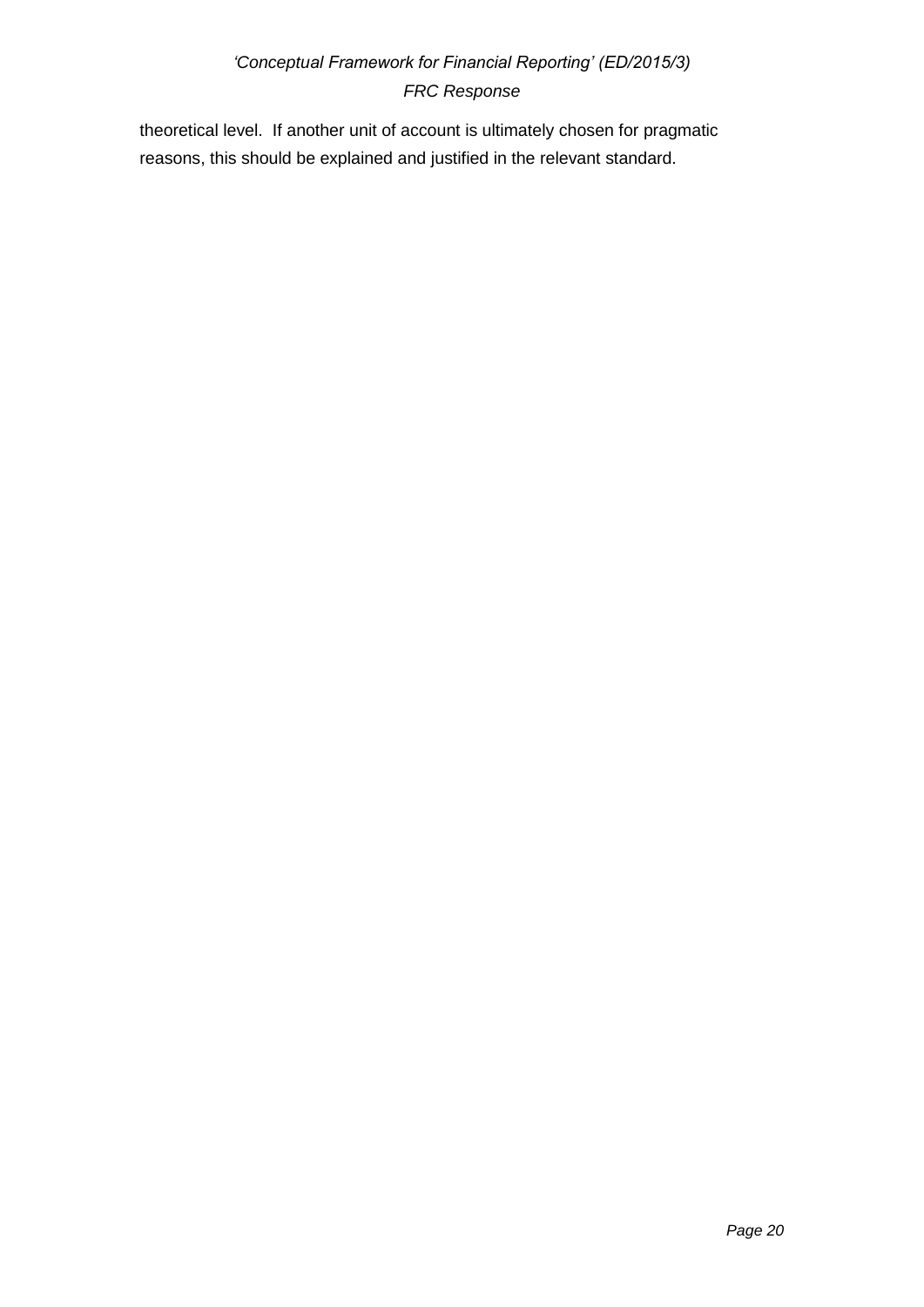## **5 Chapter 5: Recognition and Derecognition**

5.1 The views expressed in Section 2 above on the objective of financial reporting and the qualitative characteristics would require significant revisions to the Chapter on recognition. In particular:

- If the Conceptual Framework is to include the idea of asymmetric prudence, it would be necessary to acknowledge that early recognition of liabilities and losses may be more relevant than that of assets and gains.
- If reliability is identified as a qualitative characteristic, it would be necessary to recognise that a balance needs to be struck between relevance and reliability (including measurement uncertainty).

5.2 However, we support the general approach to recognition adopted in the Exposure Draft, which we would characterise as setting out the ideas to be thought about in considering issues of recognition, rather than developing precepts that should be rigidly followed in all cases. It is doubtful whether a rigid approach can be developed that would command general support and would lead to reasonable answers in all cases.

5.3 It would be helpful for the Conceptual Framework to note that, when considering recognition issues, alternatives, such as disclosure in the notes, should be considered.

5.4 We agree with the discussion of derecognition.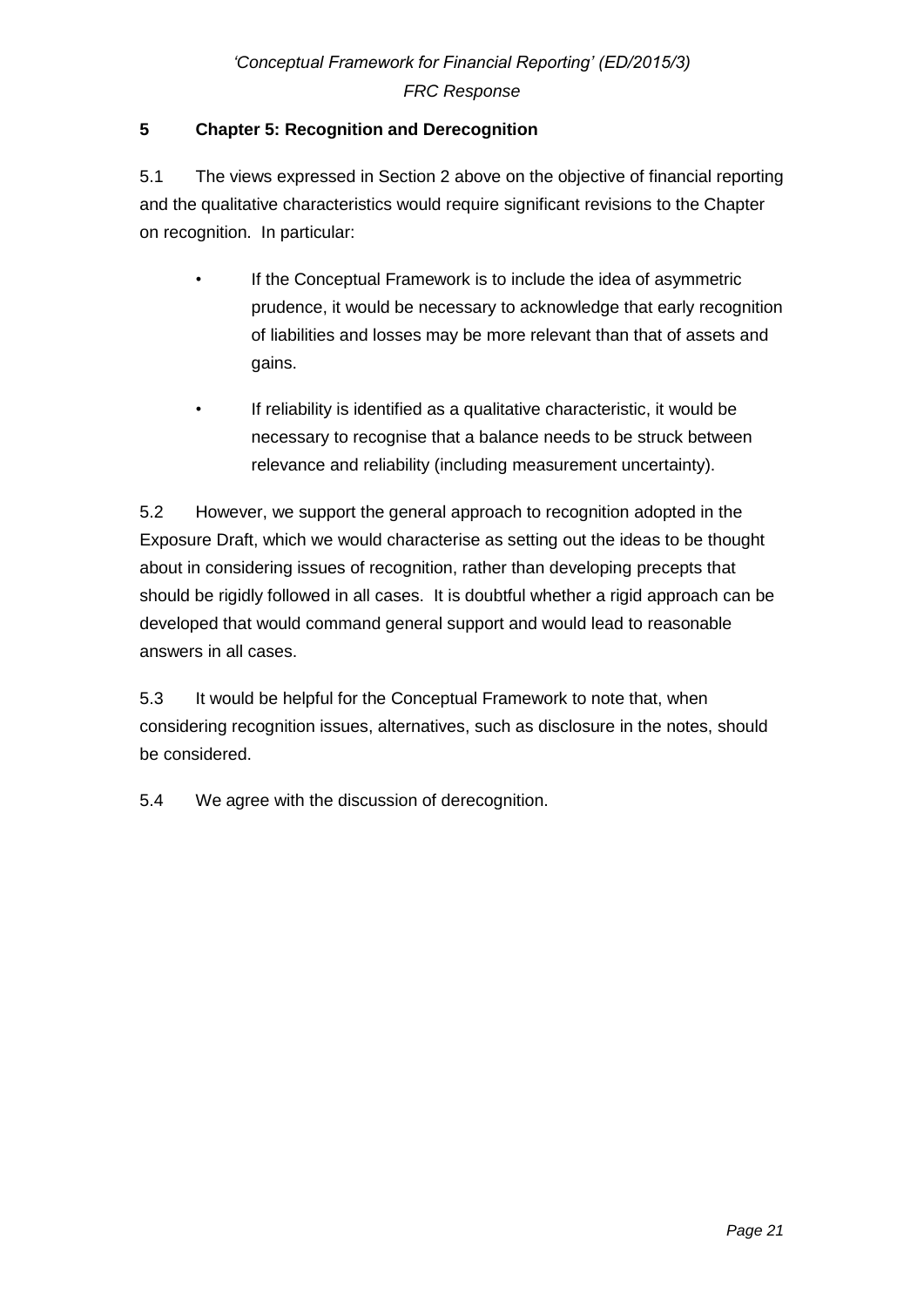### **6 Chapter 6: Measurement**

6.1 The Exposure Draft's discussion of measurement is significantly revised from that in the Discussion Paper and contains a number of improvements. In particular, we welcome:

- the treatment of cash flow techniques as techniques for estimating the amount of an asset or liability on a particular measurement basis rather than as a separate category of measurement; and
- the use of the term 'measurement basis' rather than the ambiguous 'measure'.

### **The need for further analysis**

6.2 Despite these improvements, in our view, like that in the Discussion Paper, the Exposure Draft's discussion of measurement fails to provide the depth of analysis that is necessary if the Conceptual Framework is to provide useful guidance to the IASB for the development of accounting standards.

6.3 We strongly agree with the observation in paragraph BC6.3 that the lack of guidance on measurement is serious gap in the existing Conceptual Framework. The implications of the remainder of this paragraph appear to be that:

- the IASB does not consider further research on measurement to be necessary; and
- the proposals in the Exposure Draft are more than 'high level guidance' and are expected to be sufficient to guide the choice of measurement bases in accounting standards for the foreseeable future.

We strongly disagree with both these propositions.

6.4 In our view, the Conceptual Framework should specify the objective of measurement that will provide the information that can be expected to achieve the objectives of financial statements. (This might build on the discussion of accrual accounting given in paragraphs 1.17–1.19.) The Framework should then set out how measurement bases with different features can contribute to that end.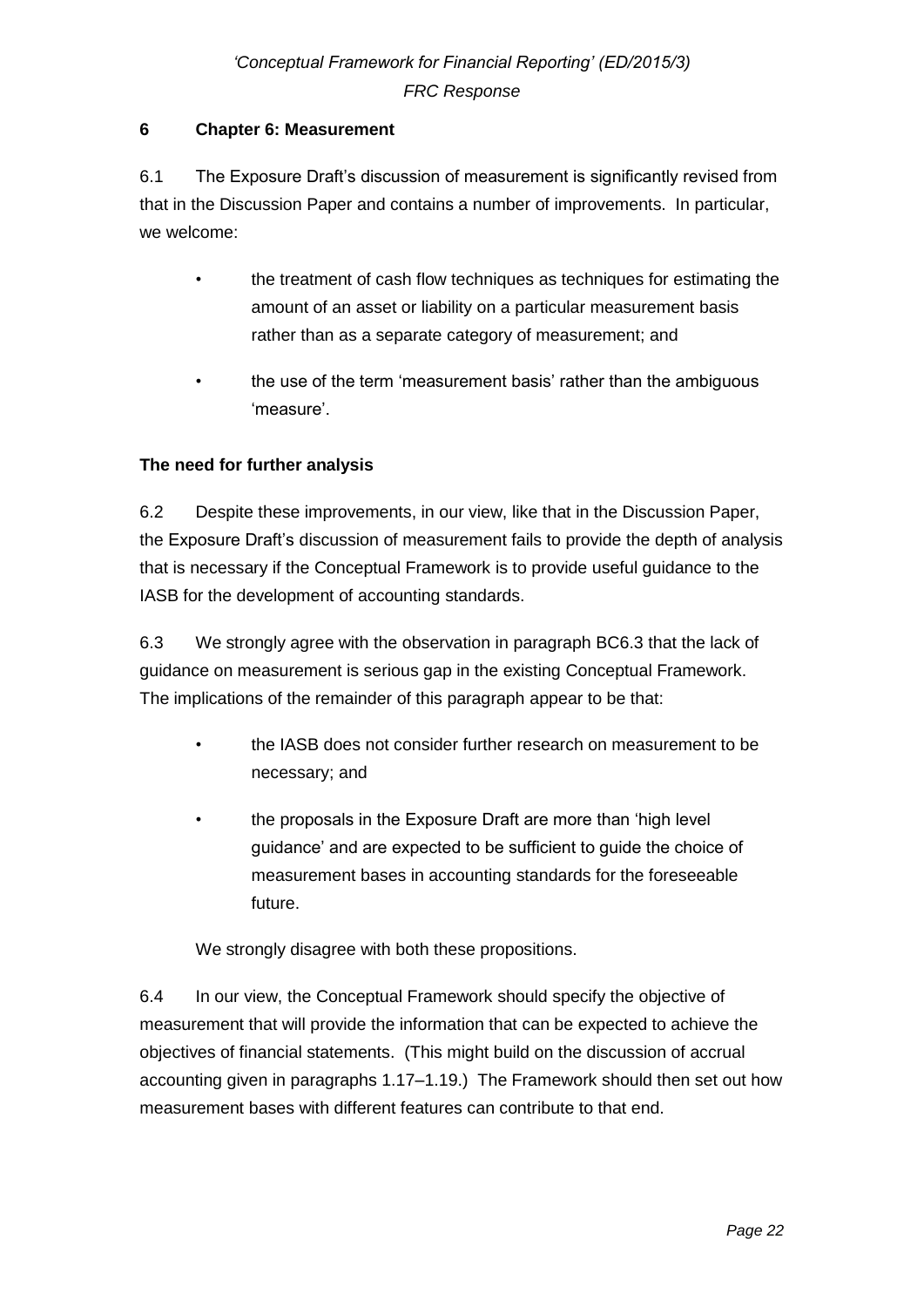- 6.5 Such an exploration is likely to be illuminating. To illustrate:
	- As noted in paragraph 6.30 of the Exposure Draft, some may find fair value not relevant for assets that will not be sold. It would be helpful to analyse whether that is because they do not consider an exit price is relevant for an asset that will not be sold, or because they do not consider changes in the value of such assets relevant.
	- As noted in paragraph 6.31 of the Exposure Draft, fair value may result in different entities reporting identical assets at similar amounts and this arguably assists comparability. This may be because of the restatement of acquisition cost to current values, or it may be the market participant perspective. (We comment on this point further in paragraph 6.11 below.)

6.6 Clearly it will take some time to complete this challenging task. As stated in the Introduction, we suggest that, if the IASB is unwilling to delay the issue of a revised Framework, the IASB should commit itself to further work on major topics, including measurement, at the time the revised Framework is issued. Some of the principal topics that the further work on measurement should address are indicated below. We would emphasise that this is intended to identify issues and demonstrate their importance rather than to advocate particular solutions.

#### *Historical cost*

6.7 The Exposure Draft describes historical cost as it is presently used in practice. However, it does not provide a theory of the underlying rationale of historical cost. It therefore leaves decisions to be taken in the development of accounting standards to be taken on an *ad hoc* basis. Some of the issues such a theory might illuminate are:

- When an asset is recognised at historical cost, which costs should be included, and why? For example, should borrowing costs be capitalised? Why are transaction costs included?
- Should the historical cost of an asset be adjusted when a related liability is remeasured, or should the change be reported as income or expense? This issue arises, for example, in the case of decommissioning liabilities, foreign currency payables and lease liabilities.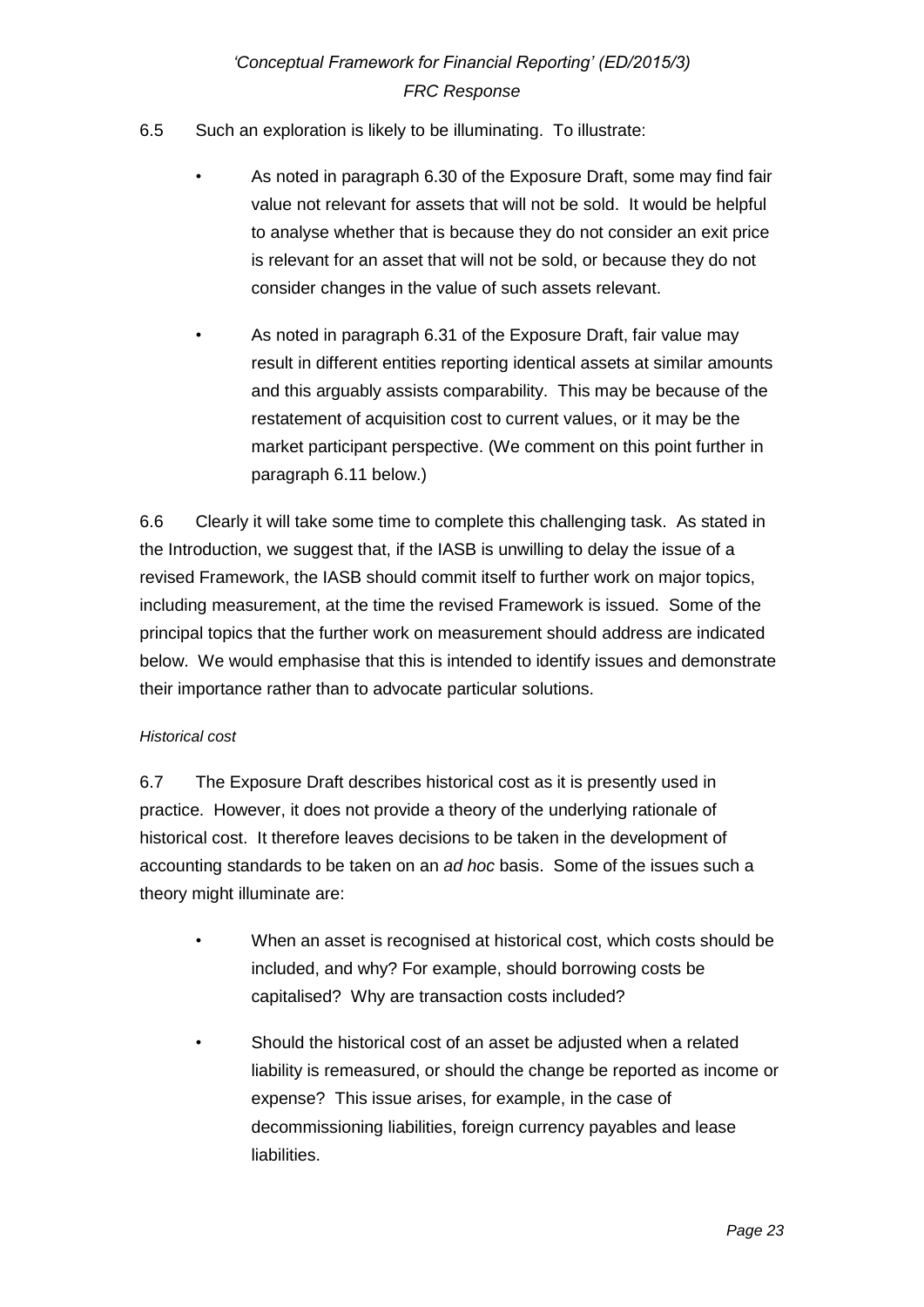• What are the objectives of depreciation? The Basis for Conclusions to IAS 16 'Property, Plant and Equipment' notes that a broad project is required to explain the notion of 'consumption of economic benefits'.

### *Entry and exit values*

6.8 Although the Exposure Draft notes that historical cost and current cost are entry values, it does not provide any discussion of when an entry or exit value should be used. The Basis for Conclusions reports the IASB's view that that 'there is often little difference between entry and exit values in the same market, except for transaction costs…' (paragraph BC6.18(a))

6.9 This misses the point that in practice an entity often buys assets on one market and sells them in another. For example, a retailer buys in the wholesale market (which its customers cannot access), and sells in the retail market. For this reason exit and entry prices differ—often markedly. The Exposure Draft does not explain whether, and if so how, financial statements are to report the margin made on sale if input assets are not stated at entry prices.

### *Entity-specific and market measures*

6.10 Although the Exposure Draft identifies some measurement bases as entityspecific and others as market values, we think that further analysis of these notions would be profitable.

6.11 The Exposure Draft suggests that market values enhance comparability because, in principle, they result in different entities reporting identical assets at the same amount, while entity-specific values could result in different measures for identical assets thus arguably reducing comparability (paragraphs 6.31 and 6.44). It is questionable, however, whether true comparability requires that different entities report identical assets at the same amount if opportunities available to the entities are different. As paragraph 2.26 says: *'For information to be comparable…different things must look different'*.

6.12 In this connection, it should be recognised that even fair value as specified in IFRS 13 'Fair Value Measurement' is entity-specific as the entity must have access to the market: *'Because different entities…with different activities may have access to different markets, the…market for the same asset or liability might be different for different entities*' (IFRS 13, paragraph 19).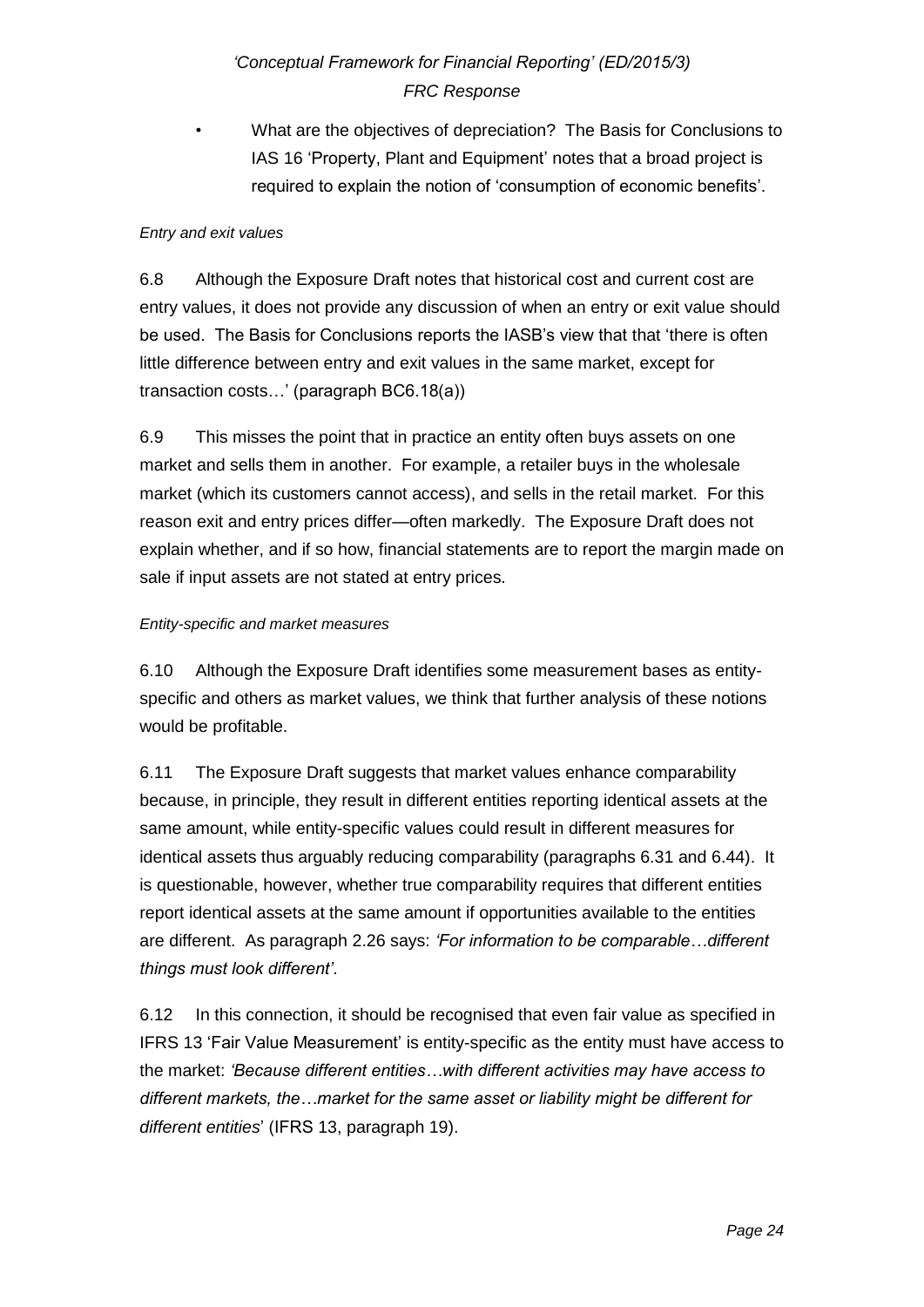#### *Price changes*

6.13 A striking omission of the Exposure Draft is a discussion of price changes. As we stated in our response to the Discussion Paper, it is a mistake to assume that changing prices are a major issue only in highly inflationary economies, as the cumulative effect of even moderate inflation can be significant. Also, while in many economies the level of general inflation has been low in recent years, specific price changes have been extremely volatile. We are not suggesting the wholesale introduction of price-level adjusted accounting, merely that the Conceptual Framework should consider the implications of changing prices for financial statements.

### **Missing or incomplete concepts**

6.14 There are a number of ideas and measurement bases that are not addressed in the Exposure Draft, and the reasons given in the Basis for Conclusions for their exclusion are inadequate.

#### *Deprival value*

6.15 We are surprised that the IASB finds deprival value complex. It is similar to the application of historical cost, under which assets are written down when impaired to the higher of value-in-use and net realisable value. The difference is simply that current replacement cost is used in place of historical cost (which requires thought to be given to the presentation of holding gains). Nor does the fact that deprival value is not well accepted in some jurisdictions provide an adequate ground for discarding it. We are not suggesting that the IASB should necessarily adopt deprival value, but merely that it merits consideration. It seems particularly relevant as it provides a rationale for selecting particular measurement bases in the context of a mixed measurement system, which the IASB is proposing, and which we support. It therefore seems likely that an analysis of the strengths and weaknesses of deprival value would be helpful.

#### *Current cost*

6.16 Although current cost is mentioned in the Exposure Draft, the Basis for Conclusions explains that: a detailed discussion is unnecessary *'because the IASB would be unlikely to consider selecting current cost as a measurement basis when developing future Standards.'* No grounds are given for the IASB's rejection of a measurement basis that has received strong support in the theoretical literature, and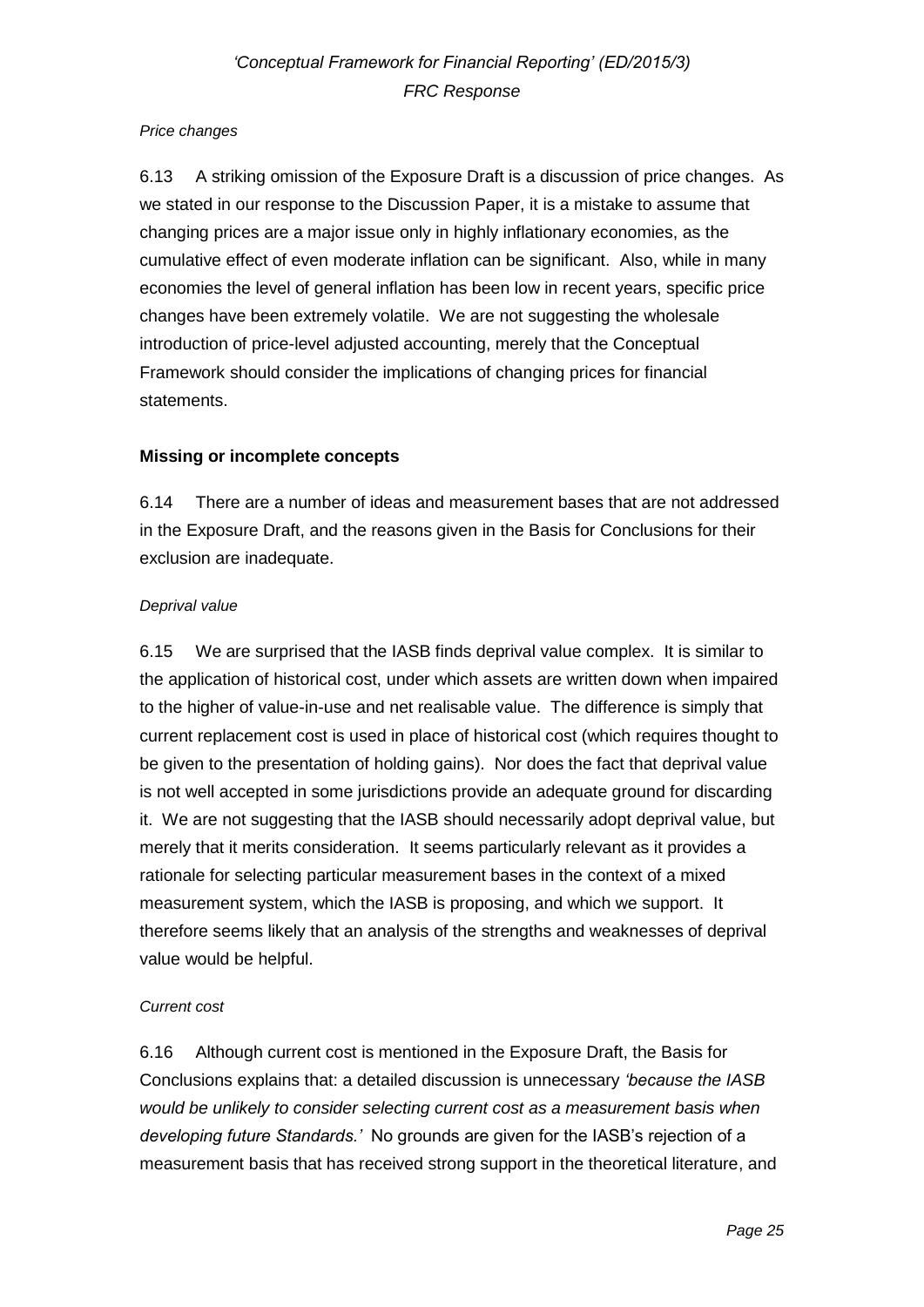is identified as a possible measurement basis in the existing Conceptual Framework: as a result the draft Conceptual Framework fails to fulfil its purpose.

### *Cost of release*

6.17 We do not understand why the Exposure Draft does not include cost of release as a possible measurement basis for liabilities. We agree that it is relatively rare for entities to negotiate a release from liabilities instead of fulfilling them, but no more than it is relatively rare for non-financial assets to be impaired. Indeed, the Exposure Draft notes (in paragraph 4.29) that liabilities may be settled by negotiating a release from the obligation. When faced with an onerous contract it may be clear that the amount required to obtain release is much less than the loss that would be incurred by fulfilling the contract. Often, the entity will be required to reimburse the other party for the loss caused by cancelling the contract, but this would not include costs that the other party has yet to incur. In such a case, if cost of release can be measured reliably, it would be the obvious measurement basis to use.

### **Fair value**

6.18 Fair value has become an established feature of some IFRSs, almost by stealth. It was often introduced because it was perceived (in our view, incorrectly) as the only alternative to historical cost. Debate was therefore limited.

6.19 Nor was the conceptual merit of fair value tested during the development of IFRS 13. The objective of that project was always firmly stated to be how fair value should be determined, and there was no willingness to discuss whether it should be used. Although the Exposure Draft notes some circumstances where the use of fair value may not be relevant, it falls short of an analysis of the strengths and weakness of fair value.

6.20 The Exposure Draft notes some difficulties in estimating fair value where it cannot be observed (paragraph 6.32). This understates the problem. Richard Barker and Sebastian Schutle**<sup>9</sup>** present a convincing argument that, in the case of assets that are not traded on a market, meeting a demand for fair value measurement is not merely difficult but logically impossible.

 $\boldsymbol{9}$ **<sup>9</sup>** Representing the market perspective: Fair value measurement for non-financial assets. Accounting, Organizations and Society (2015), <http://dx.doi.org/10.1016/j.aos.2014.12.004>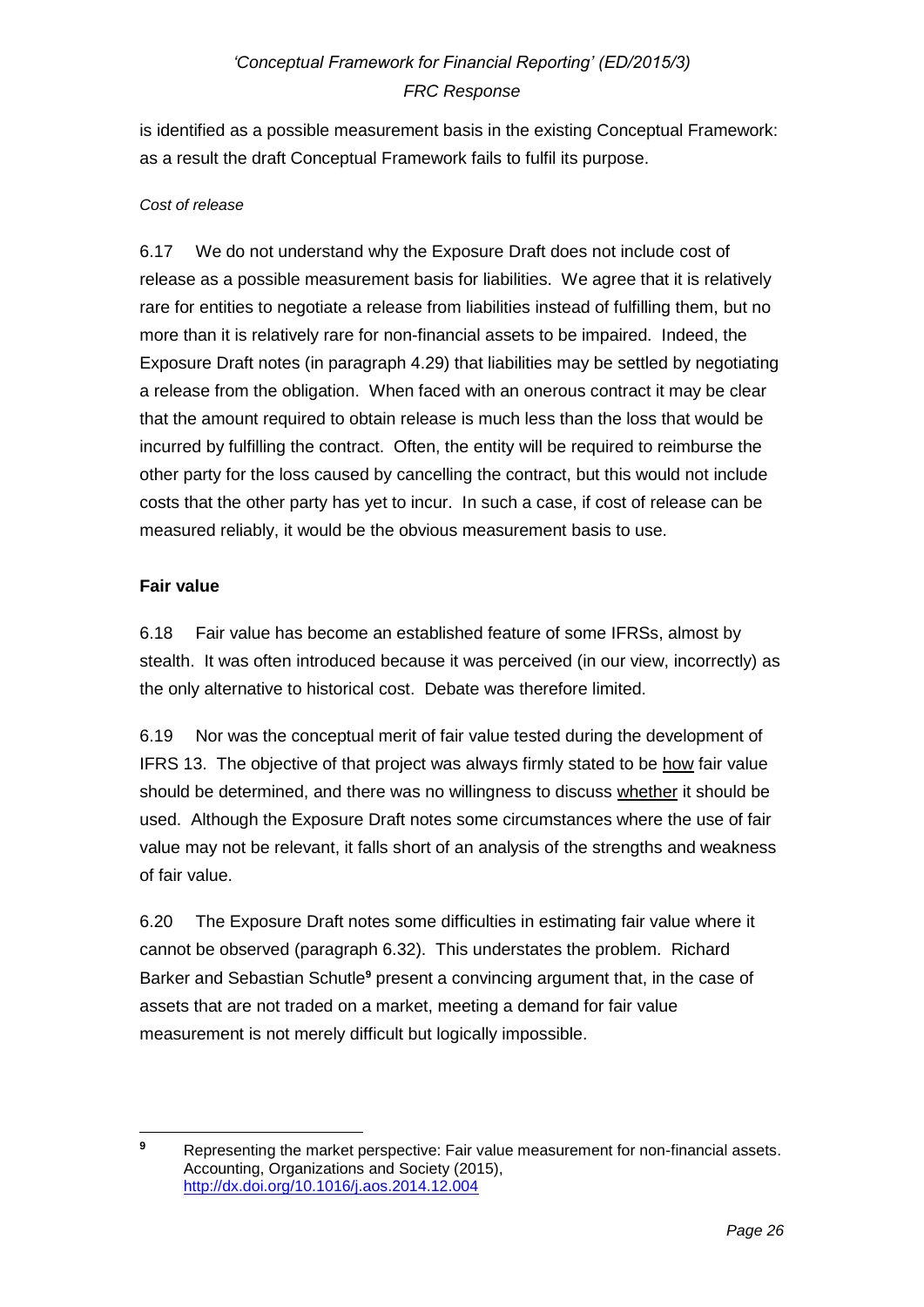## **The role of business activities**

6.21 The Exposure Draft proposes that one of the factors to consider when selecting a measurement basis is how the asset or liability contributes to future cash flows, which depends in part on the nature of the business activities conducted by the entity (paragraph 6.54). The underlying idea seems to be to distinguish between assets that are essentially held for use in the business and those that will produce cash flows only through realisation or sale, and potentially apply different measurement bases to them.

6.22 We support this line of thought, although we consider that it needs more development, and that its implications need to be thought through. In particular we agree with the observation in paragraph BC6.51(b) that *'in many cases, the nature of the business activities is a matter of fact instead of an opinion or management intent'*. In our view, conceptually, the measurement of an asset or liability depends on the economic constraints and opportunities that are available to the entity, and not on what management intends to do with the asset or liability.

6.23 More specifically:

- (a) for assets and liabilities that can only give rise to cash flows through realisation or settlement (such as non-transferable debtors or liabilities) , the value of the future cash flows would seem to be the only relevant measurement basis;
- (b) assets and liabilities that will contribute to future cash flows or enhancement of value through being used in the business (for example, fixed assets or inventory) might be more relevantly stated at another amount.

6.24 The measurement basis used for assets and liabilities of type (b) requires further thought. In particular, there is no clear reason why historical cost should be the conceptually preferred solution for these assets and liabilities. Of course, even if current measures are conceptually preferred, historical cost may be selected for practical reasons in the development of standards.

6.25 We note that the IASB has rejected the idea that assets that are inputs to an entity's business model are appropriately reported at entry rather than exit values. This seems primarily to be based on the IASB's scepticism of the validity of the distinction between entry and exit values, which we address at paragraphs 6.8–6.9 above. Whatever may be the implications, the distinction seems to be very similar to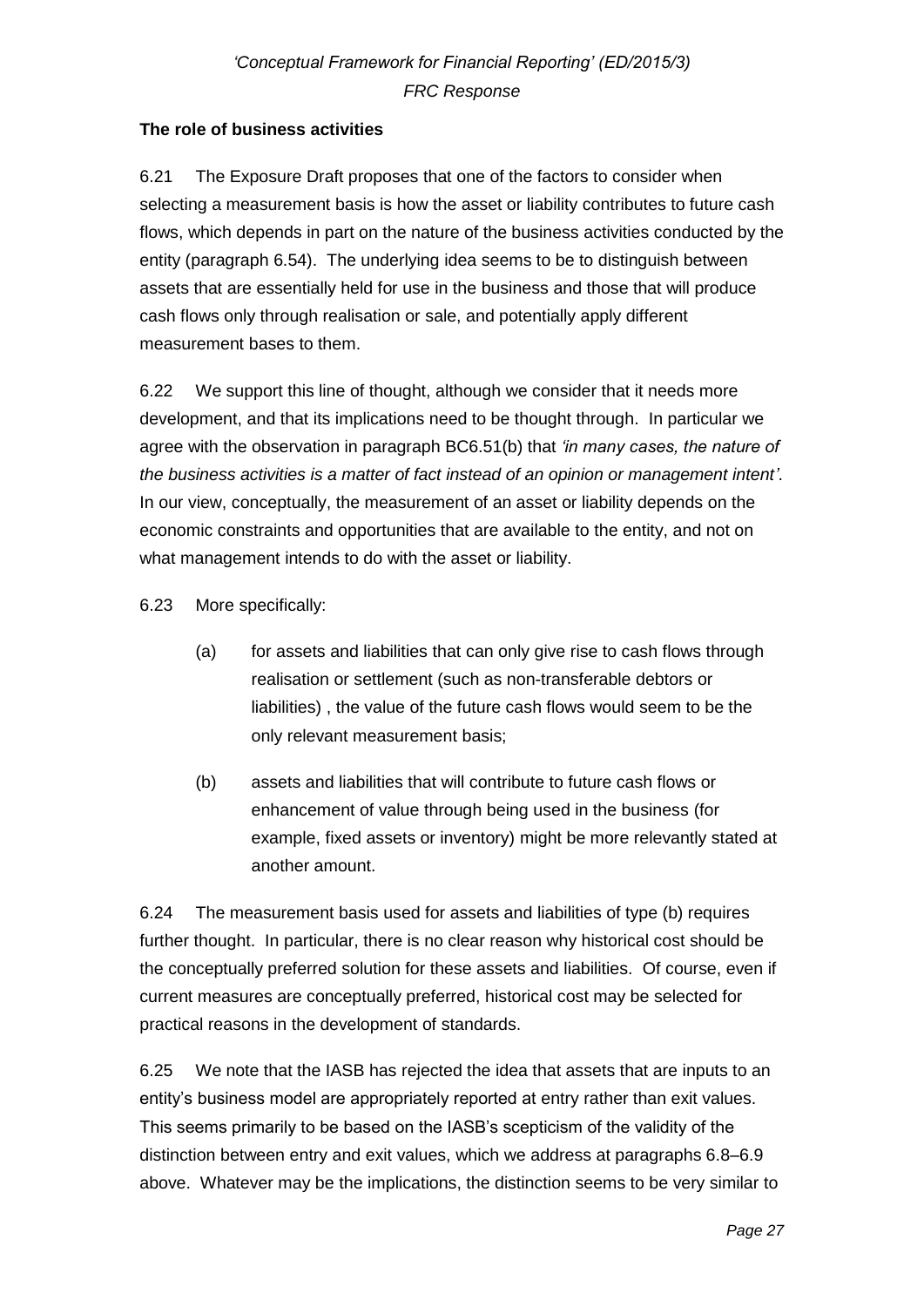that which the IASB is proposing should be considered. We note however, that a distinction based on 'inputs to an entity's business activities' explains why inventory is not measured at (or close to) selling prices, while a distinction based on 'assets that will be sold' does not.

### **Characteristics of the asset or liability**

6.26 The Exposure Draft suggests that a factor to consider when selecting a measurement basis is: *'the characteristics of the asset or the liability (for example, the nature or extent of the variability in the item's cash flows, or the sensitivity of the value of the item to changes in market factors or to other risks inherent in the item)'* (paragraph 6.54(b)). This seems to mean that if the value of an asset or liability is likely to be significantly affected by changes in prices, it is probable that a current measurement basis will be relevant. We agree with this point. However, because the Exposure Draft does not contain any discussion of the notion of 'value', it does not explain why changes in value are relevant.

6.27 We recognise that the concept of value is far from straightforward but, as this issue demonstrates, it clearly has a role to play in accounting measurement.

### **More than one relevant measurement basis**

6.28 We deal with the proposals in paragraphs 6.74–6.77 of the Exposure Draft in Section 7, below, at paragraphs 7.28–7.31.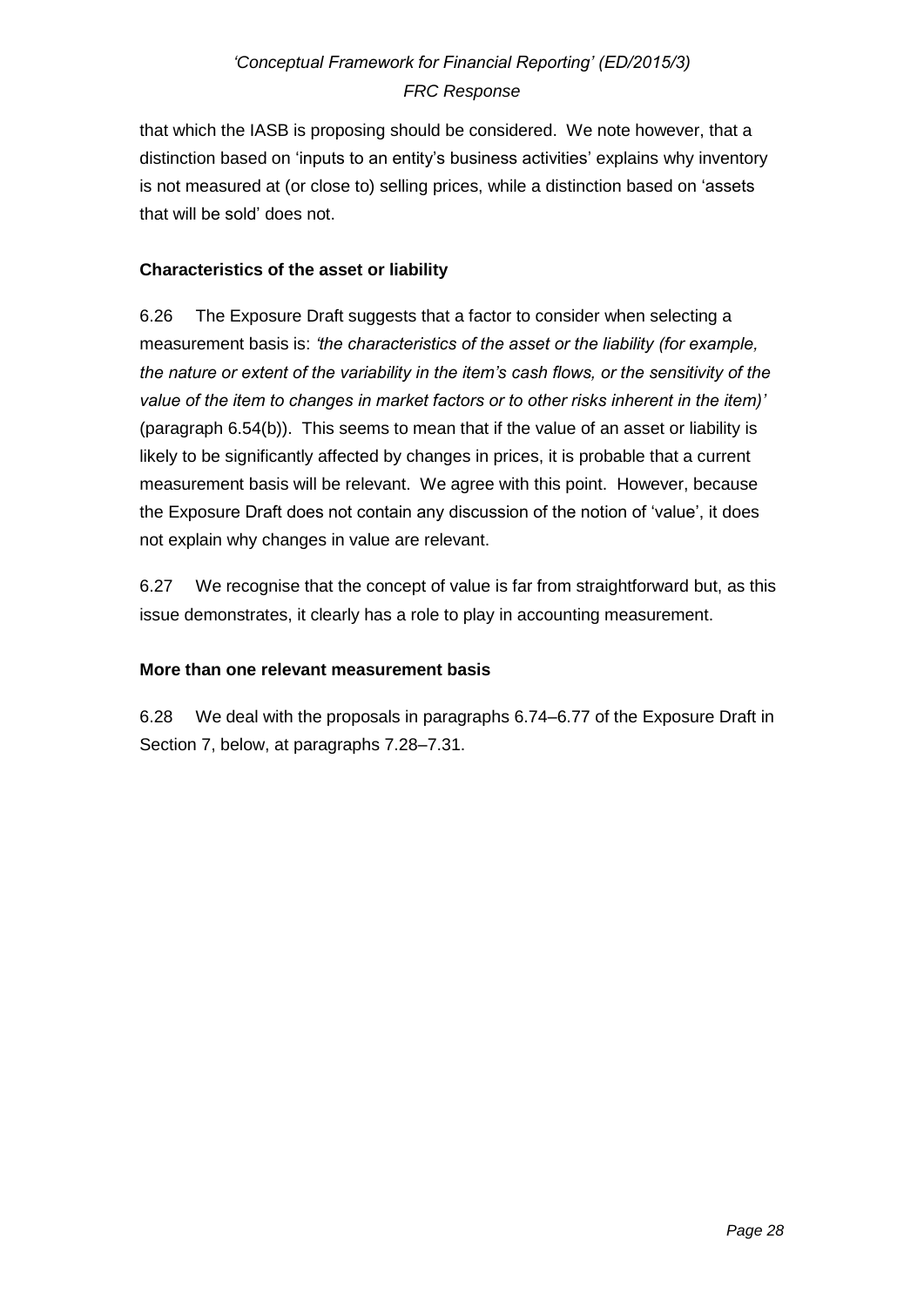## **7 Chapter 7: Presentation and Disclosure**

7.1 We welcome the IASB's decision to include a chapter on presentation and disclosure in the Exposure Draft of the Conceptual Framework. The inclusion of principles for presentation and disclosure will make the Conceptual Framework more comprehensive than the existing Framework, which did not address these issues.

## **The objectives of the primary financial statements and the notes**

7.2 Paragraphs 7.2 and 7.3 of the Exposure Draft set out the content that should be provided in the primary financial statements and the notes, and refer to the overall objective of financial statements in paragraph 3.4. In our view, it would be helpful to establish separate objectives for the primary financial statements and the notes to help determine the content of each.

7.3 We recognise that the Basis for Conclusions states that the IASB proposes to establish separate objectives for the primary financial statements and the notes within the Primary Financial Statements and Disclosure Initiative projects, respectively. If the objectives will be developed after the revised Conceptual Framework is published, we suggest that the IASB updates the Conceptual Framework to include these objectives following the completion of these projects. We believe that this would be the appropriate place because the objectives will be fundamental to setting presentation and disclosure requirements in future accounting standards.

# **The boundary of financial statements and that between the primary financial statements and the notes**

7.4 There are two boundary issues that we believe should be clarified in the Conceptual Framework:

- (i) the boundary between the financial statements and the financial report (and other forms of financial reporting); and
- (ii) the boundary between the primary financial statements and the notes.

7.5 We have suggested in paragraph 1.5 above that the focus of the Conceptual Framework should be limited to financial statements. If the IASB does not accept this suggestion, we believe that the Conceptual Framework should establish a clear demarcation between financial reports and financial statements to ensure that the boundary does not become blurred. The FRC has explored the placement of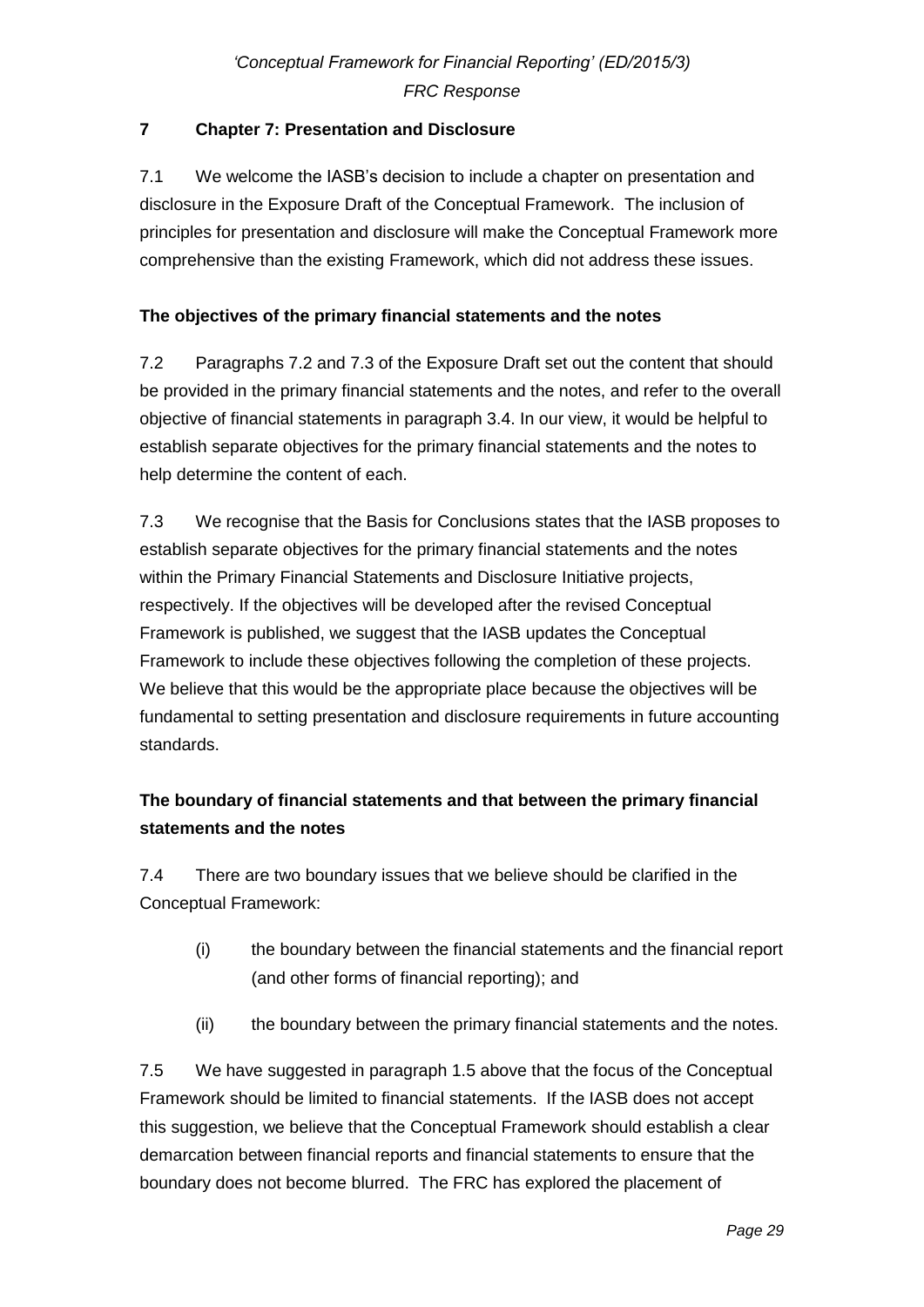information in financial reports in its Discussion Paper 'Thinking about disclosures in a broader context'*.* **10**

7.6 The objective of financial statements described in paragraph 3.4 of the Exposure Draft is broad. While we agree that the financial statements should focus on the elements (both recognised and unrecognised) in existence at the end of the reporting period, we note that other sections of the financial report may encompass a much wider range of information that also assists users in assessing the prospects for future net cash inflows and in assessing management's stewardship.

7.7 We welcome that the scope of the notes described in paragraphs 7.2–7.3 is narrower than that proposed in the Discussion Paper: however, in our view, it is still too broad because it will capture information that is better disclosed in management commentary. The Basis for Conclusions argues that it is appropriate to include risk disclosures in the notes because information about the risks associated with an entity's existing assets and liabilities is likely to be useful in assessing the entity's ability to generate future cash flows and also in assessing management's stewardship of the entity's resources (paragraph BC7.12). We recognise that in certain circumstances it may be appropriate to include information on risks in the notes and that in some cases this may be specifically required by a Standard. However, in our view the rationale provided for its inclusion would expand the scope of the notes. On this logic it could be argued that other types of disclosure usually included in management commentary (for example, key performance indicators) should also be included in the notes, as they also provide information that is likely to be useful in assessing the entity's ability to generate cash flows and in assessing management's stewardship.

7.8 Cross-referencing enables entities to produce clearer and more concise reports by grouping related disclosures from different sections of the financial report. It would therefore be helpful for the Conceptual Framework to set out principles for the use of cross-referencing.

## **'Primary financial statements': terminology**

7.9 We note that the term 'primary financial statements' was included in the Discussion Paper but removed from the Exposure Draft. In our view, it should be

 $10<sub>1</sub>$ **<sup>10</sup>** The FRC's discussion paper is available at [https://www.frc.org.uk/getattachment/99bc28b2-c49c-4554-b129-](https://www.frc.org.uk/getattachment/99bc28b2-c49c-4554-b129-9a6164ba78dd/Thinking-about-disclosures-in-a-broader-contex.aspx) [9a6164ba78dd/Thinking-about-disclosures-in-a-broader-contex.aspx.](https://www.frc.org.uk/getattachment/99bc28b2-c49c-4554-b129-9a6164ba78dd/Thinking-about-disclosures-in-a-broader-contex.aspx)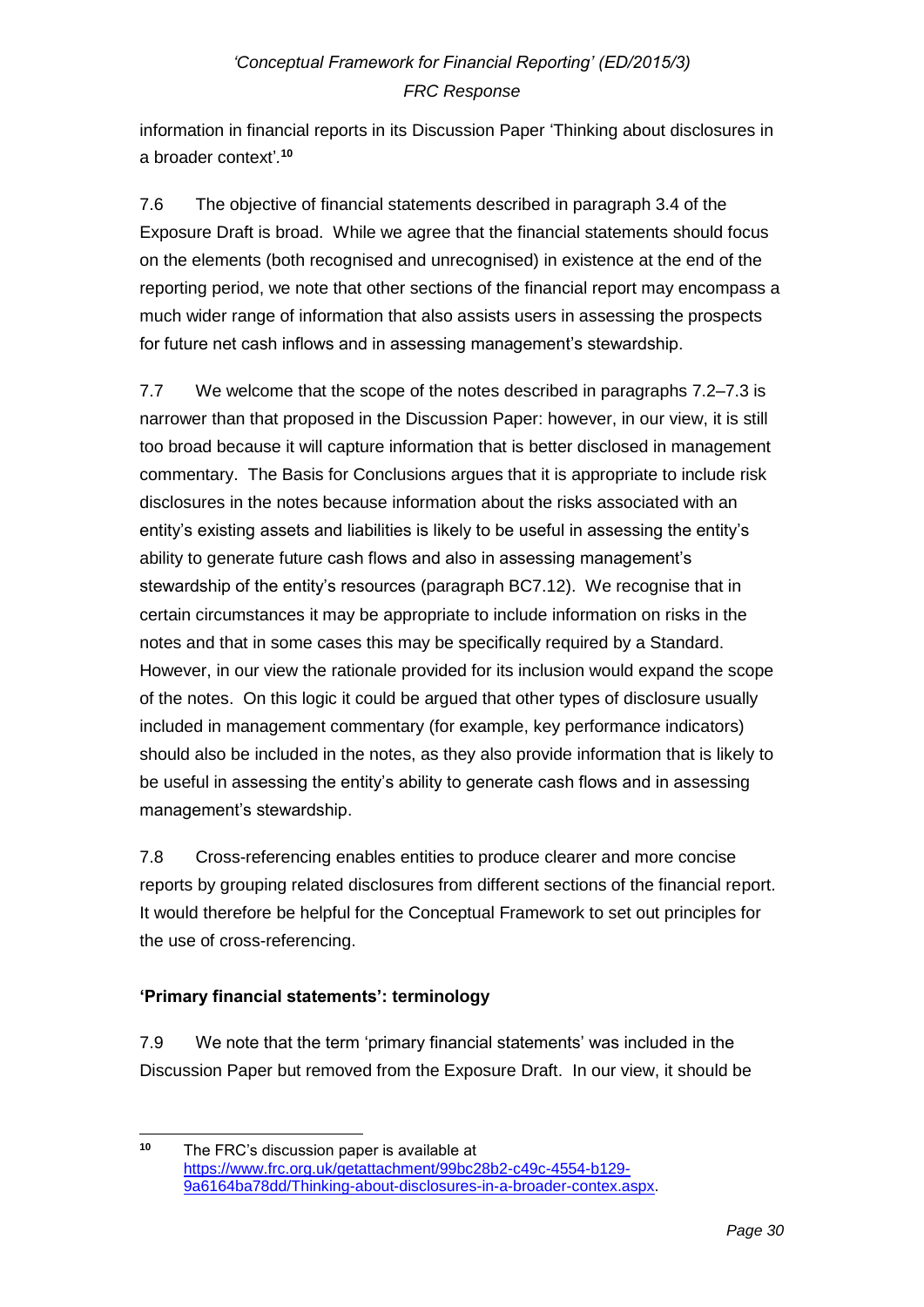reinstated in the final draft of the Conceptual Framework to assist the IASB with drafting standards more clearly. The use of this term in the Conceptual Framework would avoid the confusion currently caused by the term 'financial statements' being used to refer to either the primary financial statements or the financial statements including the notes.

7.10 Since the Performance Reporting project has been renamed as the Primary Financial Statements project the use of the term 'primary financial statements' seems uncontroversial. It is also used in the IASB Exposure Draft ED/2015/8 'IFRS Practice statement: Application of Materiality to Financial Statements'*.* The term is widely understood and can be defined easily (as a complete set of financial statements excluding the notes, perhaps through reference to paragraph 10 of IAS 1 'Presentation of Financial Statements').

## **Forward-looking information**

7.11 We welcome the guidance on forward-looking information in paragraph 7.4. We agree that forward-looking information should be included in the financial statements to the extent that it provides relevant information on the elements that existed at the end of, or during, the reporting period. Paragraph 7.5 is helpful in drawing the distinction between this and other types of forward-looking information that may be provided elsewhere, such as in management commentary.

## **Communication principles**

7.12 The Discussion Paper contained a separate sub-section on communication principles which is absent from the Exposure Draft. These communication principles were similar to those set out in the FRC's 'Guidance on the Strategic Report'*.* **11** While some of the themes of the removed sub-section (regarding entity-specific information and 'boilerplate', relevance, understandability, comparability, flexibility and avoiding duplication) have been relocated to paragraphs 7.17–7.18 of the Exposure Draft, others (regarding placement of information, emphasis and prominence, linkage of related disclosures, and cross-referencing) are omitted from the Exposure Draft.

 $11$ **<sup>11</sup>** The FRC's guidance is available at: [https://www.frc.org.uk/Our-Work/Codes-](https://www.frc.org.uk/Our-Work/Codes-Standards/Accounting-and-Reporting-Policy/Clear-and-Concise-Reporting/Narrative-Reporting/Guidance-on-the-Strategic-Report.aspx)[Standards/Accounting-and-Reporting-Policy/Clear-and-Concise-Reporting/Narrative-](https://www.frc.org.uk/Our-Work/Codes-Standards/Accounting-and-Reporting-Policy/Clear-and-Concise-Reporting/Narrative-Reporting/Guidance-on-the-Strategic-Report.aspx)[Reporting/Guidance-on-the-Strategic-Report.aspx](https://www.frc.org.uk/Our-Work/Codes-Standards/Accounting-and-Reporting-Policy/Clear-and-Concise-Reporting/Narrative-Reporting/Guidance-on-the-Strategic-Report.aspx)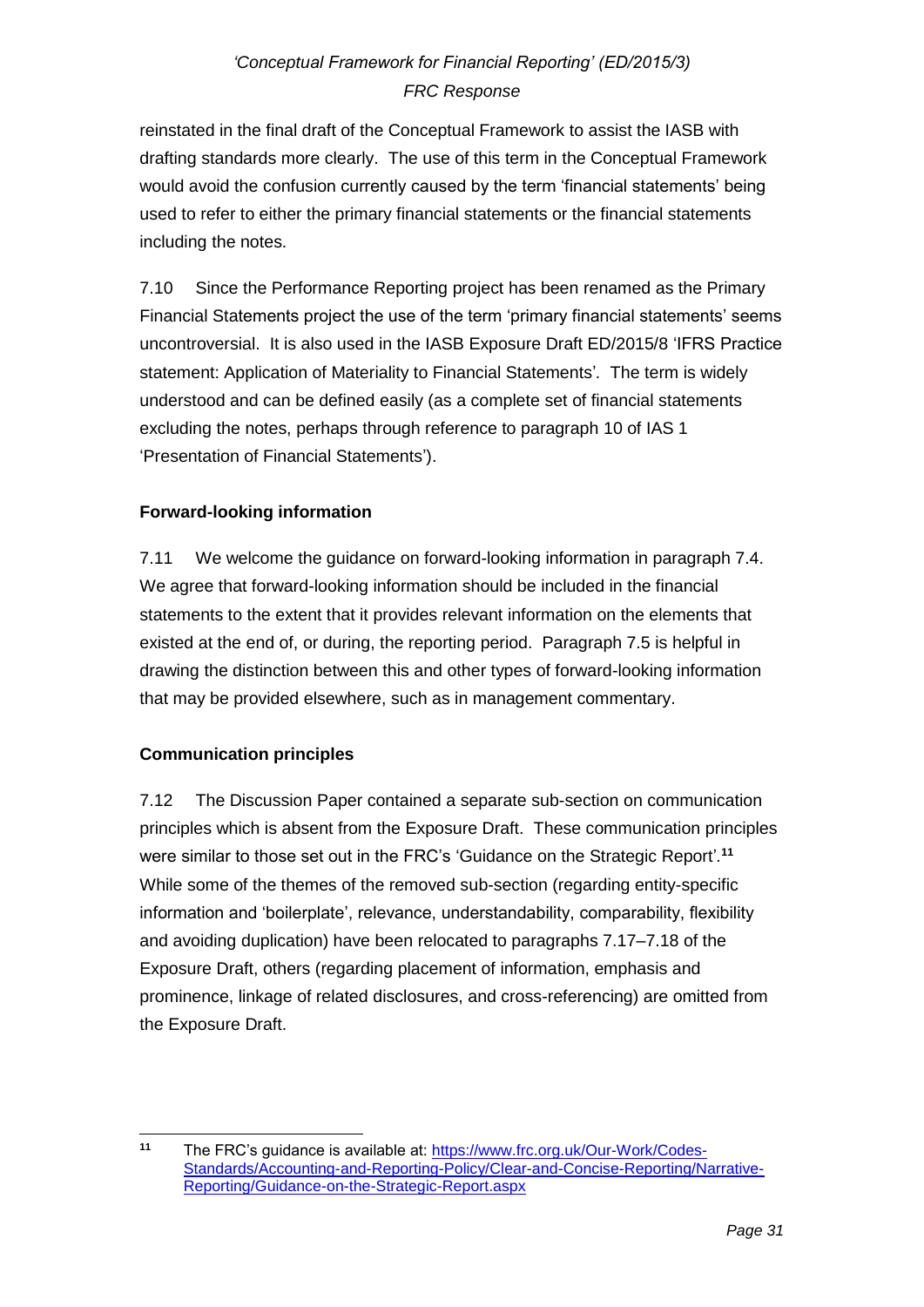7.13 We suggest that the sub-section on communication principles is reinstated. We are aware that the IASB has been considering communication principles within its Disclosure Initiative project. However, in our view, communication principles are pervasive and should be included in the Framework so that they are given sufficient prominence. We believe this would provide a helpful guide for the IASB when setting presentation and disclosure requirements, as well as a useful reference for preparers.

### **Materiality**

7.14 Although the IASB is consulting on a Practice Statement on materiality, it is concerning that the presentation and disclosure chapter of the Conceptual Framework Exposure Draft makes no reference to the application of materiality given the relevance of materiality to this topic, in particular to the notes. In our view, the appropriate application of materiality is essential to clear communication and ensuring that important information is not obscured. A high-level discussion of materiality in chapter 7 would enable the IASB to highlight that the assessment of materiality operates in a different way in the context of the primary financial statements (where it is a matter of the level of aggregation or disaggregation) and in the context of the notes (where immaterial information should be omitted entirely). As a minimum, we believe this chapter should contain a cross-reference to the discussion of materiality in paragraph 2.11.

### **Objectives and principles for presentation and disclosure**

7.15 We welcome the Exposure Draft's acknowledgement that it may be preferable for Standards to identify specific disclosure objectives rather than listing numerous detailed disclosure requirements. We support an objective-based approach to disclosure because we believe this will result in more useful and relevant information for investors and we welcome the work that the IASB and NZASB have been undertaking in this regard within the Disclosure Initiative project.

7.16 The combined general objectives and principles for presentation and disclosure set out in paragraphs 7.16–7.18 of the Exposure Draft are a good starting point. However, we believe that presentation and disclosure are distinct and that separate definitions and objectives for each should be articulated clearly in the Conceptual Framework*.* Ideally, the Conceptual Framework should contain separate chapters on presentation and disclosure, as it does for recognition and measurement.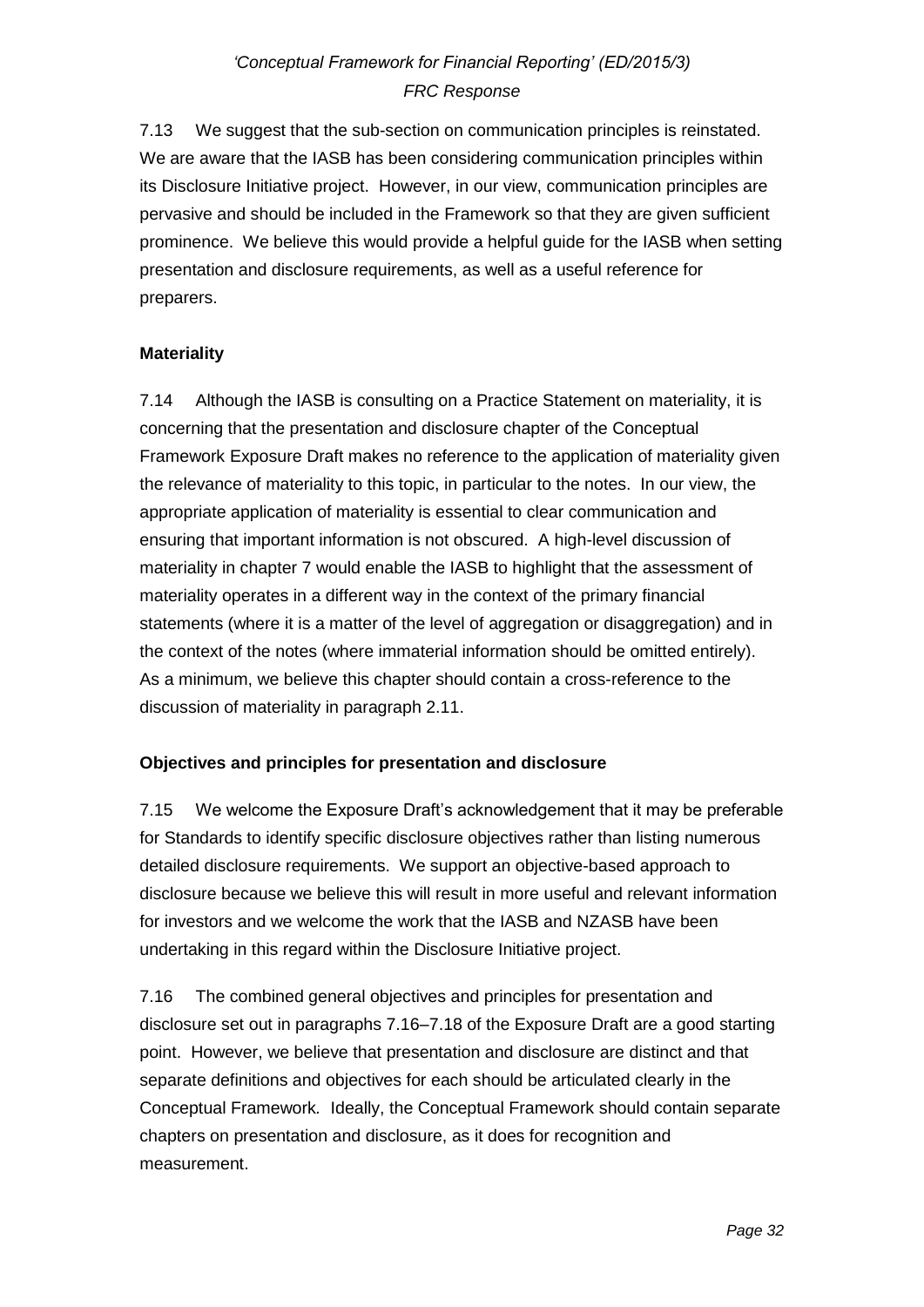7.17 We believe it will be difficult for the IASB to set more effective presentation and disclosure requirements at a Standards level without distinguishing between presentation and disclosure. This is particularly pertinent since the IASB intends to divide its current work on presentation and disclosure between the Primary Financial Statements and Disclosure Initiative projects. If the terms 'presentation' and 'disclosure' are not clearly defined, this may lead to overlaps or omissions. We therefore think it would be helpful to distinguish:

- (a) presentation, which can be defined as the display of elements, at an appropriate level of aggregation or disaggregation to enable users to understand the classification, nature and magnitude of the balances and transactions; and
- (b) disclosure, which can be defined as the provision of the additional information that is necessary to provide users with a sufficient understanding of the recognised and unrecognised elements that existed at the end of or during the reporting period.

7.18 Such a distinction, together with the definition of 'accounting policies' provided by IAS 8 'Accounting Policies, Changes in Accounting Estimates and Errors' would help clarify that a change in presentation (for example, if certain overheads, previously included in cost of sales, are now to be included in administrative expenses) is a change of accounting policy, but a change in disclosure (for example a decision to disaggregate remuneration to show the bonus element separately) is not.

## **Classification and aggregation**

7.19 We welcome the sections of the Exposure Draft on classification and aggregation (paragraphs 7.10–7.15). Paragraph 7.15 highlights the important point that relevant information can be obscured by excessive aggregation or by a large amount of insignificant detail (for example, excessive disaggregation of line items in the notes). As noted in our response to the Discussion Paper, we believe it would be useful for this section to refer explicitly to disaggregation because this provides a link between information that is presented in line items in the primary financial statements and note disclosures that disaggregate those line items. An explicit reference to disaggregation would help to emphasise that the primary financial statements and the notes have different purposes and explain why a lower level of aggregation is often needed in the notes, as described in paragraph 7.14(b).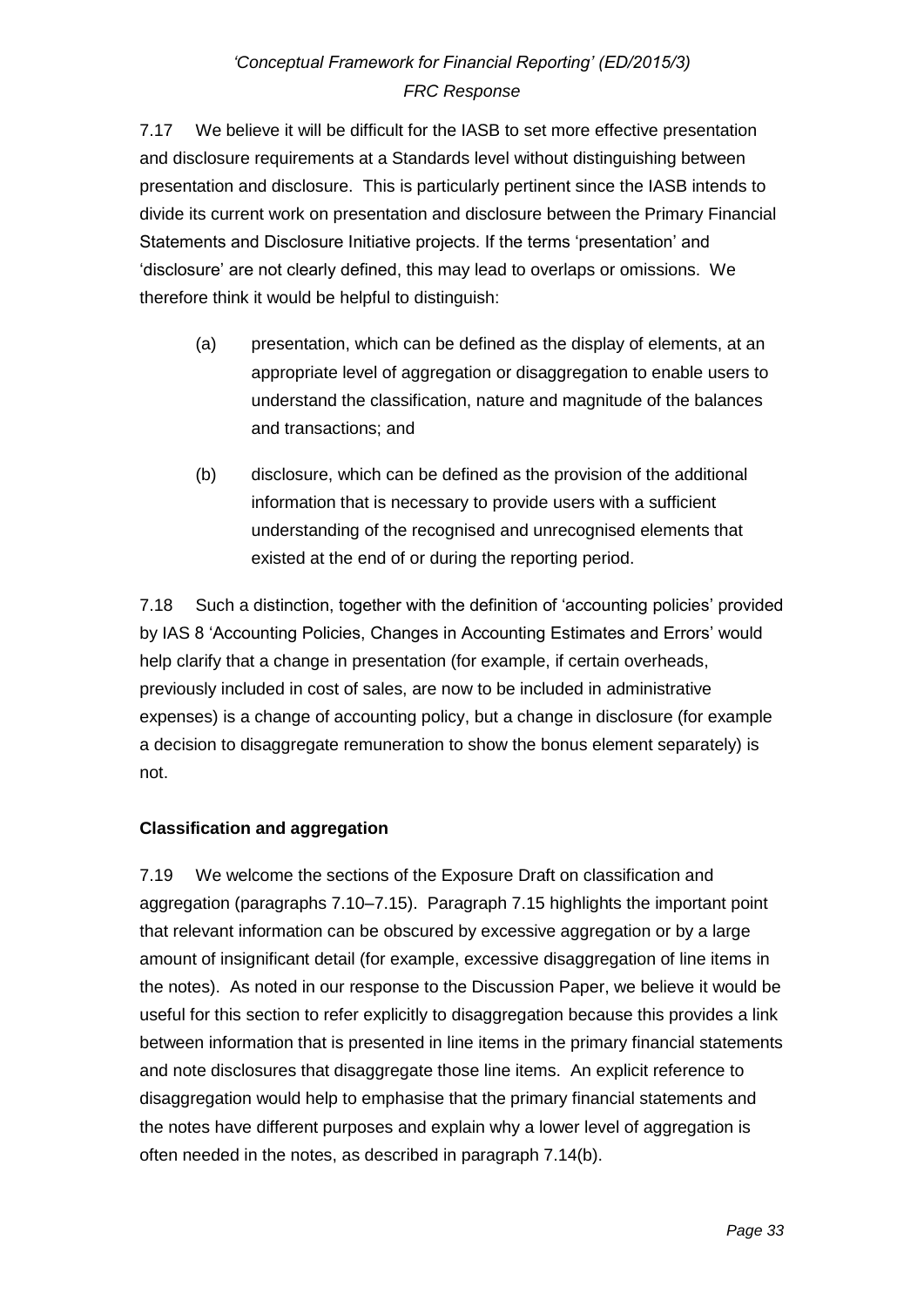7.20 A similar point is raised in the alternative view of Mr Finnegan, set out in paragraph AV34(a) of the Basis for Conclusions. We agree with Mr Finnegan that it is important that information is provided in a way that highlights the effects of different economic attributes, different measurement bases and different trends, and that the Conceptual Framework should establish principles that would result in Standards specifying appropriate levels of disaggregation.

## **The statement of profit or loss and other comprehensive income**

7.21 In our response to the Discussion Paper, we noted that developing a principle-based approach to the reporting of financial performance should be a high priority for the IASB. We expressed the view that it was difficult to consider the distinction between profit or loss (P&L) and other comprehensive income ('OCI') in isolation, and suggested that a broader approach should be adopted that would develop principles for how income and expense should be presented to highlight components that are relevant to users. We remain of this view, and hope that the IASB's research project on 'Primary Financial Statements' will meet this challenge.

7.22 It is difficult to dismiss the thought that the Exposure Draft may have been developed to provide a brief discussion of the P&L/OCI distinction that will be acceptable to as many readers as possible. Indeed, the Basis for Conclusions reports the IASB's conclusion that a definition or precise description is not feasible, and that the proposals in this area should be regarded as 'high-level guidance' (paragraph BC7.36).

7.23 We therefore agree with the alternative view of Mr Cooper and Mr Finnegan set out in paragraphs AV2–AV4: the Exposure Draft represents a missed opportunity to identify a conceptual basis for the use of OCI, with the IASB effectively being in no better position than it is now in determining how it should be used.

7.24 The Exposure Draft states:

- *7.20 The purpose of the statement of profit or loss is to:*
	- *(a) depict the return that an entity has made on its economic resources during the period; and*
	- *(b) provide information that is helpful in assessing prospects for future cash flows and in assessing management's stewardship of the entity's resources.*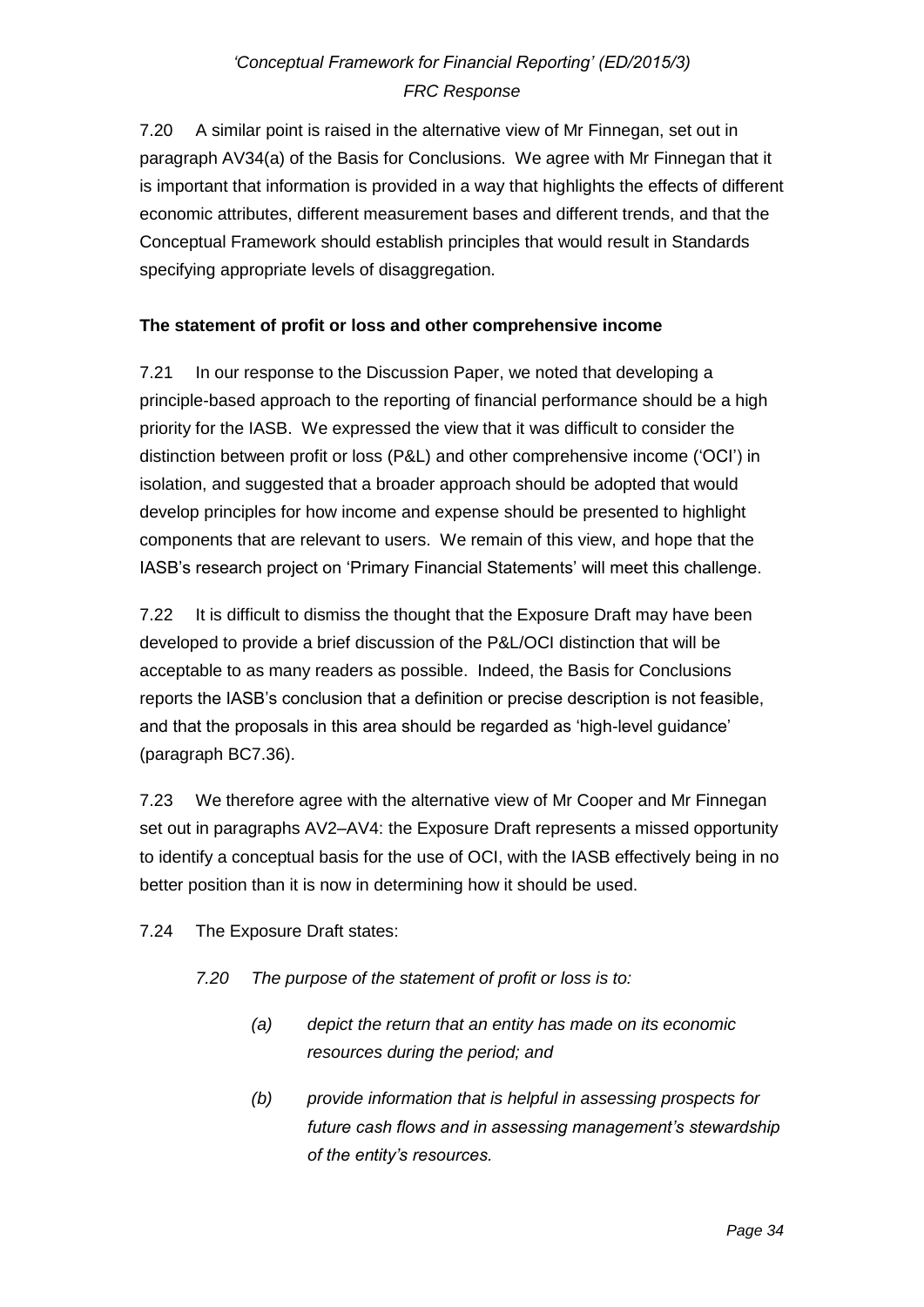*7.21 Hence, income and expenses included in the statement of profit or loss are the primary source of information about an entity's financial performance for the period.*

7.25 We acknowledge the similarity of paragraph 7.20 with the objective of the statement of profit or loss that was suggested in our response to the Discussion Paper. However, although these paragraphs may provide a helpful starting point, without the support of an analysis of terms such as 'returns' and 'financial performance', they are too vague to specify what income and expenses should be reported in the statement of profit or loss and what in OCI.

7.26 The presumption that all income and expenses should be reported in profit or loss unless their exclusion would enhance the relevance of the information in that statement for the period appears sensible and plausible. However, a robust conclusion on this can only be reached once the analysis suggested above is completed.

7.27 The description of which items should be included or excluded from the statement of profit or loss given in the Exposure Draft is obscure almost to the point of impenetrability. However, the Basis for Conclusions helpfully explains that it means that income and expense that relate to transactions and events of the period are to be reported in the statement of profit or loss: the only candidates for exclusion are other changes in value. We suggest that the Conceptual Framework reflects the drafting of the Basis for Conclusions rather than that of the Exposure Draft. It would also be helpful to explain how information about changes in value differs in quality and relevance from that about transactions and other events. It would, however, be wise to recognise that it is not always possible to distinguish these classes, for example where an asset is impaired.

*Different measurement bases for the statement of financial position and the statement(s) of financial performance*

7.28 Chapter 6 of the Exposure Draft notes that, in some cases, a current value measurement basis is used for the statement of financial position and 'a different measurement basis'—often, presumably, historical cost—is used to determine the related income and expenses. We would expect that this would arise only in rare cases. Generally, it should be the case that the measurement basis selected for the statement of financial position reflects the value of an asset, and that the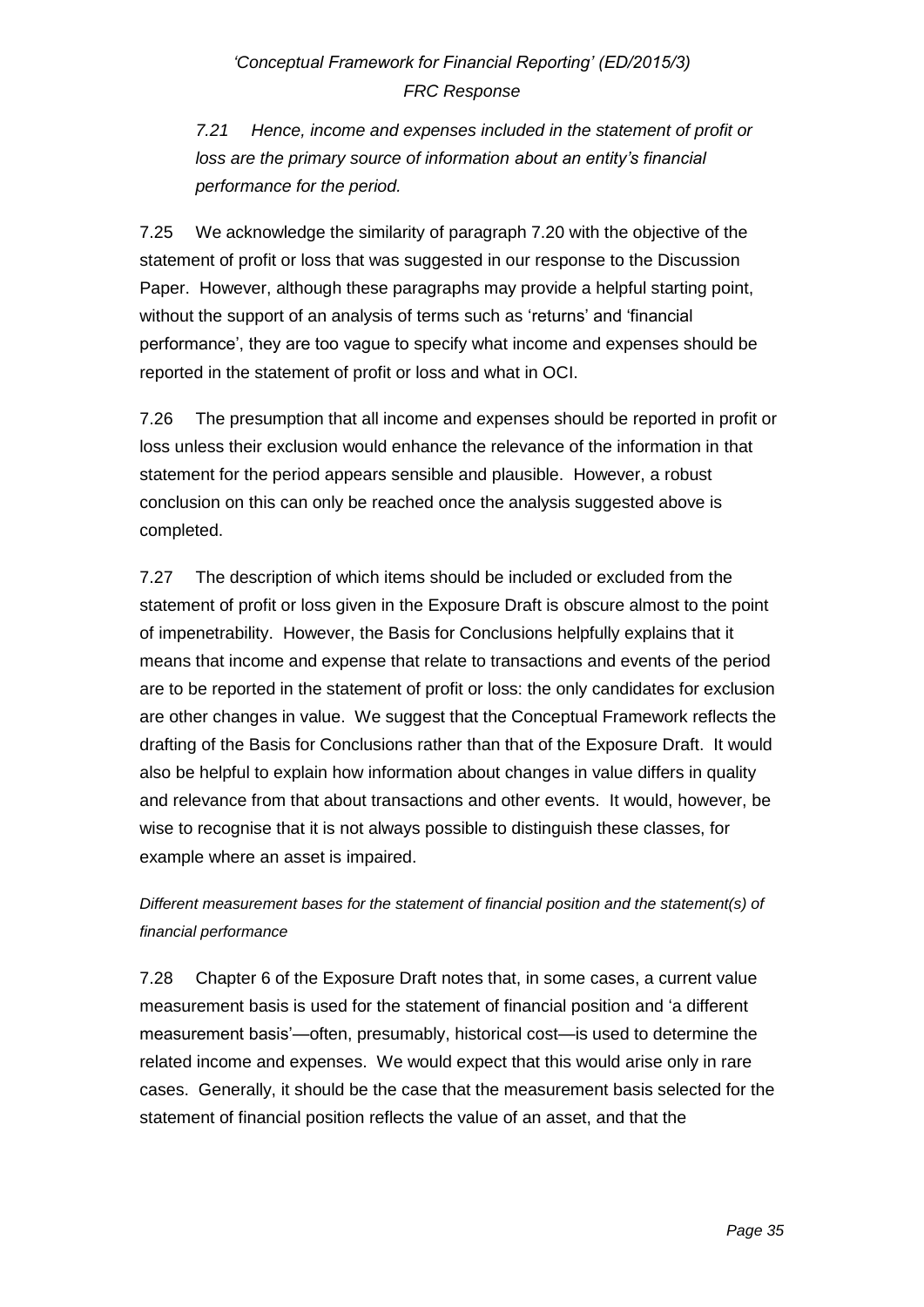consumption of that asset would be fairly represented by reporting an expense equal to the loss of that value.

7.29 We accept, however, that there may be cases where it is appropriate to reflect a component of value in the statement of financial position but that changes in that component do not reflect the performance of the period, and therefore might be reported in other comprehensive income rather than in profit or loss. Without a defined notion of performance, views will differ as to where this should be used. But it would be possible, for example, that changes in the value of a liability due to changes in the entity's own credit risk would be one example; another might be changes in the amount of a provision that reflect changes in the discount rate rather than changes in the cash flows. In our view, it would be much clearer to describe the process as reporting separately different components of the income and expense relating to a particular asset or liability rather than the use of two different measurement bases. We note that the possibility of presenting separately different components of income and expenses arising from a change in the carrying amount of an asset or liability is referred to in paragraph 7.11 of the Exposure Draft.

7.30 The discussion in Chapter 7 proposes that, where an asset or liability is measured at a current value, it should be required to report in the statement of profit or loss components of income and expense that 'are separately identified and are of the type that would arise if the related assets and liabilities were measured at historical cost'. This would seem to be consistent, for example, with the requirements of IAS 16 'Property, Plant and Equipment' that depreciation of a revalued asset is based on revalued amount, rather than cost. Because this is addressed separately from the possibility of using a different measurement basis for the statement of financial position from that used for the statement of profit or loss, the draft Conceptual Framework seems to offer a choice. In developing a future accounting standard that requires the use of current values for the statement of financial position, the IASB might reason either:

- (a) that income and expense reflecting that current value and are 'of the type that would arise under historical cost' must be reflected in profit or loss; or
- (b) that income or expense relating to that asset or liability should be reported in profit or loss on a historical cost basis.

7.31 The existence of such a stark choice is hardly consistent with the stated purpose of the Conceptual Framework, which includes assisting in the development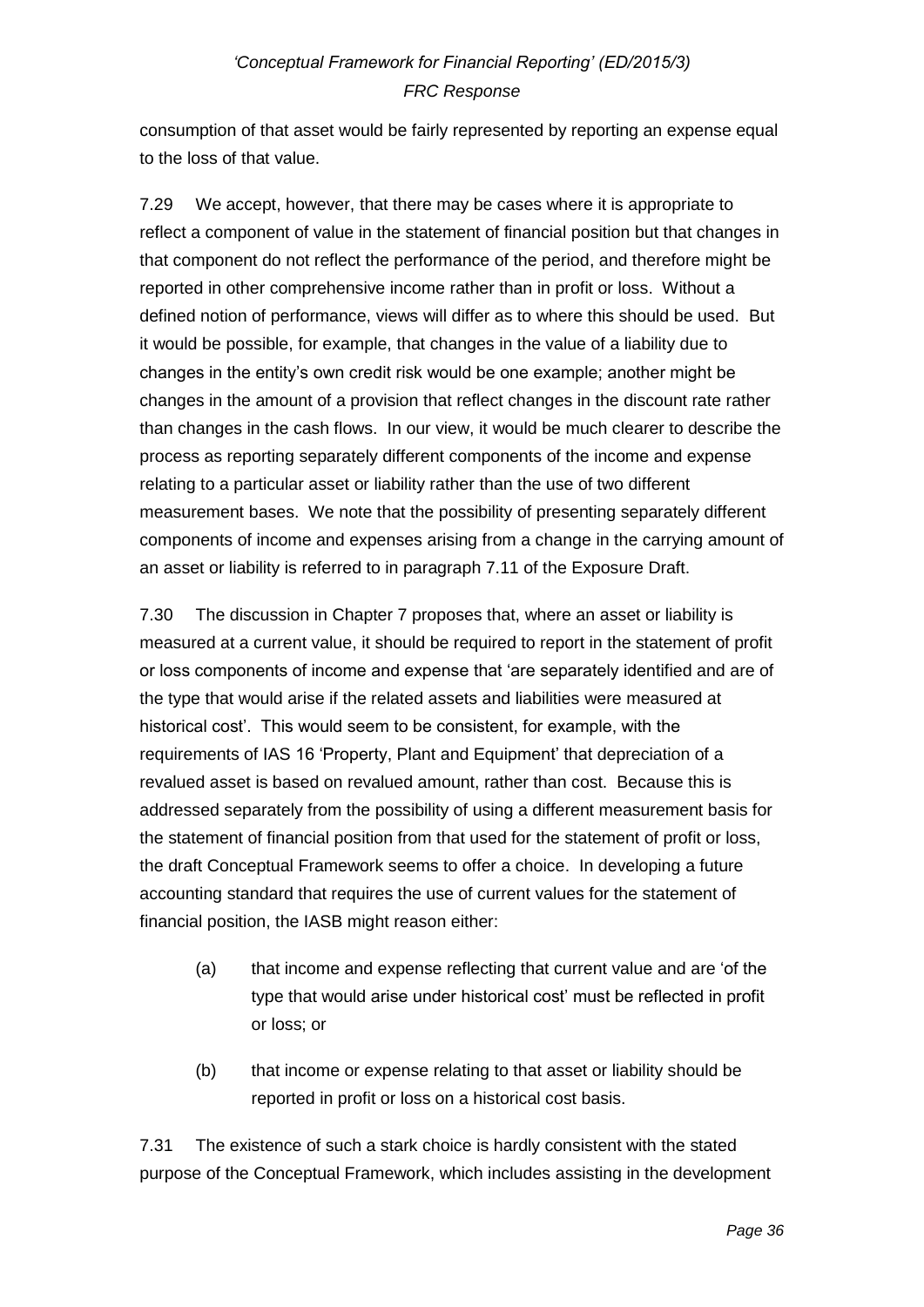of accounting standards based on consistent concepts. As a minimum, the Conceptual Framework should identify the circumstances in which each approach is appropriate.

### *The presumption of reclassification*

7.32 We disagree strongly with the proposal that it should be presumed that all income and expenses that are reported in OCI in one period will be reclassified (or 'recycled') to the statement of profit or loss in some future period. In our view it is of the essence of statements of financial performance that they report income and expenses resulting from events of the period. This is reflected in the Exposure Draft itself: paragraph 7.20(a) refers to *'the return that the entity has made on its economic resources during the period'*; and paragraph 7.24(b) proposes as one condition for exclusion of income and expenses from the statement of profit or loss that to do so *'would enhance the relevance of the information in that statement for the period.'*

7.33 The Basis for Conclusions argues that the presumption is justified because the statement of profit or loss is the primary source of information about an entity's financial performance for the period, and claims it follows that the cumulative amounts should be as complete as possible. But the presumption is contradictory to, rather than a logical consequence of, the objective of providing information on the events of the period. The focus is either on the flows of the period, or in providing an update of the cumulative flows: it cannot be both. We can see no reason why the statement of profit or loss for 2225 should report a gain or loss when an asset is sold at the amount to which it was restated in 2010 when the change in carrying amount was (for whatever reason) reported in OCI.

7.34 We do, however, see a role for recycling in the case of mismatches of recognition, of which cash flow hedging is an example. The rationale is that the gain or loss arising on the hedging instrument is not relevant to the performance of the entity in the period in which it arises: in the period in which the hedged transaction takes place, the most relevant information is the income or expense after taking account of the gain or loss on the hedging instrument.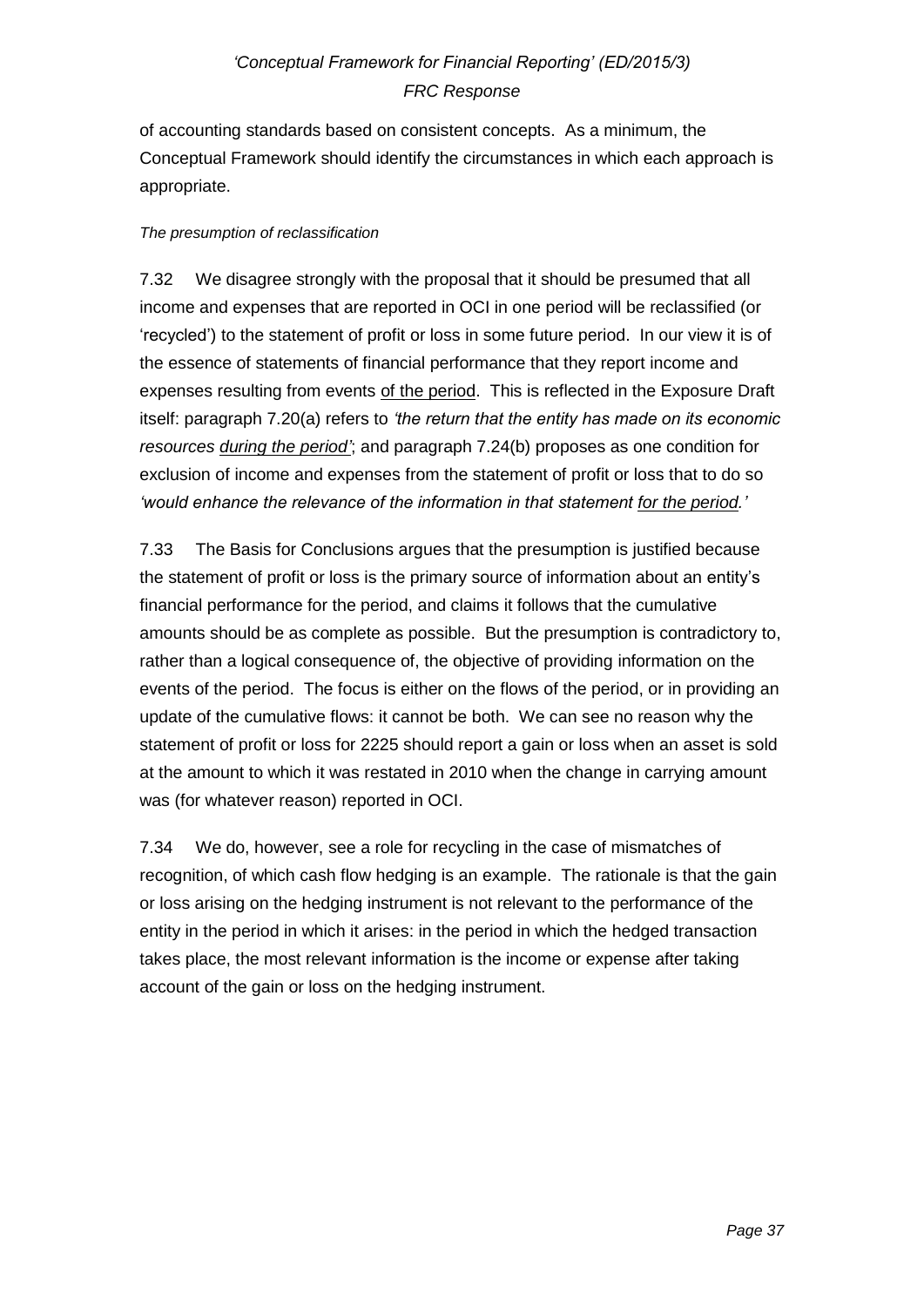## **Chapter 8: Concepts of Capital and Capital Maintenance**

8.1 'Capital maintenance' can be used to refer to a legal concept that seeks to protect the interests of creditors by restricting the payment of dividends and entering into other transactions that may reduce an entity's legal capital. However, as the term is used in Chapter 8 it refers to the concepts that may be used to determine income (or performance) by distinguishing inflows that are a return of capital from those that are a return on capital.

8.2 We have emphasised in this response the need for further research and analysis on the concept of performance. It is possible that this will identify a role for one or more concept(s) of capital maintenance. However, until that research is completed, we do not think that there is any value in retaining the discussion of capital and capital maintenance provided by Chapter 8 of the Exposure Draft which merely contrasts financial and physical capital maintenance, suggests that the Framework is 'applicable to a range of accounting models' and notes that the IASB has no intention to prescribe a particular model (other than in exceptional circumstances).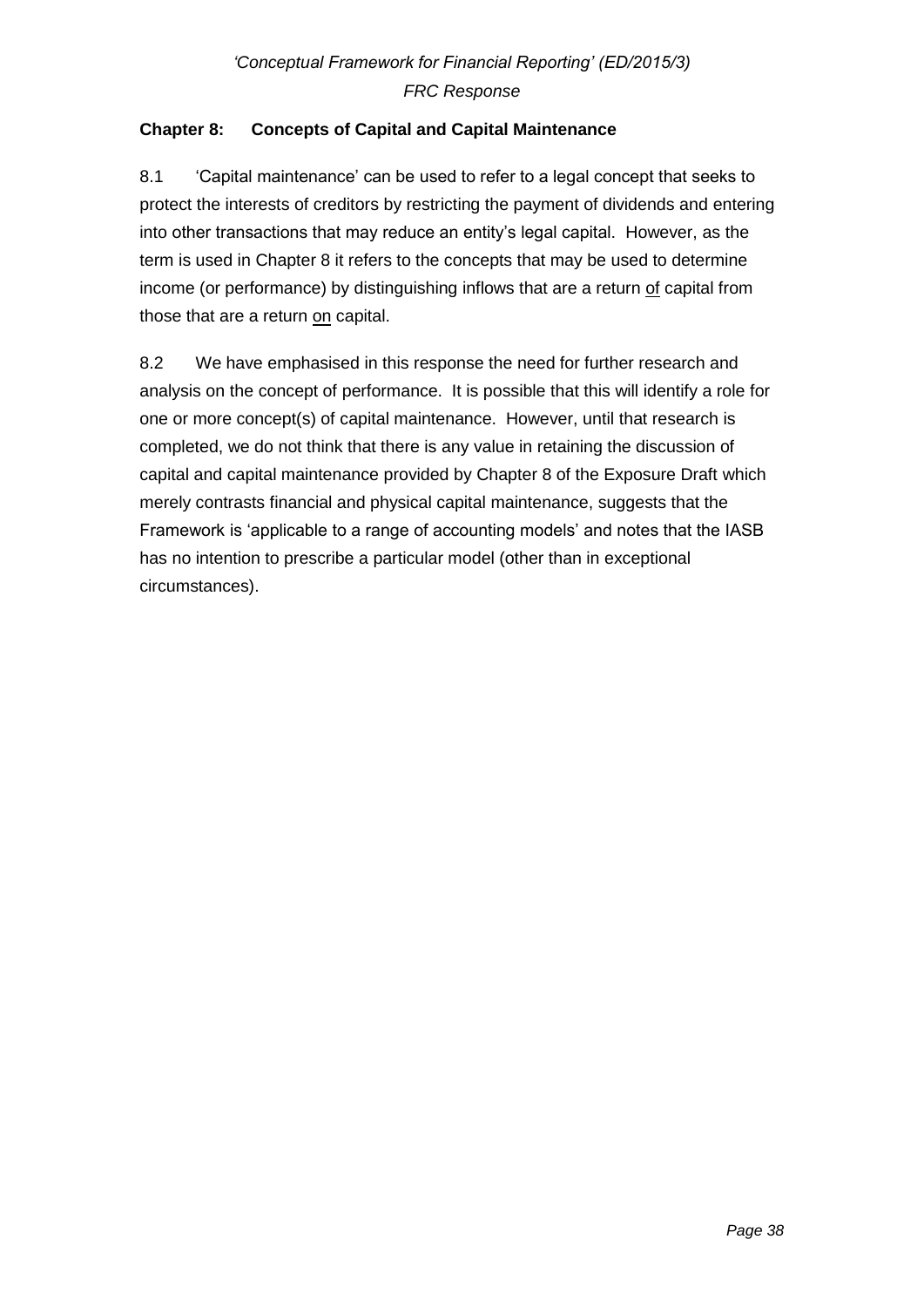### **Responses to questions set out in the Invitation to Comment**

#### **Question 1—Proposed changes to Chapters 1 and 2**

*Do you support the proposals:*

- *(a) to give more prominence, within the objective of financial reporting, to the importance of providing information needed to assess management's stewardship of the entity's resources;*
- *(b) to reintroduce an explicit reference to the notion of prudence (described as caution when making judgements under conditions of uncertainty) and to state that prudence is important in achieving neutrality;*
- *(c) to state explicitly that a faithful representation represents the substance of an economic phenomenon instead of merely representing its legal form;*
- *(d) to clarify that measurement uncertainty is one factor that can make financial information less relevant, and that there is a trade-off between the level of measurement uncertainty and other factors that make information relevant; and*
- *(e) to continue to identify relevance and faithful representation as the two fundamental qualitative characteristics of useful financial information?*

*Why or why not?*

#### **Response to Question 1(a)**

Yes. We support the proposal to give more prominence to the importance of stewardship within the objective of financial reporting. However, as explained in paragraphs 2.5–2.9, the discussion needs to be expanded and either the provision of information on stewardship should be identified as a separate objective, equal in prominence to that of providing information that is useful in making decisions about the allocation of resources, or the notion of decision-usefulness should be broadended to include explicitly decisions other than resource allocation decisions.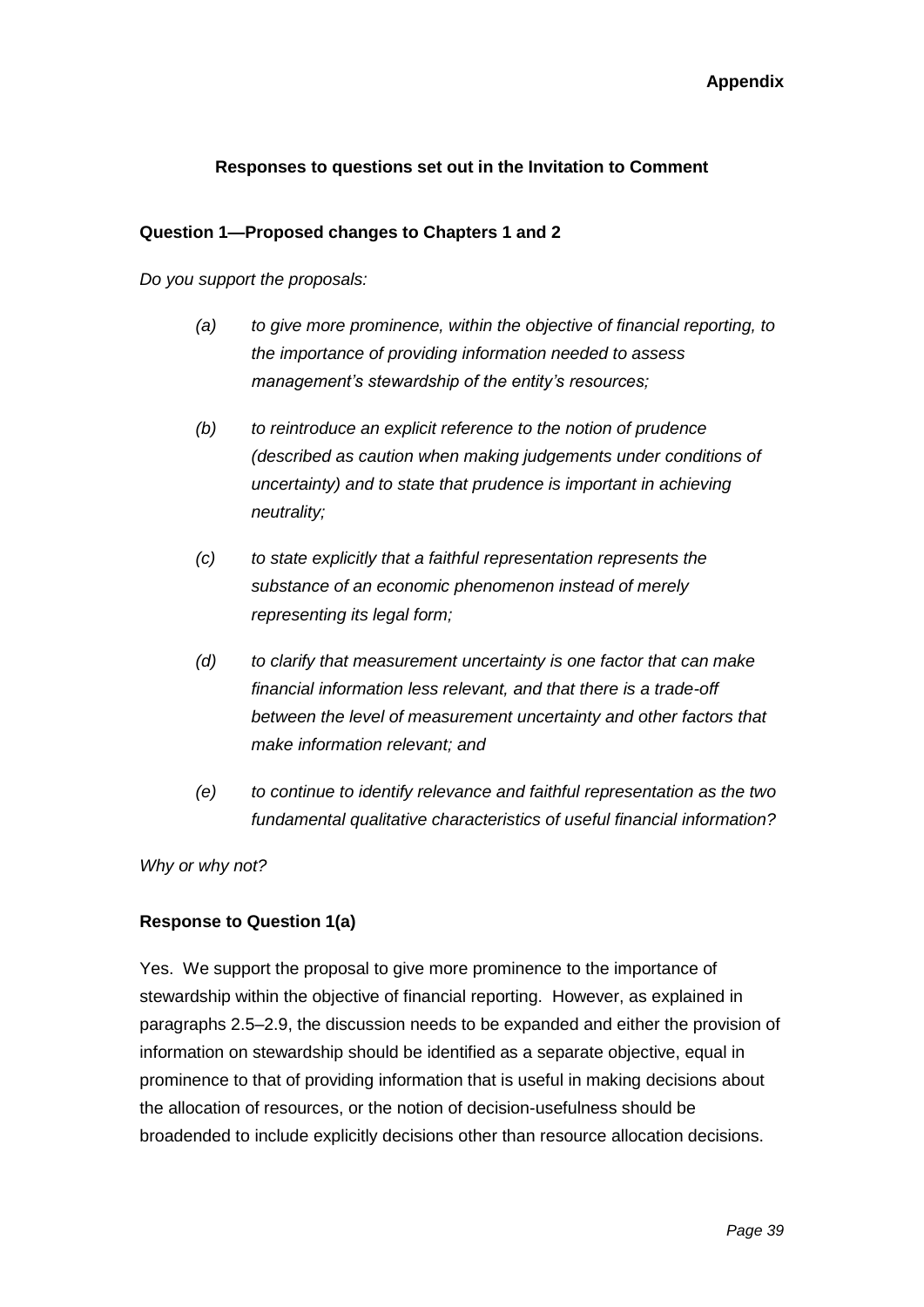Also, as noted in paragraph 2.10 above, the importance of providing information on the performance of the business model (or business activities) should be addressed within the discussion of the objectives of financial reporting.

### **Response to Question 1(b)**

Yes. We support the reintroduction of a reference to the notion of prudence. However, as discussed at paragraphs 2.11–2.21, we consider that the Conceptual Framework should admit the notion of asymmetric prudence and the drafting of 'prudence as caution' should be reviewed.

As discussed in paragraphs 2.19–2.21, the relationship between prudence and neutrality should also be clarified. To do so, it would be helpful to replace the term 'neutrality' with 'unbiased'.

### **Response to Question 1(c)**

Yes. We support the inclusion of a specific statement that faithful presentation requires that the substance of a transaction or arrangement is reported and not merely its legal form. For our further observations on faithful presentation, see paragraphs 2.32–2.33.

#### **Response to Question 1(d)**

No. Whilst we appreciate the enhanced discussion of measurement uncertainty, we do not believe that it should be discussed within the context of relevance, as discussed at paragraphs 2.27–2.29. In our view, as explained at paragraphs 2.22– 2.30, reliability should be identified as a qualitative characteristic, with equal status to that of relevance, thus highlighting the need to balance relevance and reliability.

### **Response to Question 1(e)**

No. As explained above, in our view reliability should be identified as a qualitative characteristic with equal status to that of relevance.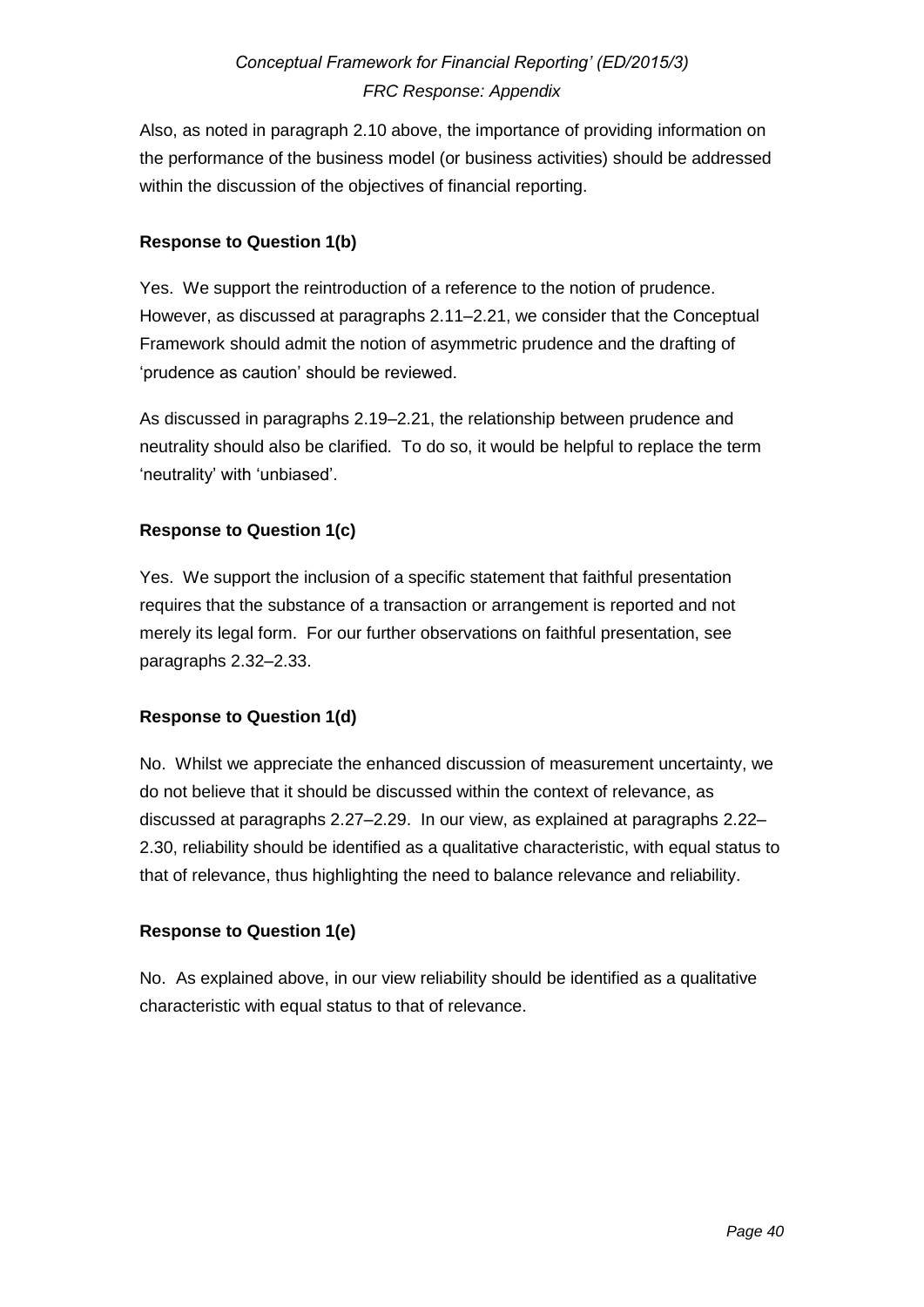### **Question 2—Description and boundary of a reporting entity**

*Do you agree with:*

- *(a) the proposed description of a reporting entity in paragraphs 3.11–3.12; and*
- *(b the discussion of the boundary of a reporting entity in paragraphs 3.13–3.25?*

*Why or why not?*

### **Response to Question 2(a)**

No. In paragraph 3.7 we suggest that the IASB consider including some material from its earlier Exposure Draft on the reporting entity concept. Also, as noted in paragraph 3.8, we consider that further analysis is required of the perspective from which financial statements is prepared.

### **Response to Question 2(b)**

While we are broadly content with the discussion of the boundary of a reporting entity, we believe some changes are necessary, as set out in paragraphs 3.9–3.10.

### **Question 3—Definitions of elements**

*Do you agree with the proposed definitions of elements (excluding issues relating to the distinction between liabilities and equity):*

- *(a) an asset, and the related definition of an economic resource;*
- *(b) a liability;*
- *(c) equity;*
- *(d) income; and*
- *(e) expenses?*

*Why or why not? If you disagree with the proposed definitions, what alternative definitions do you suggest and why?*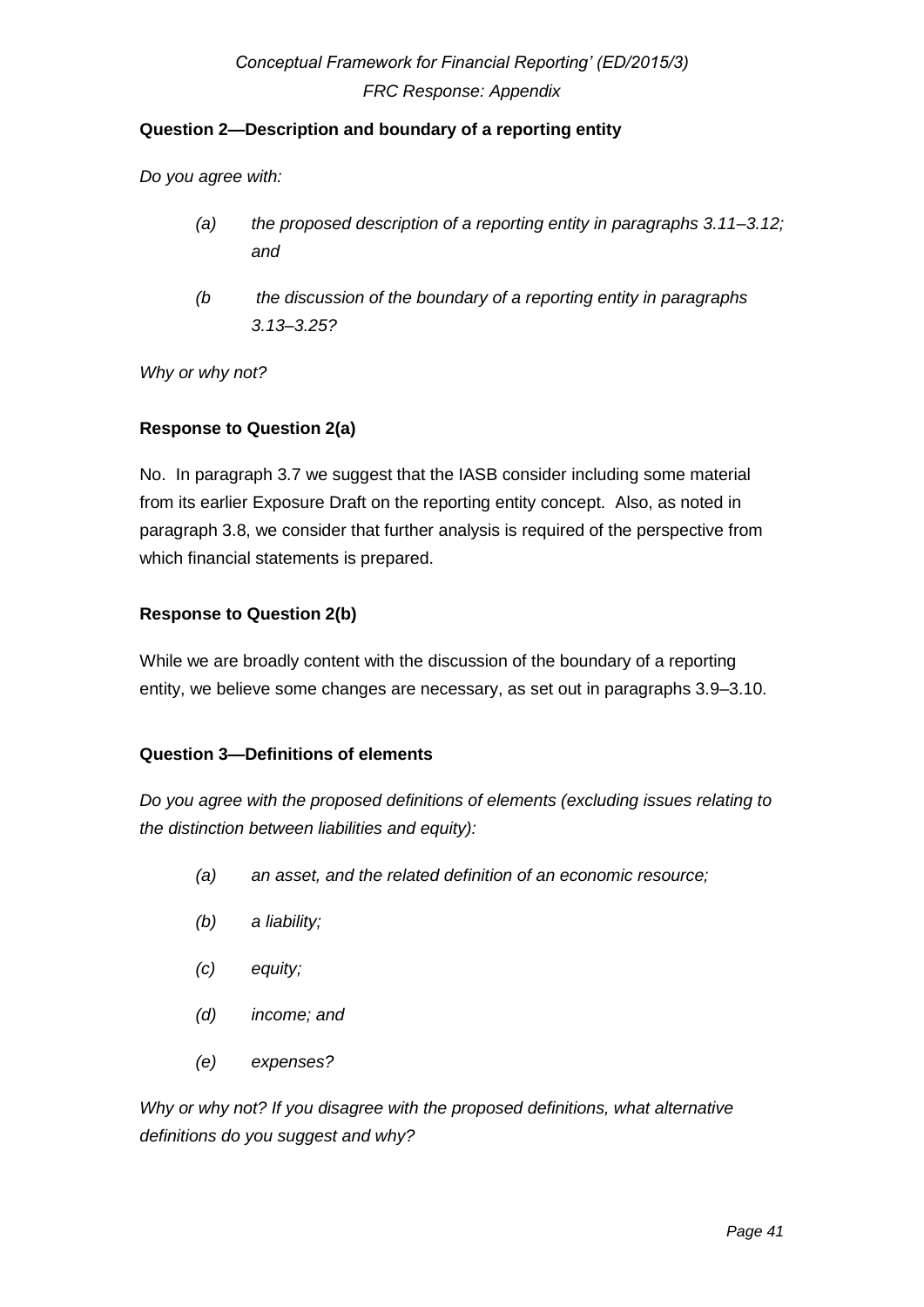### **Response to Question 3**

We agree with the definitions of assets, liabilities and equity, while noting that the research project on 'Financial Instruments with Characteristics of Equity' may lead to proposals to change the definition of equity.

As set out in paragraphs 4.1–4.7, we believe that the terms 'income' and 'expenses' should be replaced by more general terms such as 'gains' and 'losses', and that definitions of further elements are required. We hope that the need to define elements for the cash flow statement will be considered as part of the work on 'Primary Financial Statements'.

### **Question 4—Present obligation**

*Do you agree with the proposed description of a present obligation and the proposed guidance to support that description? Why or why not?*

### **Response to Question 4**

We believe that the description and proposed guidance are helpful, and may provide a basis for future work. Our specific comments are set out in paragraphs 4.8–4.10.

### **Question 5—Other guidance on the elements**

*Do you have any comments on the proposed guidance?*

*Do you believe that additional guidance is needed? If so, please specify what that guidance should include.*

#### **Response to Question 5**

We agree with the discussion of executory contracts.

We also consider that the discussion of unit of account is a helpful start, but have some further comments, which are set out in paragraph 4.12–4.17.

### **Question 6—Recognition criteria**

*Do you agree with the proposed approach to recognition? Why or why not? If you do not agree, what changes do you suggest and why?*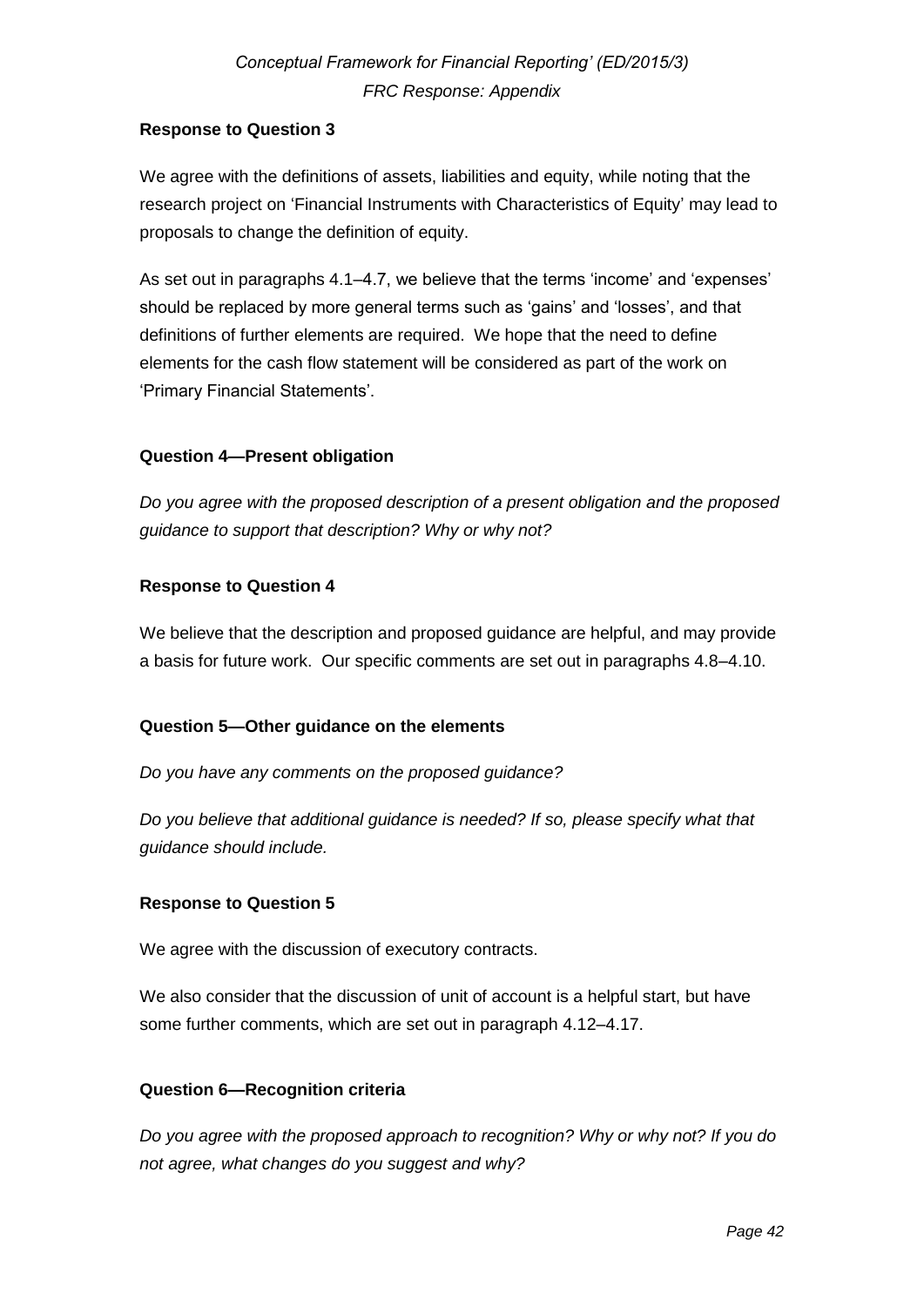### **Response to Question 6**

As discussed in Section 5, we agree with the general approach to recognition, but note that some of our views on the objectives and qualitative characteristics would have significant implications for the discussion in Chapter 5.

### **Question 7—Derecognition**

*Do you agree with the proposed discussion of derecognition? Why or why not? If you do not agree, what changes do you suggest and why?* 

### **Response to Question 7**

We agree with the discussion of derecognition.

### **Question 8—Measurement bases**

*Has the IASB:* 

- *(a) correctly identified the measurement bases that should be described in the Conceptual Framework? If not, which measurement bases would you include and why?*
- *(b) properly described the information provided by each of the measurement bases, and their advantages and disadvantages? If not, how would you describe the information provided by each measurement basis, and its advantages and disadvantages?*

#### **Response to Question 8(a)**

No. We identify additional measurement bases that should be discussed in paragraphs 6.15–6.17.

### **Response to Question 8(b)**

As set out in Section 6, we consider that a more fundamental analysis of the properties of different measurement bases is required in order to provide an insight into the usefulness of different measurement bases. These include: further exploration of the rationale for historical cost; entry and exit values; entity-specific and market measures; and price changes.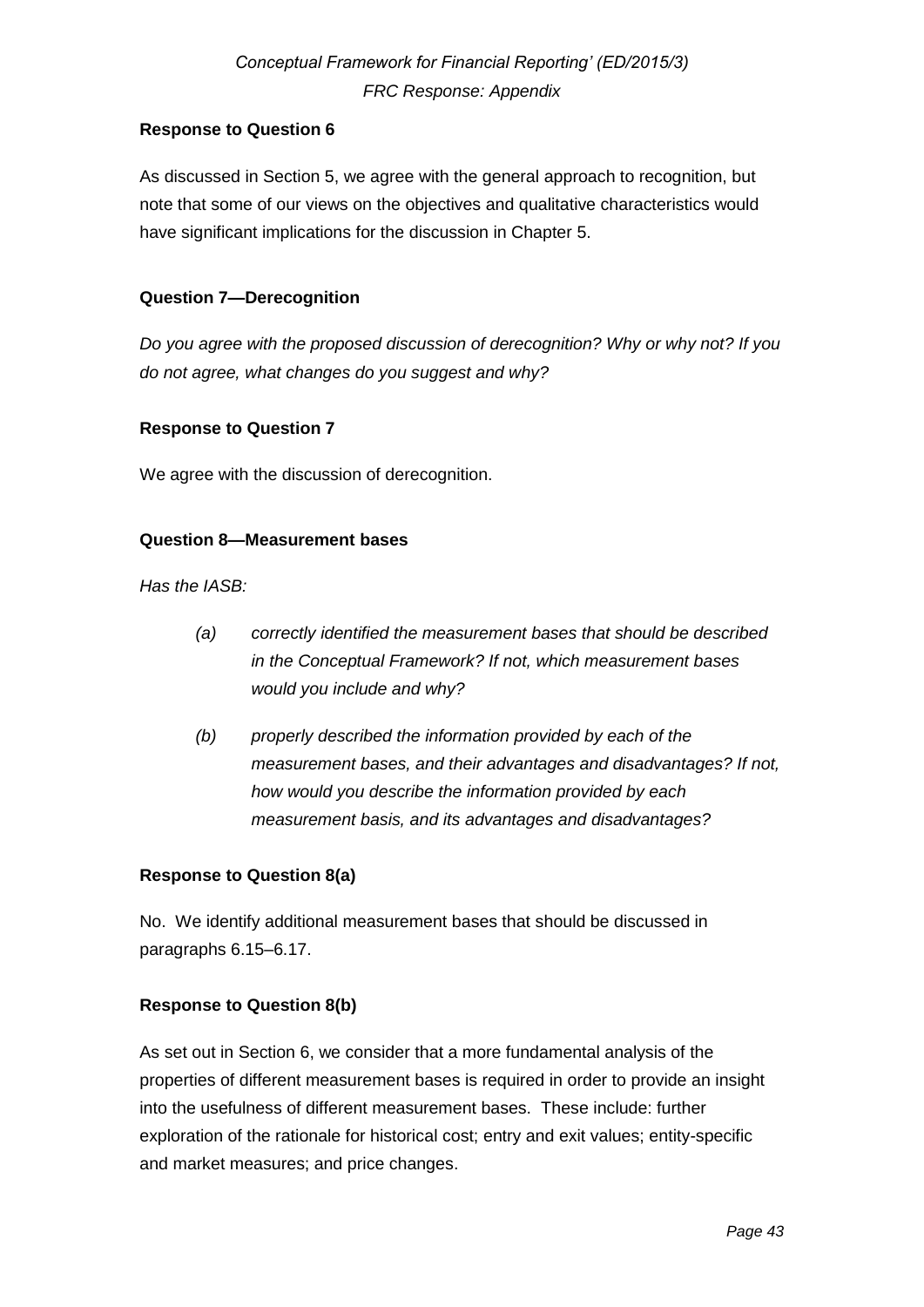The summary set out in Table 6.1 is uncontentious, but merely shows what information various measurement bases provide, and not whether that information can be expected to contribute to the objectives of financial statements.

As noted in paragraphs 6.18–6.20, we regret that the IASB has not taken the opportunity to provide a thorough analysis of the strengths and weaknesses of fair value.

### **Question 9—Factors to consider when selecting a measurement basis**

*Has the IASB correctly identified the factors to consider when selecting a measurement basis? If not, what factors would you consider and why?* 

### **Response to Question 9**

In Section 6, we set out a number of issues that, in our view, should be analysed in order to develop ideas that will be useful in selecting a measurement basis when developing accounting standards.

As discussed in paragraphs 6.21–6.25, we agree that it is relevant to consider how an asset or liability contributes to future cash flows, which we suggest is a similar idea to considering whether they are 'inputs to a business model', and consider that this merits further development.

As discussed in paragraph 6.26 we agree that whether an asset or liability gives rise to variable cash flows, or its value is sensitive to changes in market factors, is relevant to the selection of a measurement basis. However, the Exposure Draft fails to establish principles that show why this is relevant.

#### **Question 10—More than one relevant measurement basis**

*Do you agree with the approach discussed in paragraphs 6.74–6.77 and BC6.68? Why or why not?* 

#### **Response to Question 10**

We discuss the possibility of using more than one relevant measurement basis in paragraphs 7.28–7.31. We accept that it may be useful to reflect part of the change in value of an asset in the statement of financial position, but that part would not be regarded as 'performance' and hence reported in other comprehensive income rather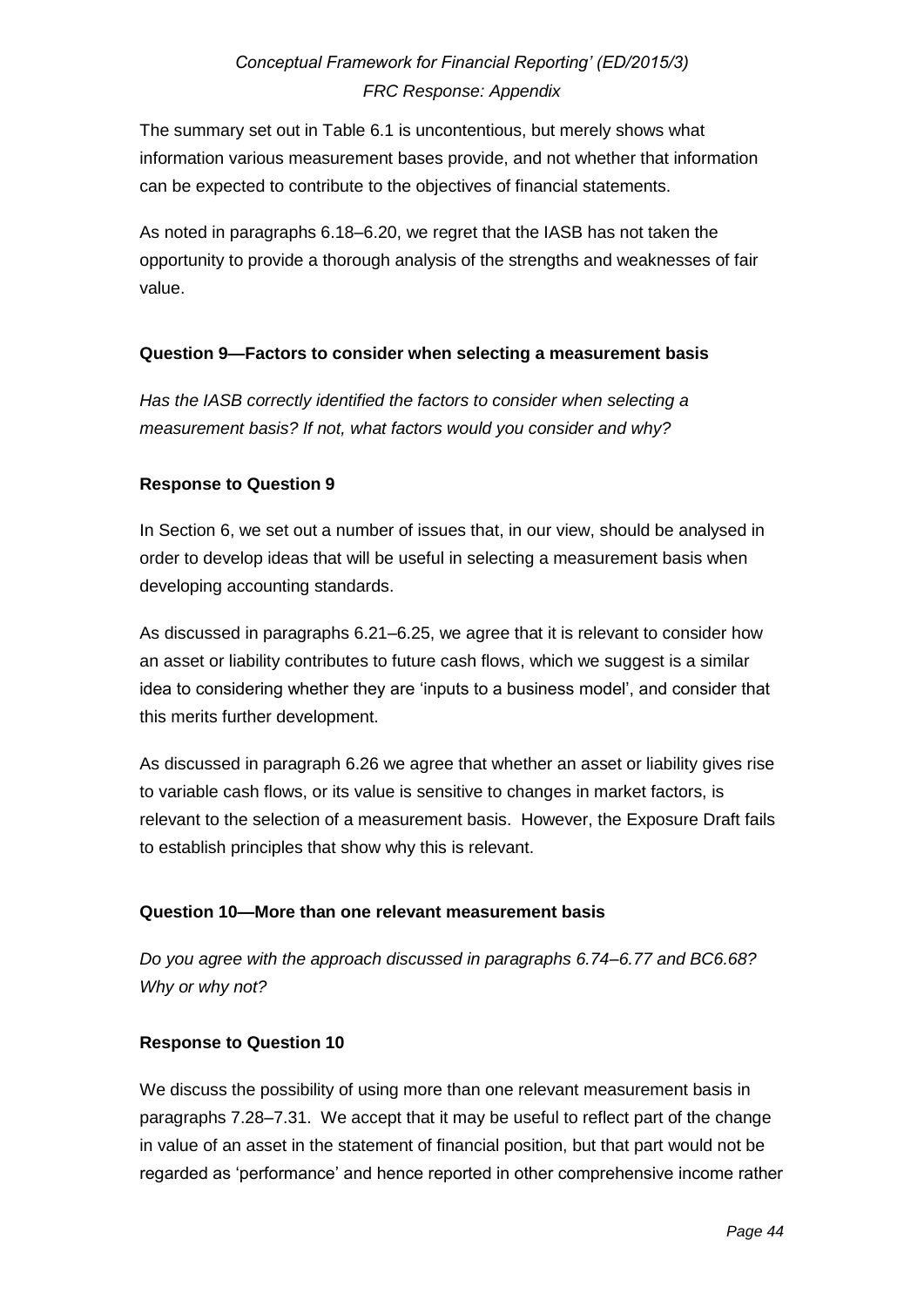than in profit or loss. However, this requires a defined notion of 'performance', which is not provided by the Exposure Draft. We note that the Exposure Draft's proposals provide a number of ways in which information about different measurement bases may be communicated and believe that, if this is to be retained, the circumstances in which each approach is appropriate should be identified.

### **Question 11—Objective and scope of financial statements and communication**

*Do you have any comments on the discussion of the objective and scope of financial statements, and on the use of presentation and disclosure as communication tools?* 

#### **Response to Question 11**

Our comments are set out in paragraphs 7.1–7.20.

### **Question 12—Description of the statement of profit or loss**

*Do you support the proposed description of the statement of profit or loss? Why or why not?* 

*If you think that the Conceptual Framework should provide a definition of profit or loss, please explain why it is necessary and provide your suggestion for that definition.* 

Please refer to our response to question 13.

## **Question 13—Reporting items of income or expenses in other comprehensive income**

*Do you agree with the proposals on the use of other comprehensive income? Do you think that they provide useful guidance to the IASB for future decisions about the use of other comprehensive income? Why or why not?* 

*If you disagree, what alternative do you suggest and why?* 

#### **Response to Questions 12 and 13**

We discuss the statement of profit or loss and other comprehensive income in paragraphs 7.21–7.31.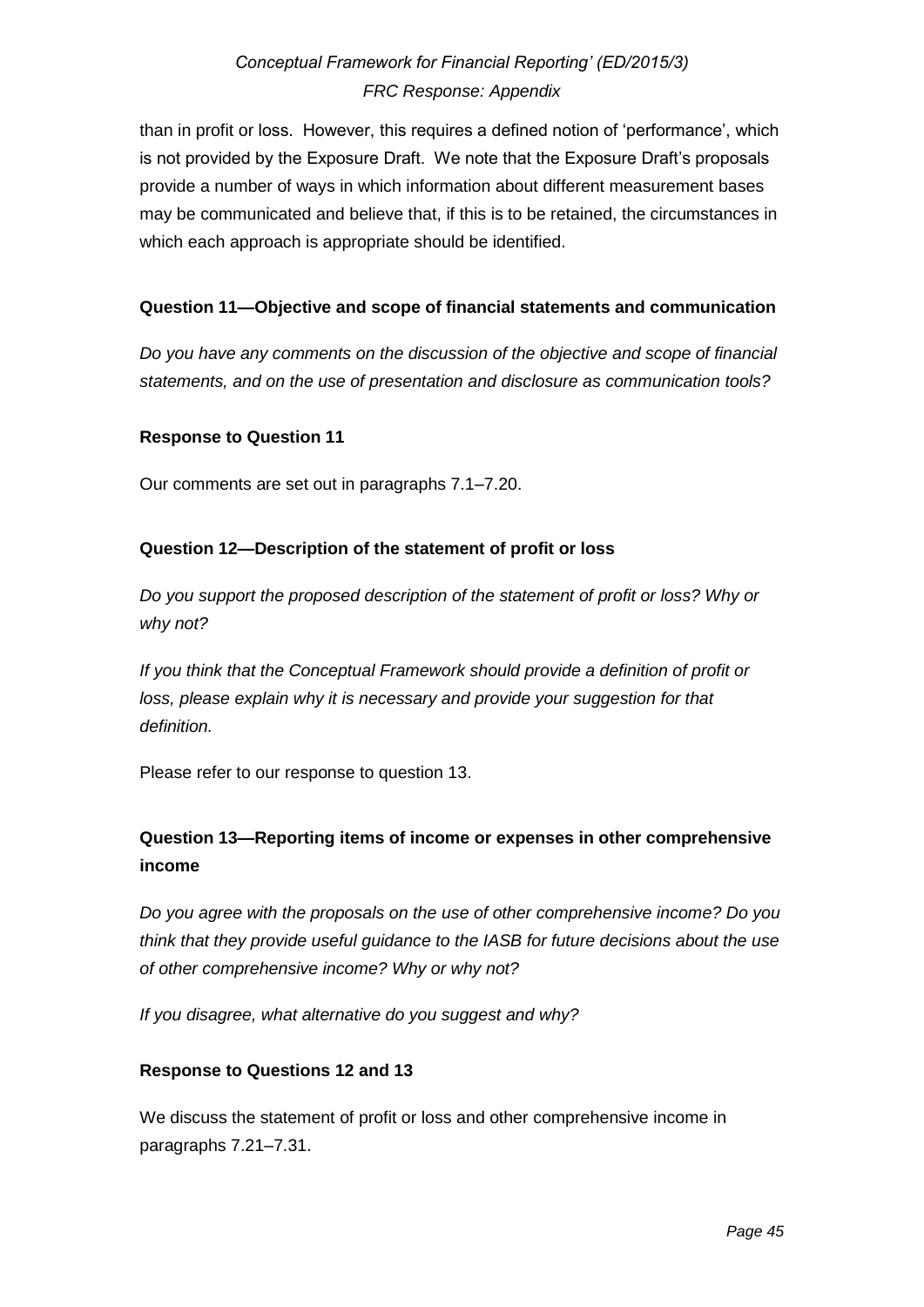Whilst the description of the purpose of the statement of profit or loss set out in paragraph 7.20 of the Exposure Draft provides a helpful starting point, it requires to be supported by an analysis of key terms such as 'returns' and 'financial performance'.

We do not consider that the proposals for the use of other comprehensive income provide useful guidance.

## **Question 14—Recycling**

*Do you agree that the Conceptual Framework should include the rebuttable presumption described above* [i.e that items of income or expenses included in other comprehensive income of one period will be reclassified into the statement of profit or loss, if doing so will enhance the relevance of the information included in the statement of profit or loss for that future period]*?* 

### *Why or why not?*

*If you disagree, what do you propose instead and why?*

## **Response to Question 14**

We discuss reclassification (recycling) in paragraphs 7.32–7.34. We do not support the presumption of recycling as it is contradictory to the purpose of the statement of profit or loss which is to provide information on the income and expenses of the period. We would restrict the use of recycling to recognition mismatches—that is where a transaction is recognised in an earlier accounting period than that of a related transaction, as in cash flow hedges.

## **Question 15—Effects of the proposed changes to the Conceptual Framework**

*Do you agree with the analysis in paragraphs BCE.1–BCE.31? Should the IASB consider any other effects of the proposals in the Exposure Draft?* 

### **Response to Question 15**

We agree with the analysis in paragraphs BCE.1–BCE.31.